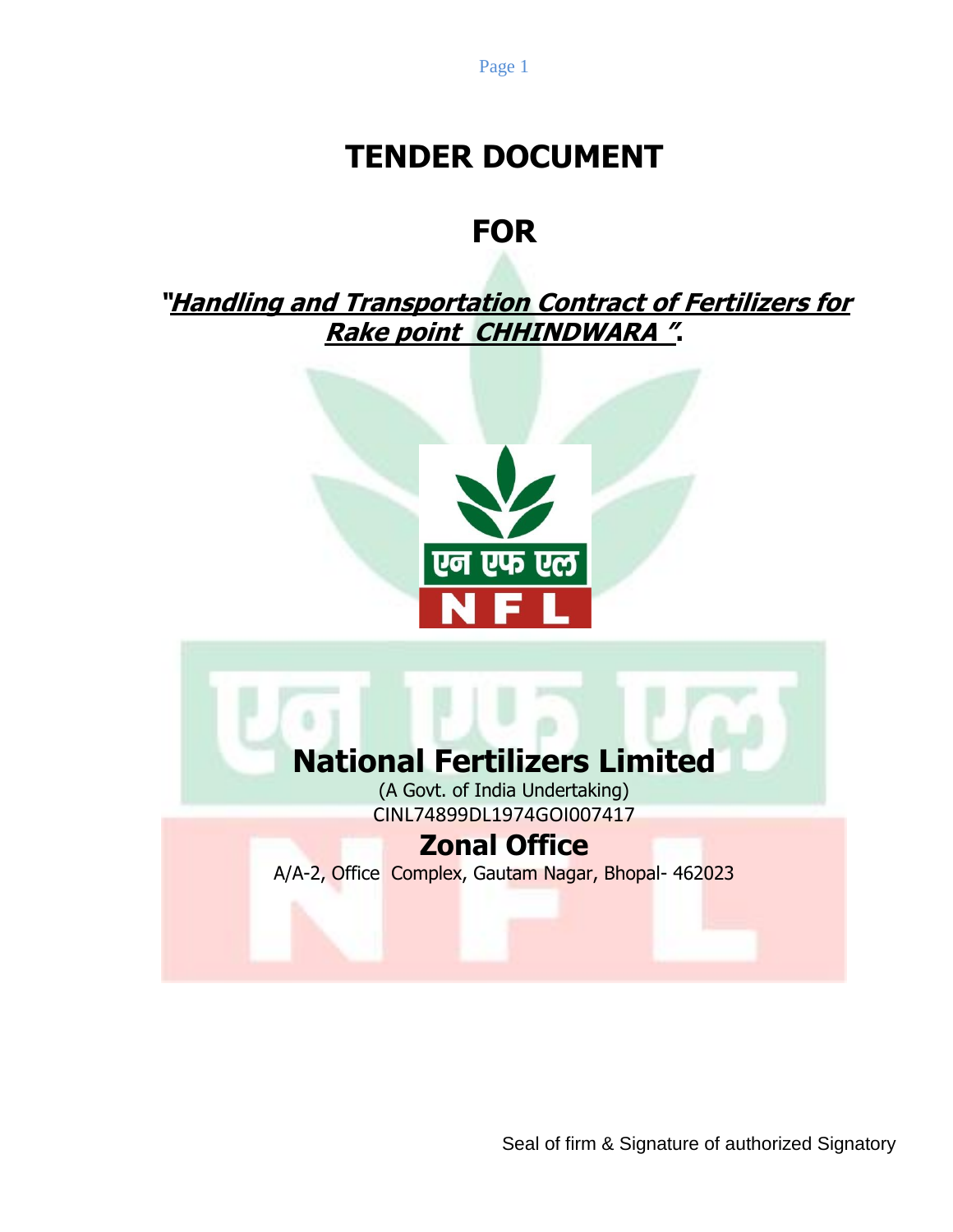# **NATIONAL FERTILIZERS LIMITED**

# **INSTRUCTIONS TO THE TENDERER**

National Fertilizers Limited is the second largest producer and marketer of nitrogenous fertilizers in the country. The five-urea production units of the company are located one each at Nangal and Bathinda in Punjab, Panipat in Haryana and two at Vijaipur in Madhya Pradesh. To make the urea available to the farmers through a network of dealers, Co-operatives, Agro industries Corporation etc., Urea is dispatched through rakes from the production unit's up-to rake points/ports in different states. At these rake-points, services of handling and transport contractors are required to clear the rakes and to further transport the material to the sale/ storage points. Parties should go through the contents of this tender document carefully and submit it along with all the required documents / information.

- 1. Quotation of bidders against this Tender must be uploaded by prospective bidders on or before the tender closing date & time.
- 2. Important Dates

The following is an indicative timeframe for the overall process. NFL reserves the right to vary this timeframe at its absolute and sole discretion and without providing any reasons thereof. However, changes to the timeframe will be communicated to the affected Respondents during the process.

| <b>Particulars</b>                      | <b>Details</b>                          |
|-----------------------------------------|-----------------------------------------|
| <b>Tender Number</b>                    | NFL/MKTG/BPL/HNT/2021/030               |
| <b>Tender Title</b>                     | Handling and Transportation Contract of |
|                                         | Fertilizers for CHHINDWARA Rake Point   |
| Date of Publishing of Tender            | 15/12/2021 at 11:00 hrs                 |
| Date of pre bid meeting with interested | N.A.                                    |
| vendors at Zonal Office                 |                                         |
| Documents Download End Date & Time      | 13/01/2022 at 15:00 hrs                 |
| Bid submission last date & time         | 13/01/2022 at 15:00 hrs                 |
| Technical bid opening date & time       | 14/01/2022 at 15:30 hrs                 |
| Price bid opening date & time for       | To be notified later                    |
| technically qualified parties           |                                         |
| Place of Opening of Bids                | Zonal office, Bhopal                    |
| NFL's website                           | www.nationalfertilizers.com             |

NFL reserves the right to change/amend the tender schedule (date and/or time) and shall intimate all the Vendors by email/telephonically, of such changes along with notice of revised schedule. However, it shall be the responsibility of the bidder to visit the designated website regularly as per the time schedule to get the details of any such changes, as the same shall be available against this tender on the said website. NFL shall not be responsible if a bidder is not able to participate in any activity related to this tender due to change in tender schedule.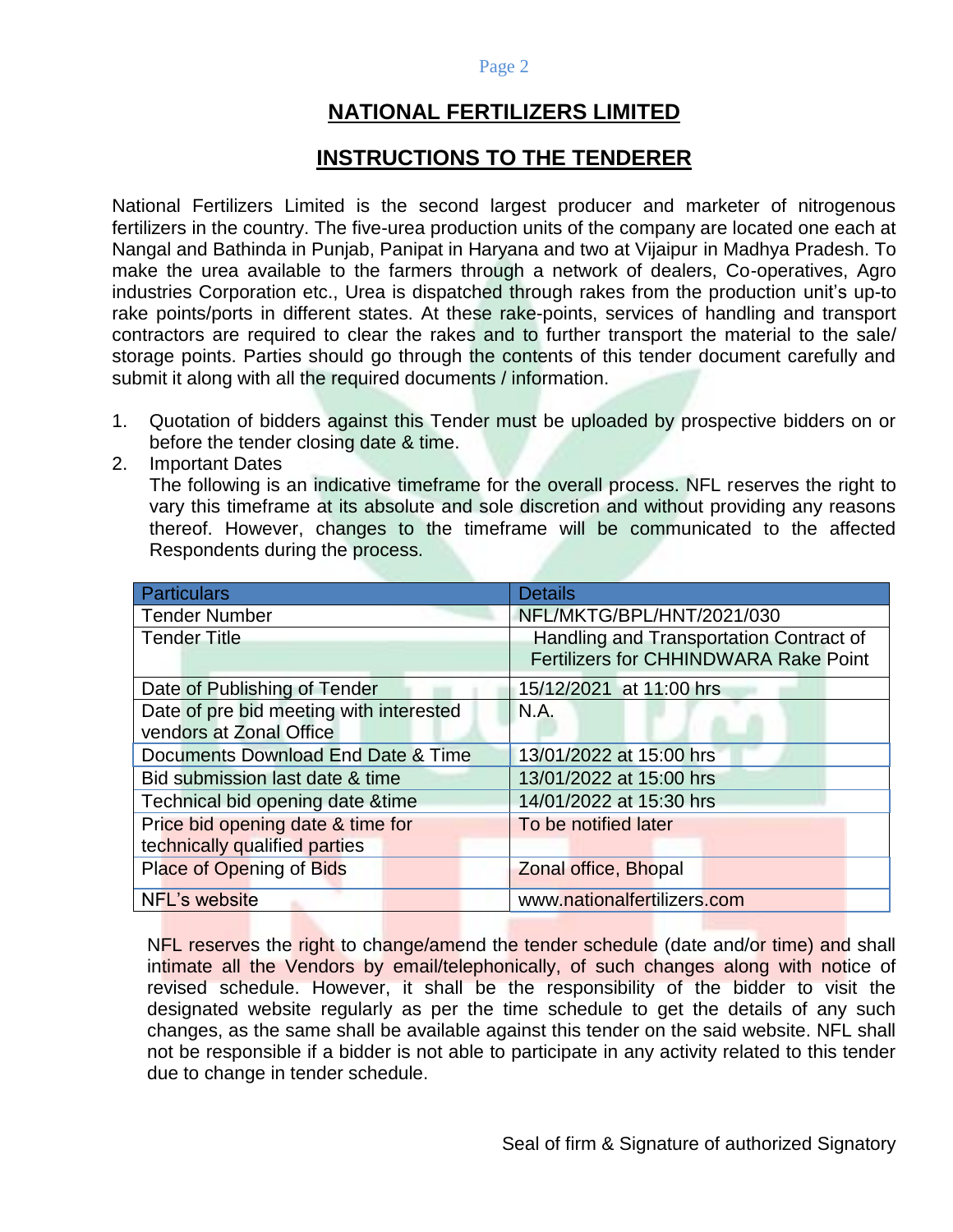3. Mode of Tendering

National Fertilizers Ltd. (NFL) intends to select a vendor for "Handling and Transportation Contract of Fertilizers for **CHHINDWARA** Rake point as per scope given in the tender document, in Two part bid system, through e-tendering. In this regard, NFL invites offers from eligible bidders. The NIT will be posted on *website:* **[www.nationalfertilizers.com](http://www.nationalfertilizers.com/)**  and also at Central Public Procurement Portal (CPP) (URL: https://etenders.gov.in/eprocure/app ) where parties will be able to download the tender documents for participation in the e-tender and submit their bids online. The tender submission, tender closing and opening will be done electronically and online. The proposal should be prepared in English in MS Word/Excel format. Bidder may submit the Bid Formats dully filled and signed could be scanned. Other documents could be in PDF format.

Use of digital signature certificate shall be mandatory for participating in e-tendering process.

Bidder shall submit their bid and participate in this tender as per the requirements of the e-tendering system. However, in case of any help/clarification, Bidder may contact any one of the following:-

a) M/s National Fertilizers Limited-Noida

| Zonal Manager<br>NFL, Bhopal<br>Contact no.9516600040 | I/c Logistics : Shuchita Sharma<br>Contact No.9516607542 |
|-------------------------------------------------------|----------------------------------------------------------|
| e-mail: aktyagi@nfl.co.in                             | e-mail: shuchitasharma@nfl.co.in                         |

b) Central Public Procurement Portal ( For e-Tender process / Procedure related matters )

Technical Support Contact (For Vendors) Name : Helpdesk Landline No : 0120-4200462,4001002,4001005, 6277 787 Email ID: support-eproc@gov.in

- 4. To participate in e-tendering of NFL, please refer "Instructions for Online Bid Submission" on https://etenders.gov.in/eprocure/app for System requirement, Browser configuration, procedures etc.
- 5. All the vendors participating in the online e-tendering have to abide by the process involved in the entire workflow of the e-tendering. NFL shall not be responsible for any mistake made by the vendor at the time of bid process. In case any vendor submits an invalid bid due to any reason including typing mistake / human error, such invalid bid will be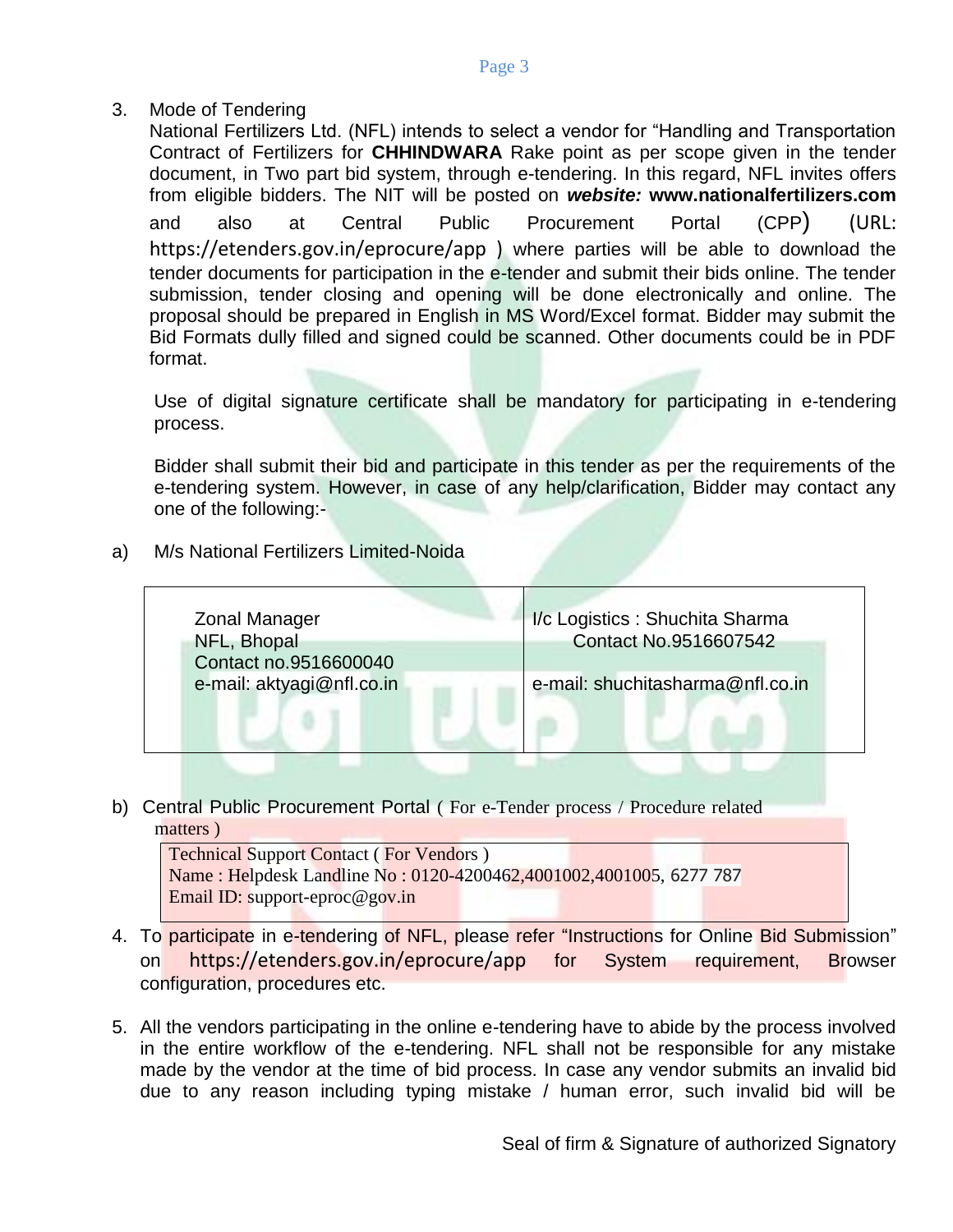disqualified/ rejected and such vendor shall not be allowed to further participate in the tender and the procurement process shall be completed considering the other valid bids.

6. It is mandatory for the Bidders to use the digital certificate in all their bidding Process. For submitting bid through e-tendering, vendors will have to use a Class III Digital Signature Certificate issued by any India CA approved by CCA of India as per IT Act 2000. Guidelines as indicated in https://etenders.gov.in/eprocure/app may be complied in this regard. The said digital certificate should bear the name of the Company/ Bidder who is willing to participate in the tender.

It is the entire responsibility of the vendors to protect their own login Id and Password and keep their digital certificate safe so that is not misused by any other person.

# 7. **TENDER OPENING**

The tenders will be opened electronically by NFL at concerned Zonal Office. The submission of bids may however be done by vendors from their office or from place of their choice within the scheduled due date and time.

Price bid of all techno commercially qualified vendors shall be opened electronically with prior intimation of date and time of opening to all qualified vendors by NFL.

NFL reserves the right to reject or accept any tender without giving any reason.

# 8. **JOB AND REQUIREMENT**

**8.01** The Contract involves Handling and Transportation of fertilizers from rake point/ warehouses to various destinations in different slabs given elsewhere in this document. The work includes clearing, handling of fertilizers, bagged in normally 50 Kg./45 Kg. bags and in rare cases bagged in smaller quantities. The fertilizers will be dispatched from our factories or ports to railhead in rakes. Each full rake will contain approximately **2600-4000 MTs**. quantity or more as per the policy of Railways. On certain occasions half rakes containing about **1300- 2000 MTs** or more as per policy of Railways, may also be placed. This quantity will have to be handled at the rake point and transported to various destinations as per the dispatch instructions provided by Area / District In-charge.

# 9. **TENDER FORM**

- 9.01 The tender document contains the General Terms and Conditions i.e., Schedule -1, which shall be duly signed by the tenderer or their authorized representative and uploaded. Tenderers may note that conditional offers shall not be entertained.
- **9.02** The General Terms and Conditions i.e., Schedule 1, will be deemed to be the part of contract and agreement.
- **9.03** Persons or person signing the general terms and conditions i.e., Schedule 1, shall indicate his authority while signing the tender i.e. as a sole proprietor or authorized partner of a firm or as a Secretary/Manager/Director duly authorized etc. of a Private/ Public Company. In case of truck operators unions / Transport Cooperative, the person signing the general terms and conditions i.e. schedule-I should have the authorization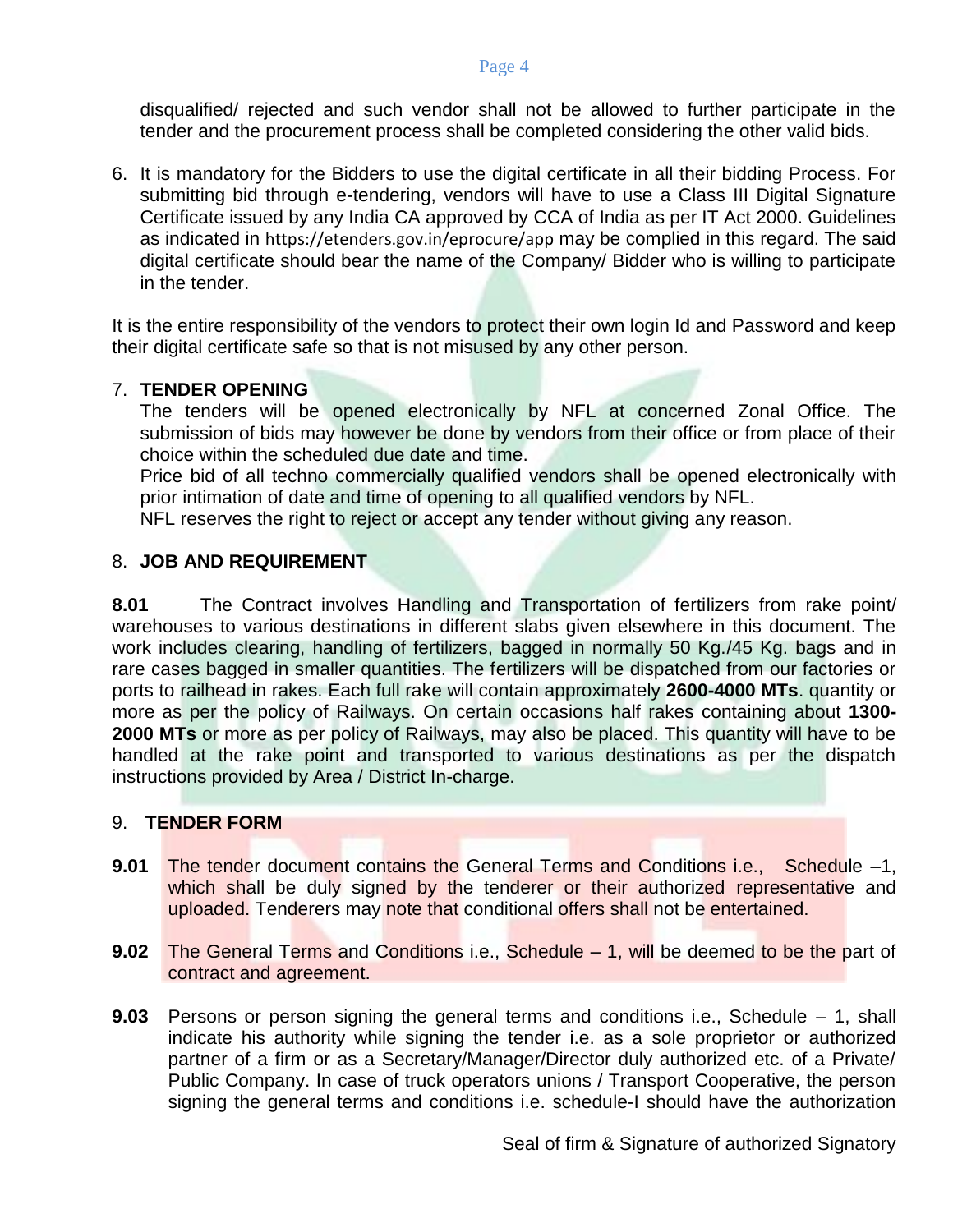from the executive body with his designation. (Such Truck Operator Unions / Transport Cooperatives should have valid registration certificate from the Registrar, Firms, and Societies of the respective states, notarized copy of the same to be enclosed. In addition such bodies are also required to enclose notarized copy of the latest elected body).

- **9.04** Rates should be quoted in Rupees Per M.T. Per Km. basis against each slab in the requisite format of schedule II- A, only.
	- a. Rates should be quoted exclusive of Warri Charge.
	- b. Composite Wagon handling charges should be quoted which shall include unloading from the wagons, stacking on the platform, De-stacking and loading in the trucks. However these composite charges of wagon handling shall be quoted separately for Covered and Open wagons.
- **9.05** To establish the status of the tenderers, as L1, L2, L3, …………, contract value shall be worked out as per the rates tendered by the tenderers. *Sum total of Handling & Transportation expenses for given plan will be base for deciding L-1 (Lowest), L-2, L-3… and so on*. Following assumptions shall be made while working out the financial implications;
	- *i) a) For working out the average rate of a particular slab, it shall be assumed that equal quantity moves in each kilometer of that slab.*
		- b) Price bid shall be evaluated based on slab wise quantities as per the movement plan given in tender document.
		- c) *If the amount of transportation charges PMT calculated for the lowest distance in a particular slab, are lower than the transportation charges PMT calculated for any distance for the preceding distance slab then for those distances the charges PMT*  payable would be restricted to the lowest distance of the succeeding slab *i.e. applying back drop method. (Applicable from slab 2 onwards).*
	- ii) For rake handling, rate for closed wagons & rakes containing quantity above 3100MT shall be taken into consideration. Open rakes are received on rare occasions and rates for handling open rakes are taken for such instances.

# **10**. **SUBMISSION OF DOCUMENTS**.

# **There shall be two part bidding system for this tender**

*Part -1 :The submission/up loading of information, undertakings, documents, certificates etc. for techno-commercial bid part are given as under :*

| ပ.  | Contents to be uploaded | Referring |
|-----|-------------------------|-----------|
| No. |                         | page no.  |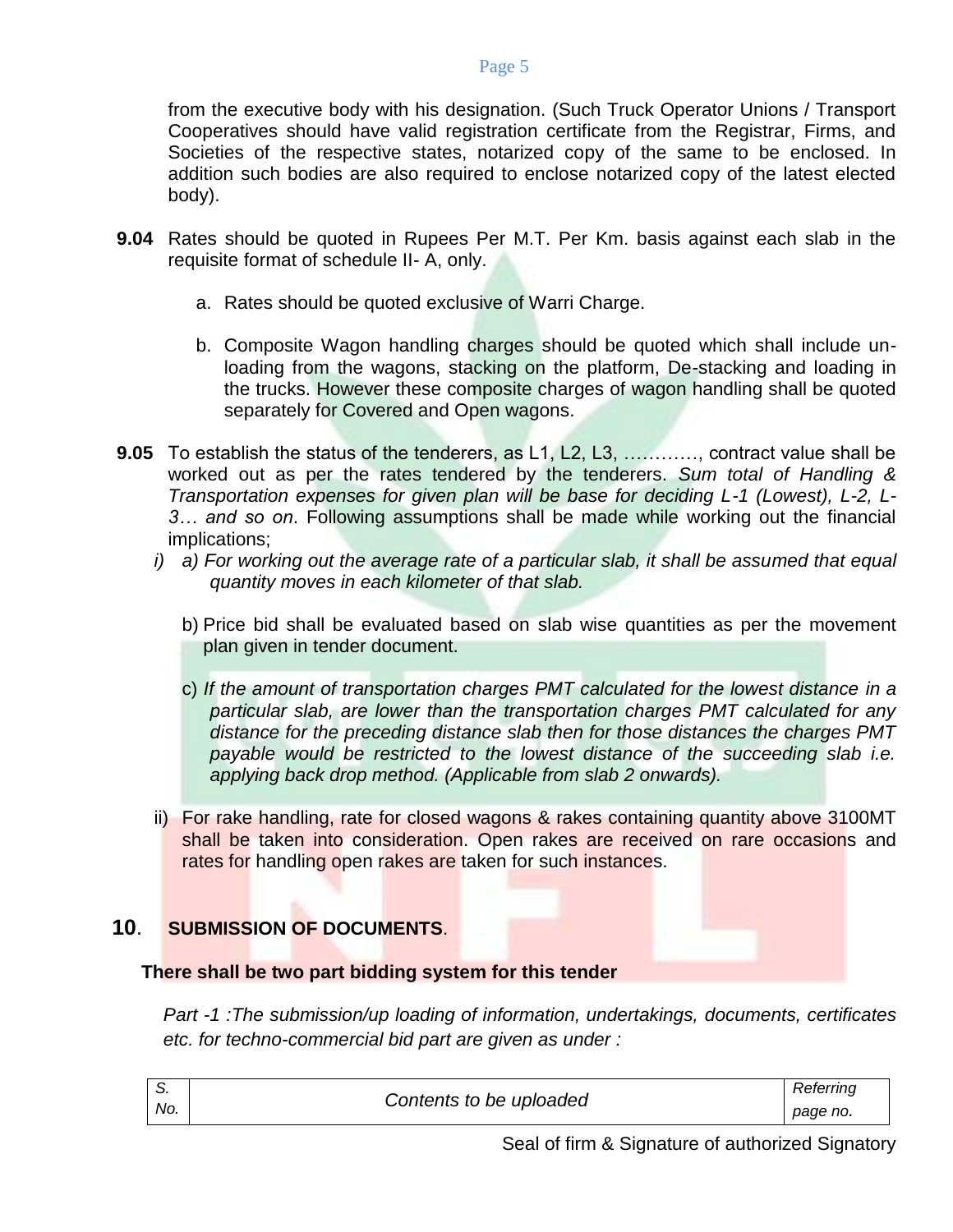| $\mathbf{1}$     | Details of RTGS/UTR No.towards EMD of Rs.25000/-                                                         |  |
|------------------|----------------------------------------------------------------------------------------------------------|--|
| $\overline{2}$   | I. Details of the firm with complete address and telephone                                               |  |
|                  | number in attached format                                                                                |  |
|                  | II. For Proprietorship firm - Name of the proprietor to be                                               |  |
|                  | mentioned. Affidavit of proprietorship in original duly notarized                                        |  |
|                  | III. For partnership firms - Affidavit in originals duly notarized,                                      |  |
|                  | confirming the current status of the firm alongwith names of the                                         |  |
|                  | partners. Copy of partnership deed duly notarized to be                                                  |  |
|                  | uploaded.                                                                                                |  |
|                  | IV. For Truck operators Unions/Transport Cooperatives                                                    |  |
|                  | Notarized copy of the valid Registration certificate from The                                            |  |
|                  | Registrar, Firms and Societies of the respective state. In                                               |  |
|                  | addition such bodies are also required to upload notarized                                               |  |
|                  | copy of the latest elected body.                                                                         |  |
|                  | V. For Limited companies, notarized copy of Memorandum and                                               |  |
|                  | Articles of Association (this only need to be submitted                                                  |  |
|                  | physically-not to be uploaded) and list of directors.                                                    |  |
|                  | A letter of Authorization for the person responsible for day to day                                      |  |
|                  | activities to be uploaded for all categories.                                                            |  |
| 3                | Affidavit as per Annexure -1 to be uploaded                                                              |  |
| $\boldsymbol{4}$ | Declaration of dealing with NFL as Dealer/PG operator, if any. If yes                                    |  |
|                  | upload details (on firm letter head).                                                                    |  |
| 5                | Certified copies of balance sheet with P & L Accounts for the last                                       |  |
|                  | three years.                                                                                             |  |
| 6                | Income Tax returns for the last three years. (Self-certified)                                            |  |
| $\overline{7}$   | Permanent Account Number. (Copy of self-certified PAN card of                                            |  |
|                  | self/firm - as applicable).                                                                              |  |
| 8                | Goods and Service Tax Registration No (self-certified).                                                  |  |
| 9                | Latest certificate in original on letterhead of bank as per Annexure -2                                  |  |
| 10               | Experience certificates either in original or self-certified for rake                                    |  |
|                  | handling and transportation of fertilizers and other<br>bagged                                           |  |
|                  | commodities and/or self-certified copies of appointment letters/LOI.                                     |  |
|                  | Certificates should mention name of the company, period of<br>experience and competence of the tenderer. |  |
| 11               | Requirement of undertaking regarding registration under MSMED                                            |  |
|                  | Act-2006: If the parties submitting tenders for H&T contract for Rake                                    |  |
|                  | Point, <b>CHHINDWARA</b> are<br>registered as Micro/Small/Medium                                         |  |
|                  | Enterprises as per MSMED act-2006, the same may be confirmed by                                          |  |
|                  | the party in form of undertaking given on its letterhead and also                                        |  |
|                  | upload a copy of the registration certificate in support thereof.                                        |  |
|                  | (Annexure-3).                                                                                            |  |
| 12               | Integrity Pact: To be executed on plain paper and to be uploaded                                         |  |
|                  | along with technical Bid for the tenders having a estimated value of                                     |  |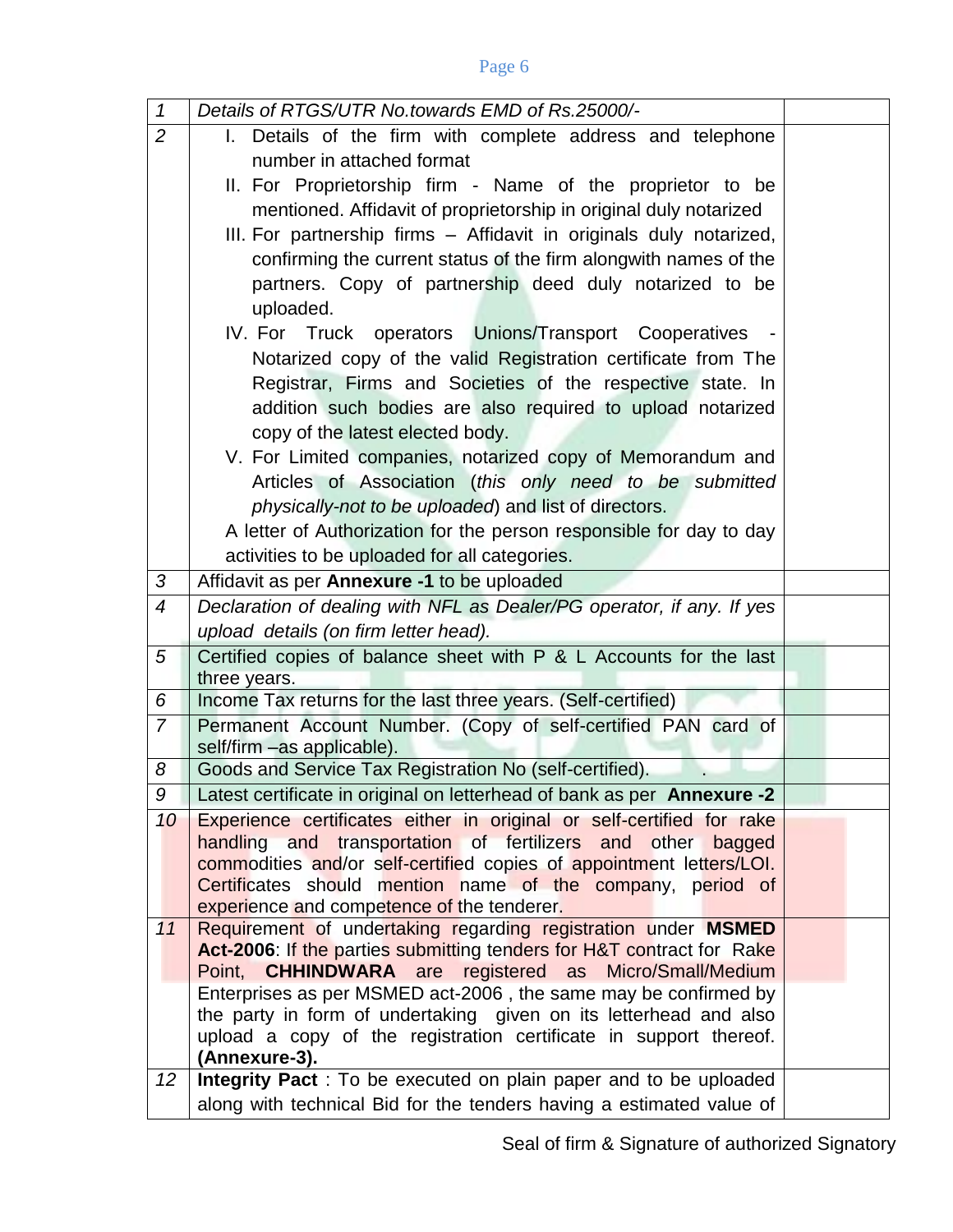| ŋ,<br>۰, |  |
|----------|--|

|    | Rs. 1 crore or more. Bidder will sign the integrity pact as per enclosed |  |
|----|--------------------------------------------------------------------------|--|
|    | Annexure-4 which is an integral part of the tender document, failing     |  |
|    | which the tenderer/bidder will stand disqualified from the tendering     |  |
|    | process and the bid of the bidder would be rejected. Details regarding   |  |
|    | can be viewed<br>website<br>Integrity<br>Pact<br>on<br>viz.<br>our       |  |
|    | www.nationalfertilizers.com.                                             |  |
| 13 | Schedule-1, duly signed and stamped by tenderer.                         |  |
| 14 | Self-Certification Form: Make In India (Local Content)                   |  |
|    | (On party/Company's Letter Head) Annexure-5                              |  |
| 15 | Model Clause Certificate: Public Procurement No. 1                       |  |
|    | (On party/Company's Letter Head) Annexure-6                              |  |
| 16 | Any other relevant information /document.                                |  |

The Annexure 1  $\&$  2 in originals should be handed over to NFL's committee at the time of physical verification at Bidder's location.

NFL will scrutinize documents uploaded as techno-commercial bid and decide the technical qualified parties. The committee will ensure that all documents required have been submitted/uploaded by the party, prior to opening of price bids. Bidders need to put seal of firm and signature of authorized signatory, on every page of NIT and documents to be uploaded, as a token of acceptance of NIT terms and conditions.

**Part 2 : Price Bid** as per Schedule II available in the tender document is to be uploaded on website https://etenders.gov.in/eprocure/app only.

There are two parts of Schedule II, one for Rates for handling of material at railhead / godown and second for Rates for transportation of material from railhead / Godown. Both of these Schedule II parts are to be filled appropriately. All the columns/desired rates need to be filled.

**11.0** If the tender committee forms the opinion on the basis of available information that the contractor is having implicit or explicit relations with the NFL dealer or company employee, in that case the committee will reserve the right to reject the tender offered for handling and transportation contract.

**12.0** The tentative quantity of fertilizers likely to be handled and transported from the rake point / warehouse is indicated in the clause 10.0 of Schedule I.

**13.0** If a tenderer resorts to any frivolous, malicious or baseless complaints/allegations with an intent to hamper or delay the tendering process or resorts to canvassing/rigging/influencing the tendering process, NFL reserves the right to debar such tenderer from participation in the present/future tenders up to a period of 2 years.

# **14.0 System failures and remedial measures thereof/course of action to be followed:**

 NFL shall make all out efforts to rectify the problem(s) leading to system failure during the live tendering. However in case the system could not be restored within the reasonable time period as deemed fit by NFL, the following remedial measures shall be taken under such an eventuality:

| Tender is prepared and released but | The due date of closing/opening shall be extended                                         |
|-------------------------------------|-------------------------------------------------------------------------------------------|
|                                     | vendors are not able to submit their bids.   suitably considering the merit of the cases. |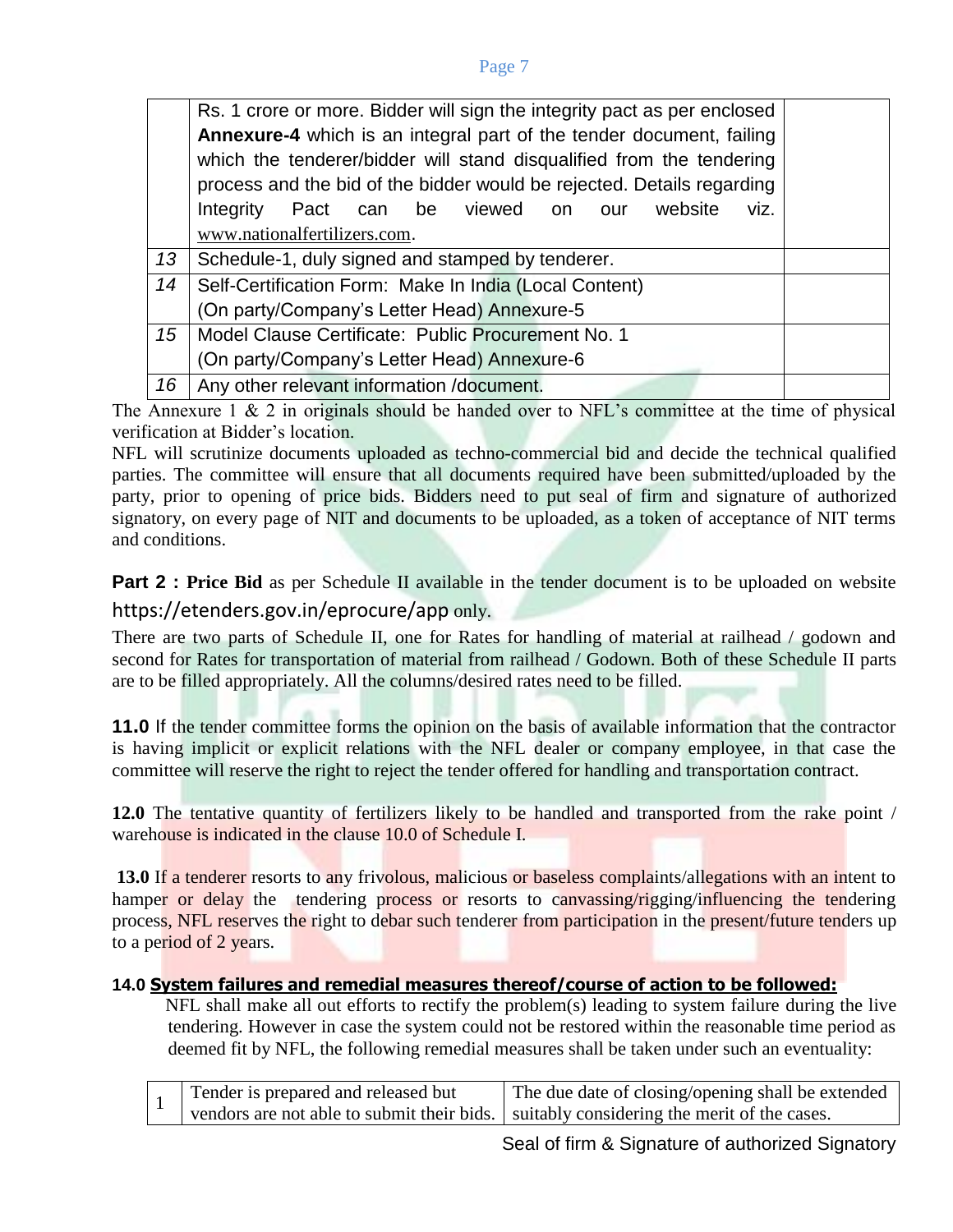| ŋ, | т.<br>M | ٠. |
|----|---------|----|

| Bids have been submitted but the same | The due date of opening shall be extended |
|---------------------------------------|-------------------------------------------|
| cannot be opened by NFL.              | suitably                                  |

# **15.0 SAC CODEs**

The bidder shall indicate the rates of GST applicable in their bid, for the quoted items indicating clearly the SAC code of services/item and applicable category of GST (i.e. whether IGST, CGST, SGST, UGST).

Bidder / Vendor shall have valid GSTIN / GST, Provisional ID and provide Invoice/bill and all other documentation (such as E Way bill, transportation copy of invoice/bill, etc.) in such form and manner as may be prescribed under the GST Act and Rules which are inter-alia necessary to enable NFL to claim input tax credit set off, rebate or refund in relations to payment of GST.

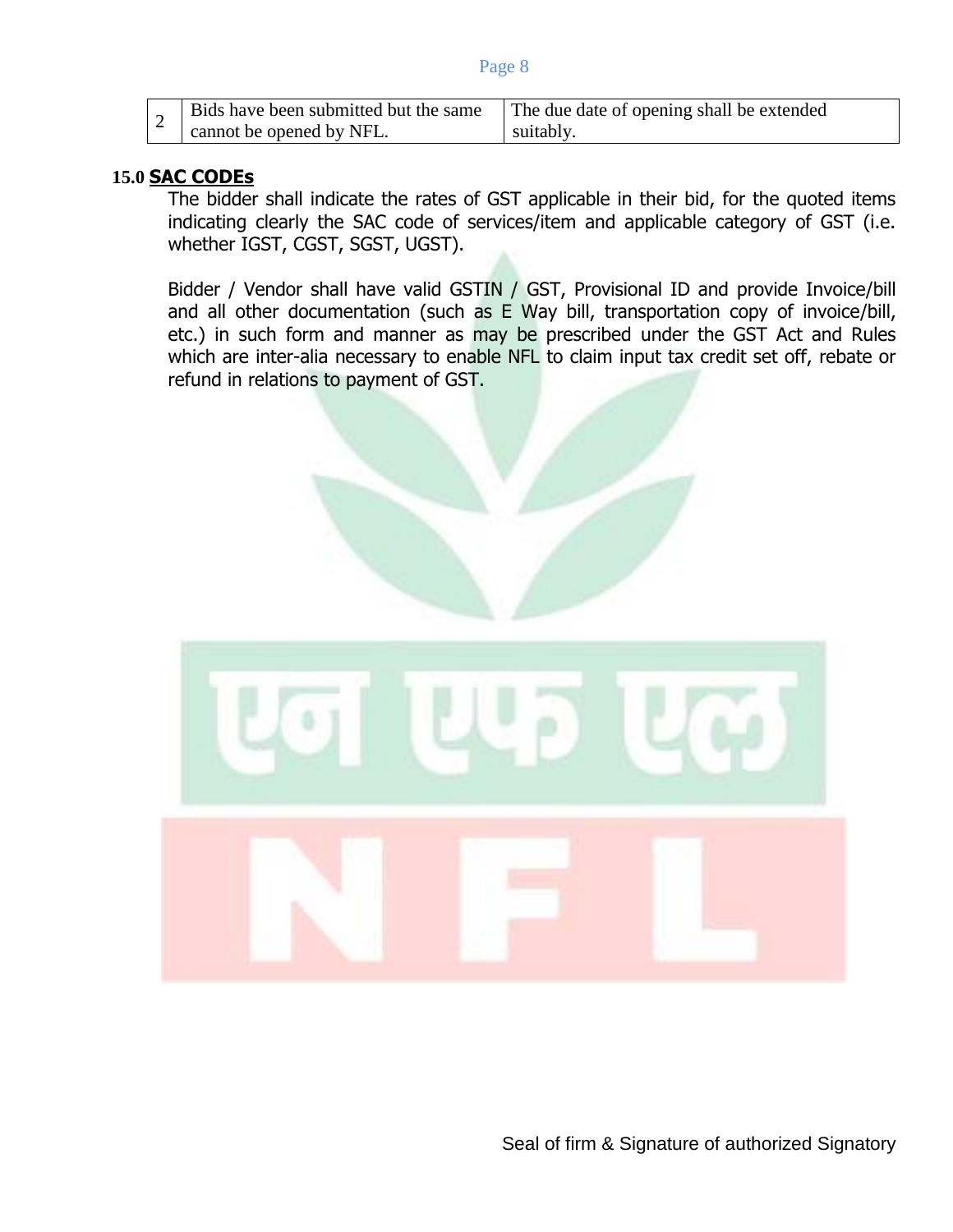# **Details to be submitted by the tenderer and to be uploaded along with techno-commercial bid**

To

The Zonal Manager, National Fertilizers Limited, Concerned Zonal Office

**Sir,**

**Sub**: Tender for appointment as Contractor for Handling and Transportation of fertilizers at rake point **CHHINDWARA** 

I / We have visited the site of work and satisfied myself / ourselves regarding local conditions. I / We have carefully studied the instructions to the tenderer and general terms and conditions i.e. Schedule No.1. I / we have uploaded the documents as per clause 10 of the "Instruction to the Tenderer"for consideration to appoint me/us as Handling and Transport Contractor.

- 1. Name of the Party ( Sole proprietor / Partnership firm / any other, to be specified)
- 2. Address
- 3. Telephone No.
- 4. Name of the Proprietor/Partner signing these documents.
- 5. E-mail address

(if partnership firm, all partners are required to sign, in case of Company the duly authorized director/signatory)



(Signature & Rubber Stamp)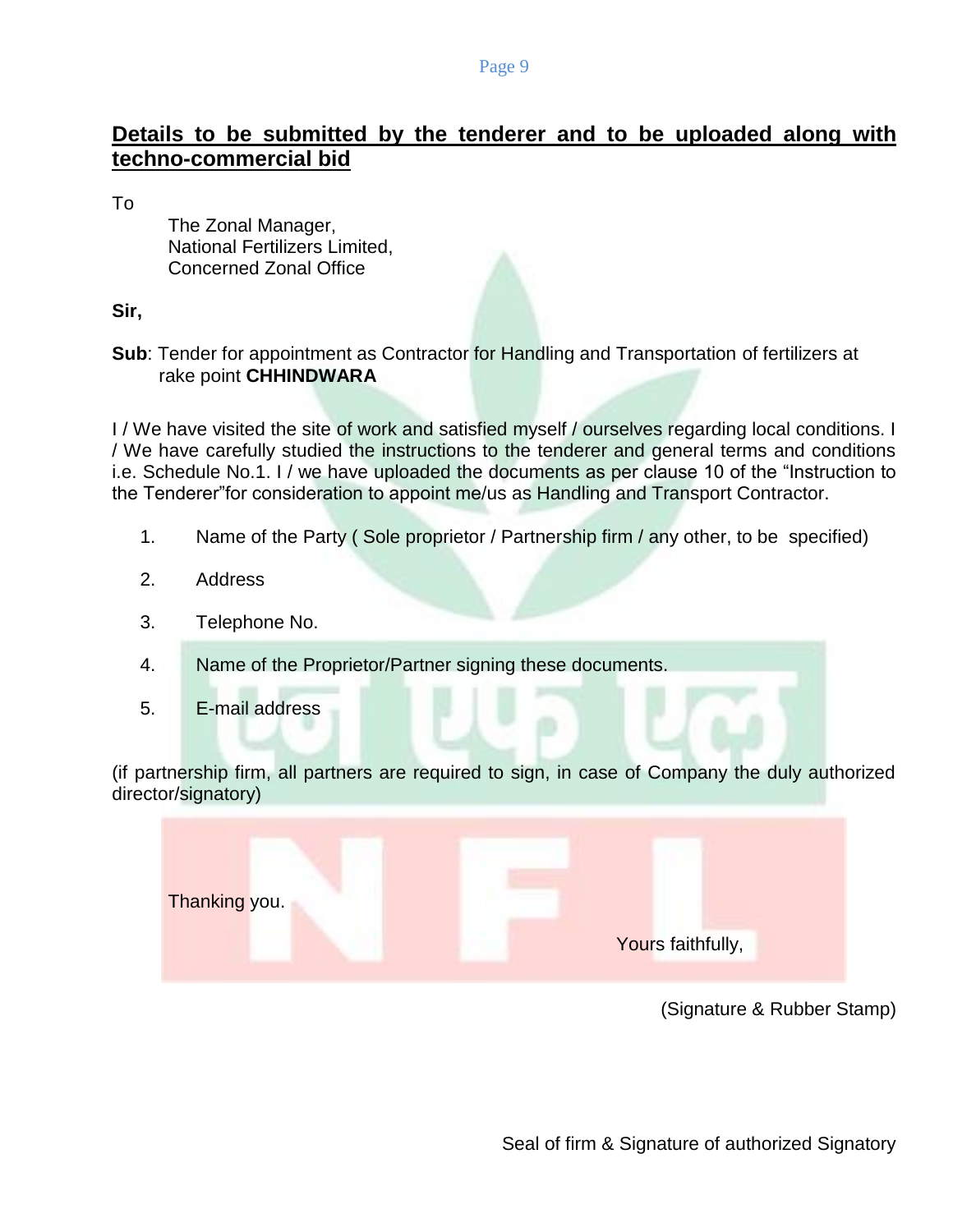# **SCHEDULE - 1**

# **1.00 GENERAL TERMS AND CONDITIONS**

- **1.01** NFL invites e- tenders for handling & transportation of fertilizers, normally bagged in 50 Kg/45 Kg. packing and sometimes in small packing's. The contract involves handling and transportation of fertilizers at various railheads, godowns, warehouses etc.
- **1.02** The successful tenderer shall ensure that the material handed over to him is delivered in full at the destination without any damage either to the material or to the packing and within the shortest possible time but not later than three day from the date of lifting from the rake point and godown. In case of damage to the material or packing, the contractor will have to make good the loss to Company. In case of delay in delivery of material, at destination, the contractor shall have to pay liquidated damages to Company at the rate of Rs. 100/- per truck per week or part thereof for each truck load from the expiry of three days from the date of lifting from the rake point or godown. In case of shortage of material (urea) en-route, the contractor shall have to pay to the Company as compensation, an amount equivalent to the value of material short delivered at destination calculated at the prevailing rate as fixed and revised from time to time for different production units under New Pricing Scheme (NPS), by Government Of India, Ministry Of Chemicals and Fertilizers, Department Of Fertilizers, which is higher than the consumer price in case of urea; and for the complex fertilizer at maximum price decided by the Company from time to time plus subsidy as compensated in case material is short delivered at the destination.

#### **2.00 DEFINITIONS:**

- **2.01** The "Company" shall mean NFL having its Registered office at New Delhi (which expression shall unless repugnant to the context or meaning thereof include its successors and assigns.)
- **2.02** The "Contractor" shall mean the tenderer, whose tender has been accepted and shall include his legal representatives, successors and assigns.
- **2.03** In-charge Marketing shall mean the officer in administrative charge of the Marketing Division of NFL.
- **2.04** Zonal Manager/State Manager/Area Manager shall mean the officer in administrative charge of Zonal / State / Area office, NFL.

# **3.00 SUBMISSION OF TENDER**

**3.01** The tenderer, should submit tender after studying the entire tender document and instructions to the tenderers carefully, visiting the sites, for satisfying himself of the local conditions, locations, accessibility of sites, nature, extent and character of operation, may obtain all clarifications before the tendering. Submission of tender implies that the tenderer has obtained all the clarifications required by him. No claim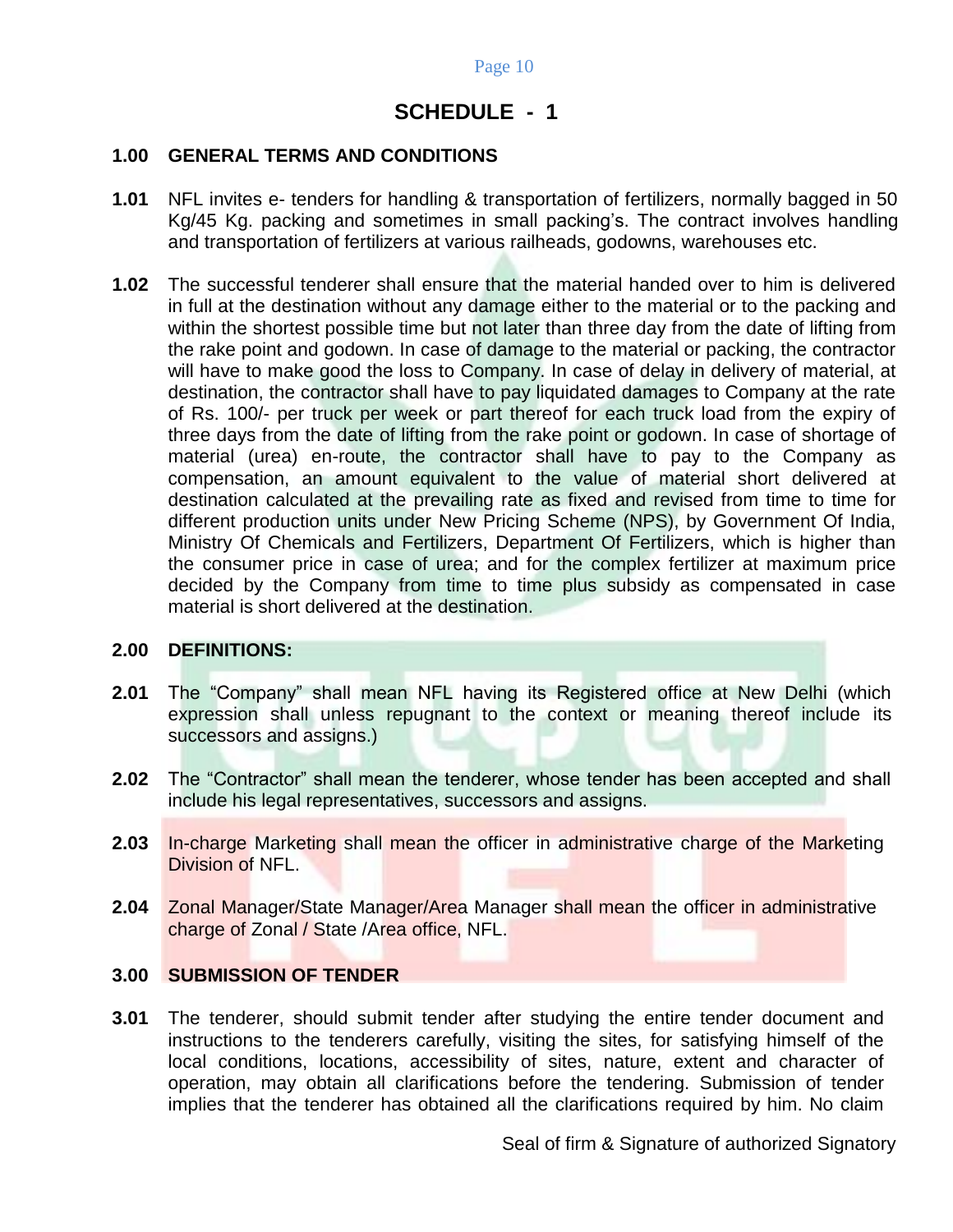on ground of want of knowledge, thereafter, in such respect will be entertained. The tenderer should quote rates both in figures as well as in words in Rupees per MT Per Km for different movement slabs and in Rupees per MT, for wagon handling in the two separate formats of Schedule No. II.

 Tenderers have to tender the rates for transportation, only on slab rates irrespective of existence of truck union. Truck operators union /Transport Cooperatives which are registered with the registrar, Firms and Societies of the respective states to be supported with a notarized copy of the valid Registration certificate can also participate in the tenders directly but they shall have to tender the rates on slab rate basis. For tenderers other than registered truck operators unions / transport cooperatives, it shall be the responsibility of the tenderer to deal with the union if existing at any rake point. Tenderer shall have to arrange the movement as per the movement plan on rake to rake basis. Increase in transportation rates during the contract period or extended period of contract shall be considered only if there is increase in diesel rate by Government of India. The increase shall be allowed as per the formula given in the relevant clause of General terms and conditions of the tender document. The same formula shall be applicable for Truck operators unions / Transport Cooperatives also.

- **3.02** The rates quoted will be valid for a period of four months from the closing date of the tender. No tenderer can withdraw his tender or revoke or revise the rates within the aforesaid period of four months. If a tenderer withdraws, revokes, revises the tender rates, his earnest money deposit shall be forfeited.
- **3.03** The tenderer shall disclose the nature, constitution and registration of the tendering firm and tender document shall be signed by a person or person duly authorized.

# **3.04 SERVICE OF NOTICE OF CONTRACT.**

The tenderer shall furnish name, designation and address of his authorized agent / employees / persons and all complaints, notices, communications and references shall be deemed to have been duly served to the contractor, if delivered to the contractor or his authorized agent or left or posted at the address so given and shall be deemed to have been so delivered in the case of posting on the day on which they would have been dropped in the postal box to such address in ordinary course of post or on the day on which they were so delivered or left. Communications sent by NFL to contractor on his declared e-mail address shall also be deemed to have been delivered.

In the case of contract by partners, any change in constitution of its firm shall be forthwith notified by contractor to the Company. The impact of such changes on the contract will be decided at the sole discretion of NFL.

Either party may change a nominated address to another address at the same place / state / district where the contract is being executed by prior notice to the other party immediately.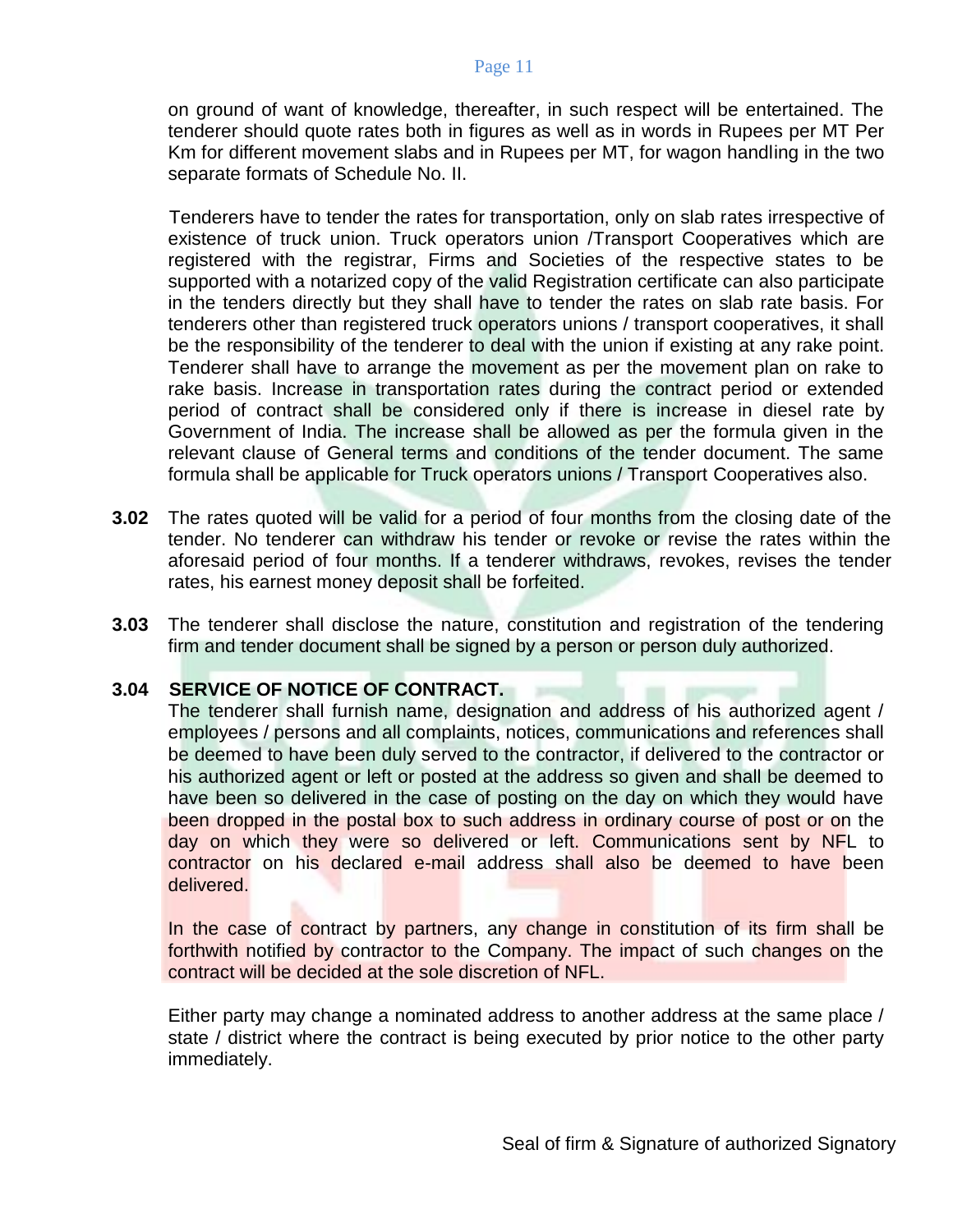# **3.05 COMMENCEMENT OF WORK.**

The contractor shall deposit the requisite Security Deposit and also commence the work within seven days after the receipt by him of an order, in writing to this effect from the Company and shall proceed with the same with due expedition and without delay. In case the contractor fails to commence / refuse the work, the Company shall reserve the right to terminate the contract and the earnest money so deposited by the contractor will be forfeited.

**3.06** The tenderer will quote for all the jobs covered by the tender as per schedule-II. The transportation rates for the slabs as indicated in Schedule- II, for which movement plan has not been given are also to be quoted. This is required to work out the effective rate of the last slab of movement plan and also at any later date there may be requirement for movement in these slabs depending on the marketing situation/directives of Government. Tenderers not quoting the rates of all the slabs are liable to be rejected.

# **4.0 VALIDITY OF TENDER**

- **4.01** Tender will be valid for a period of 120 days from the date of opening of technical bids
- **4.02** Further any tender :
	- i) Which contains variations from NFL's terms.
	- ii) Which contains a conditional offer, or Which fails to provide required information or otherwise is incomplete, or Which is not accompanied with requisite Earnest Money Deposit, and other documents as indicated at Para 10.00 in the instructions to the tenderer shall be liable to be rejected.
- **4.03** The acceptance of tender will solely rest with the Company, which does not bind itself to accept the lowest tender and further reserves the right:
	- i) to reject any or all tenders or
	- ii) to split up the work amongst two or more parties or
	- iii) to accept the work in part and not in its entirety if considered expedient without assigning any reason or giving any explanation therefore.
	- iv) As far as possible no negotiations will be conducted. However, the Company reserves the right to negotiate for revision of rates downwards if the Company feels that rates so received are on the higher side.
	- iv) If a tenderer happens to be the dealer/private godown operator of NFL and comes to the stage of award of contract and if such a contractor does not follow the instructions given by dealing officials or engages in any unlawful act then NFL reserves the right to terminate the contract and the dealership of such a tenderer/contract of PG.

# **5.00 PERIOD OF CONTRACT**

**5.01** The contract will be valid for a period of two years, from the date of award. However the contract may be extended for further *Three* months or part thereof, on the same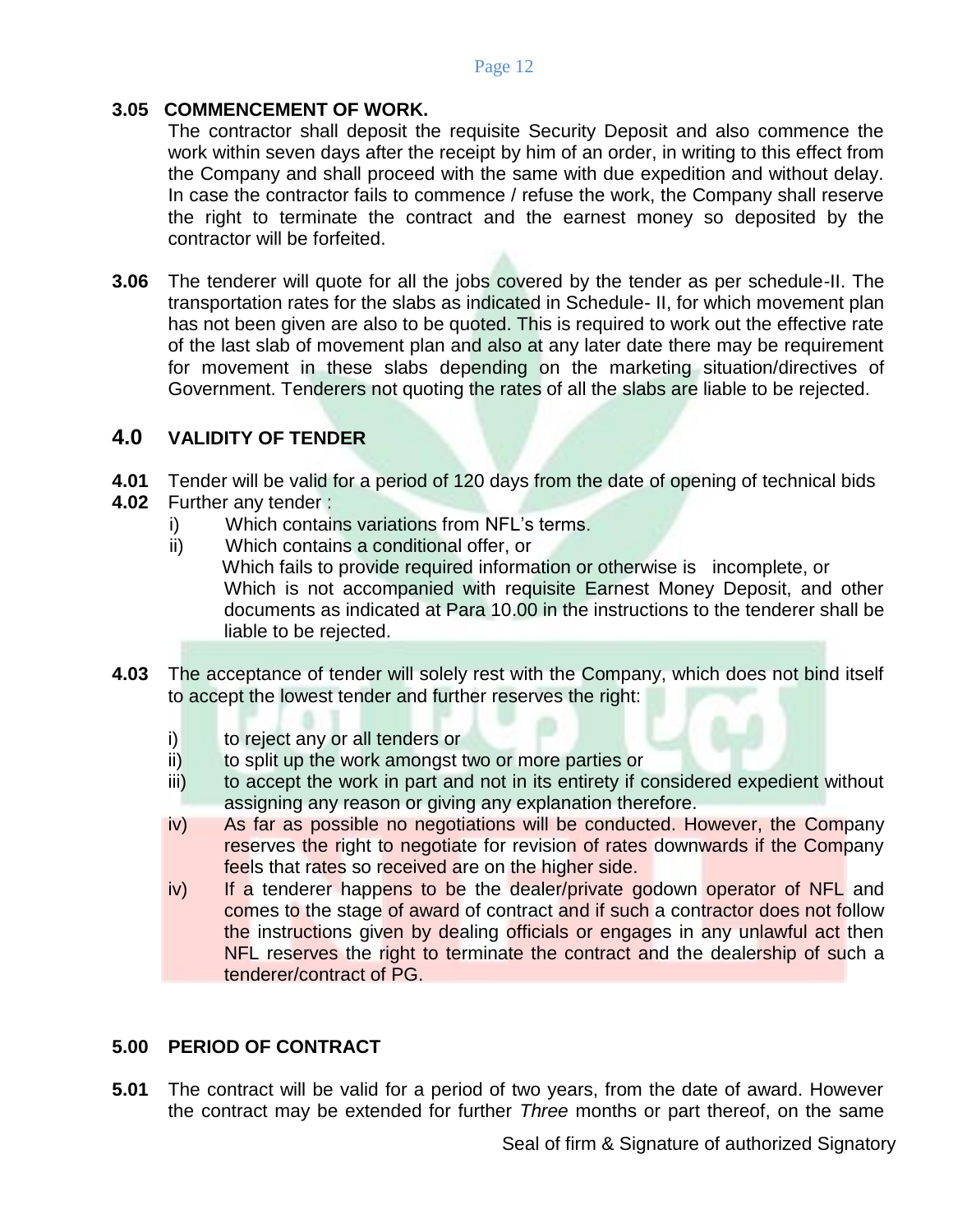rates, terms and conditions, with the mutual consent of the contractor and the Company. However, the Company shall be entitled to terminate the contract earlier than two year without any notice if in the opinion of the Company, the performance of the contract is not satisfactory, contractor engages in any unlawful act, or due to any other reasons, at the sole discretion of the company.

**5.02** Escalation/De escalation of rates (Diesel Price adjust)

- i. Any increase or decrease in the price of diesel rates shall be adjusted on the basis of one litre equal to 4 Km / 10 MTs., which means for every 40 paise increase / decrease in diesel price, one paisa per KM / MT will be allowed in case of increase and will be reduced in case of reduction. The increase or decrease shall be governed on quarterly basis i.e., the increase or decrease during one quarter shall be accounted for in the succeeding quarter. The rates shall remain firm for the intermittent period. The effect of increase / decrease in diesel price shall be considered base rates of diesel at **Bhopal** for State of **Madhya Pradesh** as applicable on the closing date of tender. (The formula is based on the truck load of 10 MTs., which has been taken for the Administrative convenience and has nothing to do with Motor Vehicle Act (MVA). The contractor has to follow MVA and loading in each truck has to be as per the laden capacity approved and registered.
- ii. The above formula shall be applicable uniformly for truck operators unions / transport cooperatives and all other tenderer's during the contract period or extended period of contract

# **6.0 EARNEST MONEY**

- **6.01** Tenderer should make a deposit towards Earnest Money of Rs. 25000/- through RTGS/NEFT SBI A/c No 10107898395 in Bhopal Mahaveer Nagar Branch,IFSC**:** SBIN0003867,MICR:462002015. Earnest money shall not be accepted in any form other than that specified above and tenders not accompanied by Earnest Money, as above are liable to be rejected.
- **6.02** No interest will be payable on the Earnest Money deposit. The Earnest Money Deposit will be refunded to the unsuccessful tenderer/s within a period of **sixty days** from the date of opening of price bid of tenders. EMD of Successful tenderer can be adjusted in security deposit of contract.

# **7.00 SECURITY DEPOSIT**

**7.01** The successful tenderers shall, within fifteen days of receipt of offer letter / LOI deposit with the Company the Security Deposit for the due and faithful performance of the contract depending upon the category, as indicated below in which the rake point falls for which the tender is being submitted.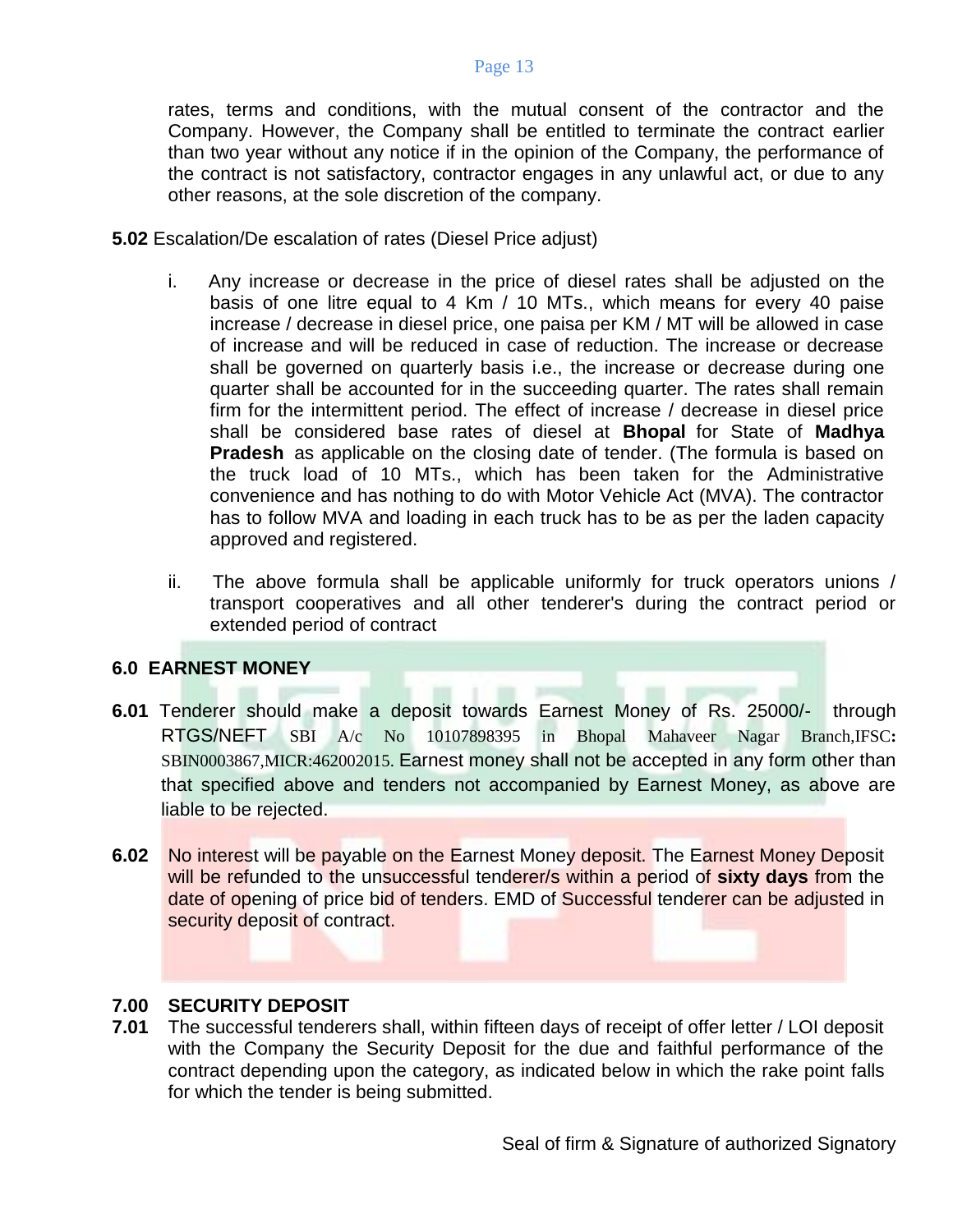| Category     | <b>Tentative Contract value</b>   | <b>Security</b><br><b>Deposit</b> |
|--------------|-----------------------------------|-----------------------------------|
| Category 'A' | up to Rs 25 lac                   | Rs. 1.0 lac.                      |
| Category 'B' | More than 25 lac and up to 50 lac | Rs. 2.0 lac.                      |
| Category 'C' | More than 50 lac and up to 75 lac | Rs. 3.0 lac.                      |
| Category 'D' | More than 75 lac                  | Rs. 5.0 lac.                      |

The Security Deposit is to be submitted either by way of RTGS/Demand Draft or in the form of Bank Guarantee of a Nationalized / Scheduled bank on the proforma prescribed by the Company before he is allowed to execute the contract and commence work. If the contractor fails to deposit this amount of Security Deposit within the stipulated time which shall include any extension granted by the Company at its own discretion, the Earnest Money deposited by the tenderer shall stand forfeited as and by way of liquidated damages and acceptance of his tender shall stand withdrawn. The Company shall reserve in such an event, the right to accept any tender which is considered suitable.

**7.02** The tendered shall furnish a Bank Guarantee from any of the Scheduled Bank excluding Gramin/Cooperative Bank in the form specified by NFL against Security Deposit for the faithful and proper fulfillment of contract. The Bank Guarantee should be valid for a period of 24 months plus three months claim period. The Bank Guarantee should be submitted by Bankers directly to NFL in sealed cover and not through supplier.

The party shall also arrange confirmation of Bank Guarantee (including all amendments) by their issuing bank through SFMS mode directly to State Bank of India, N-3, I & II Floor, Commercial Branch, South Extension, Part I, New Delhi 110049, IFSC Code SBIN 0000730 & SBININBB220.

The security deposit furnished by the contractor shall carry no interest.

- **7.03** The security deposit shall remain at the entire disposal of the Company as the security for the satisfactory execution and completion of the work in accordance with the terms and conditions of the contract. The Company shall be at liberty to deduct and appropriate from the security deposit such losses, damages, penalties and dues as may be payable by the contractor under the contract and the amount by which the security deposit is reduced by such appropriation will be made good by further deduction from the contractor's subsequent interim bills until the security deposit is restored to its full limit mentioned as in clause 7.01 above.
- **7.04** If the contractor had previously held any contract and furnished security deposit with the Company, the same shall not be adjusted against this tender and a fresh security deposit will be required to be furnished.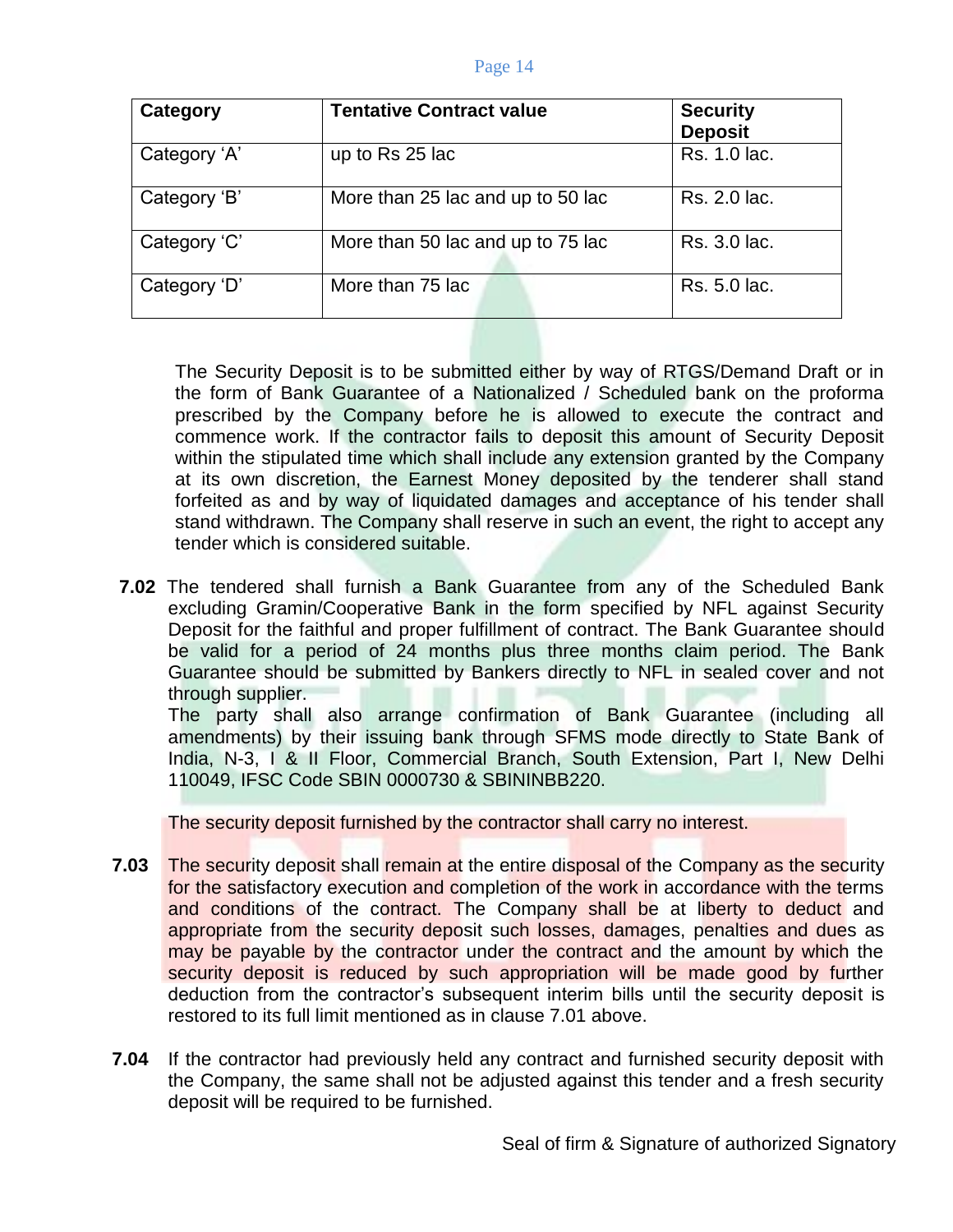**7.05** On satisfactory performance and completion of the contract, in all respects, and upon return in good condition of any property belonging to the Company, which may have been issued to the contractor, the security deposit will be returned to the contractor on the presentation of NO DUE certificate from the State Manager of National Fertilizers Limited.

### **8.00 PERFORMANCE / TERMINATION OF THE CONTRACT**

- **8.01** If the contractor is unable or fails or neglects to execute the work in terms of the contract, conceal or submit any false documents / information, the Company shall have the option to:
	- a) Terminate the contract, and
	- b) Get the work done by third party at the risk and cost of the contractor, and
	- c) The loss so suffered by the Company due to such neglect or failure shall be recovered from EMD / SD.
- **8.02** In case it is found that the information furnished by the contractor regarding the past Transportation experience / Rake handling experience, and or contents of any documents etc., are found false, company may terminate the contract without giving any notice.
- **8.03** The transport contractor will have to transport the fertilizers without any transshipment, failing which **(without any genuine reason)** a penalty of Rs. 500/- per truck will be imposed.

# **9.00 ASSIGNMENT OR SUBLETTING THE CONTRACT**.

The contractor shall not assign or sublet the contract or any part thereof or allow any person to become interested therein in any manner whatsoever without any prior consent in writing of the Company. The permitted subletting or assignment of work by the contractor shall not establish any contractual relationship between the subcontractor and the Company and shall not release the contractor of any responsibility under the contract. The contractor shall be responsible for all the acts, deed, defaults, and neglects of the sub-contractor or agent as if the acts, deed, defaults, and neglect were of the contractor.

**10.01** Tentative quantity likely to be handled and transported from the **CHHINDWARA** rake point / warehouses shall be as under.

| i. Closed Wagon<br>1)                                                                 | 153000MT                     |
|---------------------------------------------------------------------------------------|------------------------------|
| ii. Rakes containing quantity                                                         | <b>27000MT</b>               |
| above 3100MT<br>Total Rake handling(i+ii)                                             | 180000MT                     |
| Unloading in local Ware house<br>Loading from Warehouse<br>Unloading at outstation WH | 35700MT<br>8000MT<br>59700MT |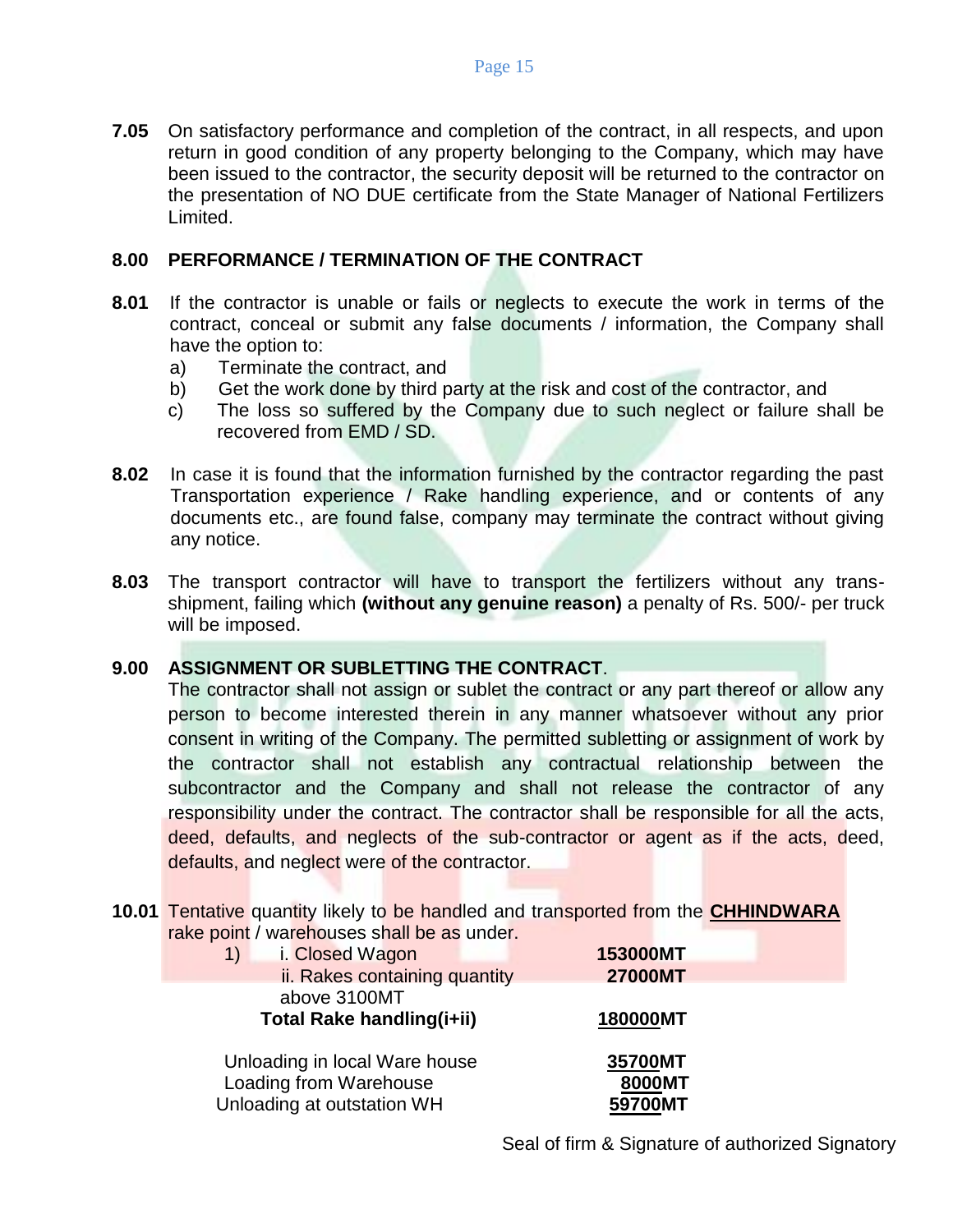| 2) | Transportation     |  |
|----|--------------------|--|
|    | i) From Rake Point |  |
|    | ii) From Warehouse |  |

i) From Rake Point **180000MT** 8000MT

# **Tentative Contract Value (Lakh Rs.) 729.36**

#### **10.02** TENTATIVE MOVEMENT PLAN IN DIFFERENT SLABS FOR RAKE POINT/WARE HOUSE FOR TWO YEARS

|              |               | Rake                | WН                  | Total    |
|--------------|---------------|---------------------|---------------------|----------|
| S.           |               | <b>Quantity(MT)</b> | <b>Quantity(MT)</b> | Quantity |
| No.          | Distance (KM) |                     |                     | (MT)     |
| 1            | $0 - 15$      | 53700               | $\bf{0}$            | 53700    |
| $\mathbf{2}$ | $16 - 25$     | 17725               | 650                 | 18375    |
| 3            | 26-50         | 42450               | 2525                | 44975    |
| 4            | 51-75         | 26800               | 1175                | 27975    |
| 5            | 76-100        | 20850               | 1350                | 22200    |
| 6            | 101-150       | 18275               | 2100                | 20375    |
| 7            | 151-200       | 100                 | 100                 | 200      |
| 8            | >200          | 100                 | 100                 | 200      |
|              | Total         | 180000              | 8000                | 188000   |

- 10.03. No guarantee shall be given as to any definite volume of work, which will be entrusted to the contractor at any time or during the period of contract. Total quantity /slab wise quantity are estimates only which may increase or decrease depending on market situation No guarantee shall be given for adherence to above mentioned tentative/estimated movement plan.
- 10.04 The transport contractor will have to supply sufficient number of trucks per day as required during the period of handling, within the stipulated time, failing which the consequences thereof will rest entirely with the contractor.
- 10.05 No detention charges for trucks, either at rake points or any godowns shall be payable by the Company under any circumstances whatsoever.

#### **11.00 INDEMNITY**

Without prejudice to any other provisions in these conditions, the contractor shall be bound to keep the Company or any representative or employee of the Company fully indemnified against any action, claim, or proceedings under the provisions of any rules, regulations, bye laws, notifications, directions or order having the force of law for anything done or omitted to be done by the contractor in contravention of such provisions, etc. for the infringement or violation thereof by him in the course of the execution or completion of the work under the contract.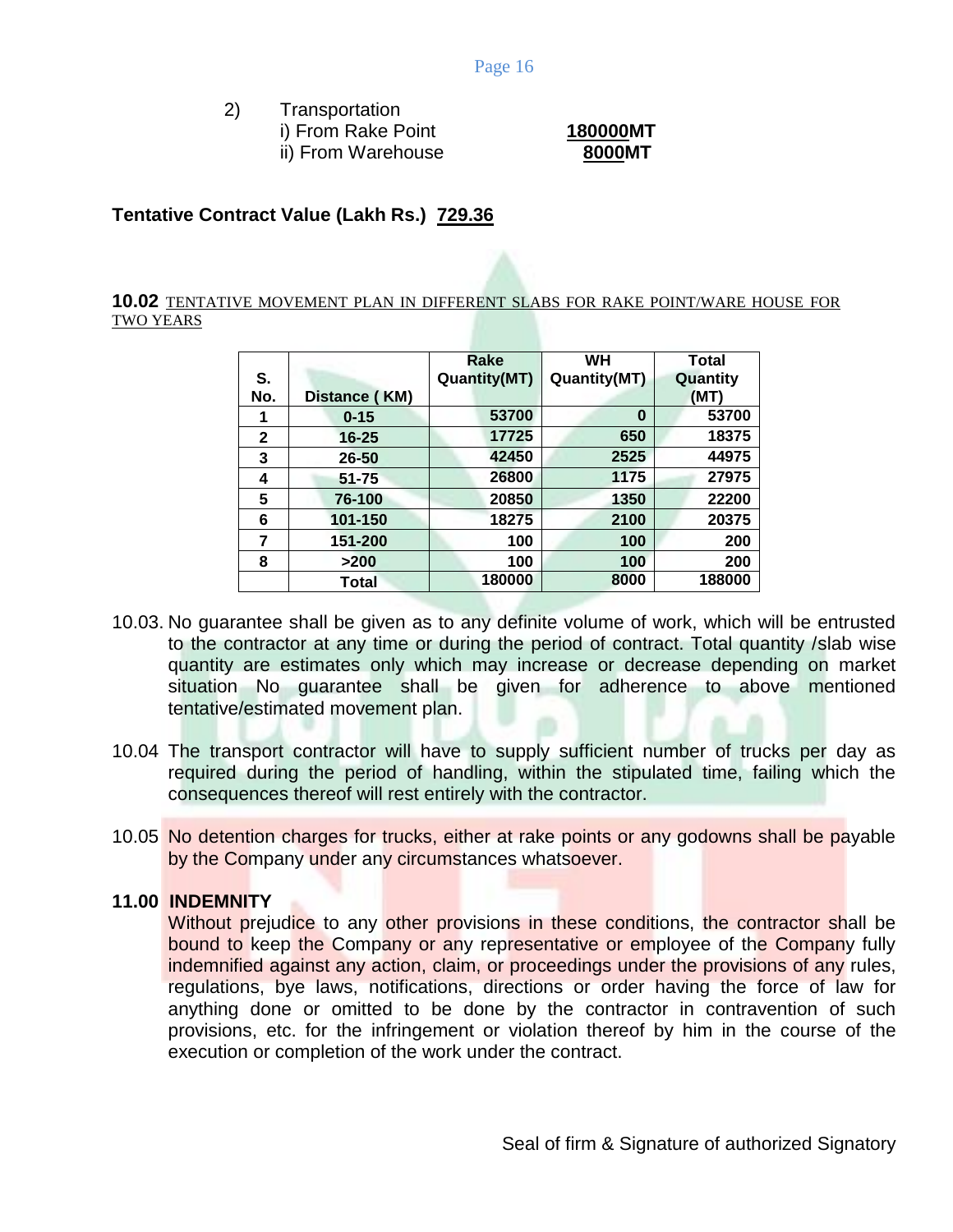# **12.00 TRANSPORTATION FROM RAILWAY STATION.**

The transport contractor will undertake the job of operation at Railway station starting from unloading from the wagons up to loading into the trucks. No Hundekari charges will be paid. The transport contractor will be responsible for any demurrage / wharfage charges or any other related charges as may be imposed by the railways.

- **12.01** The contractor will have to submit the acknowledgement of consignee within 30 days from the date of dispatch of material in order to assure that material is delivered to correct consignee for the satisfaction of the Company. In case of failure to submit the acknowledgement, the Company may at its discretion, charge penalty @ Rs. 100/- per truck per week for the delay in submitting the acknowledgement for material so delivered to the maximum of the value of material.
- **12.02** The contractor or their authorized representative shall remain in constant touch with NFL's local office representative/Railways for information regarding the arrival of any rake / wagon etc at the rake point.
- **12.03** Before the commencement of unloading of material from the wagons, the contractors or their authorized representative along with NFL's representative shall check the intactness of seals of wagons and shall report the matter to the railways if the seals are found tampered with or broken.
- **12.04** In the event of inclement weather, the contractor shall make adequate arrangement for tarpaulins to avoid damage of material.
- **12.05** The contractor shall prepare wagon wise statement of material received at rake point and truck wise details of material transported in the prescribed Performa (to be provided by the NFL later on), as per dispatch plan given by NFL officials.
- **12.06** The contractor shall ensure that no hooks are used by his workmen during unloading / loading and stacking process, otherwise, all shortages and cost of damaged bags /cost of re-bagging etc., occurring due to cut & torn bags will be booked to contractor.
- **12.07** The contractor shall arrange to collect all the sweeping from wagons and platform and the same shall be stored in godown(s) separately on weighment basis. The weighment shall be got done in the presence of NFL representative.
- **12.08** It will be the responsibility of the contractor to produce proof of shortage of bags in sealed intact wagons. Joint inspection report signed by representative of the Company, transport contractor and goods clerk or any responsible railways official, where applicable will be the basis for fixing responsibility on the contractor.
- **12.09** In case transit shortage of missing wagon (s) is noticed by the contractor, he shall have to report the matter to the concerned railway authority and obtain necessary certificate from them for preferring claims with the railway on this account.
- **12.10** The contractor shall make necessary arrangement for safe custody and security of the material till its clearance from railway premises. Any pilferage / theft of the material will be to the contractor's account.
- **12.11** The contractor shall be solely responsible for safe custody of NFL's fertilizers at the platform till the material is supplied to the consignee. In case of any loss / damages or shortage is found, the recovery from the contractor shall be effected at the price fixed by Government Of India, under New Pricing Scheme (NPS) in case of Urea, Company invoice price in case of Pool Urea and MRP plus subsidy in case of decontrolled fertilizers after adjustment of receipt if any from under writers. In addition to the above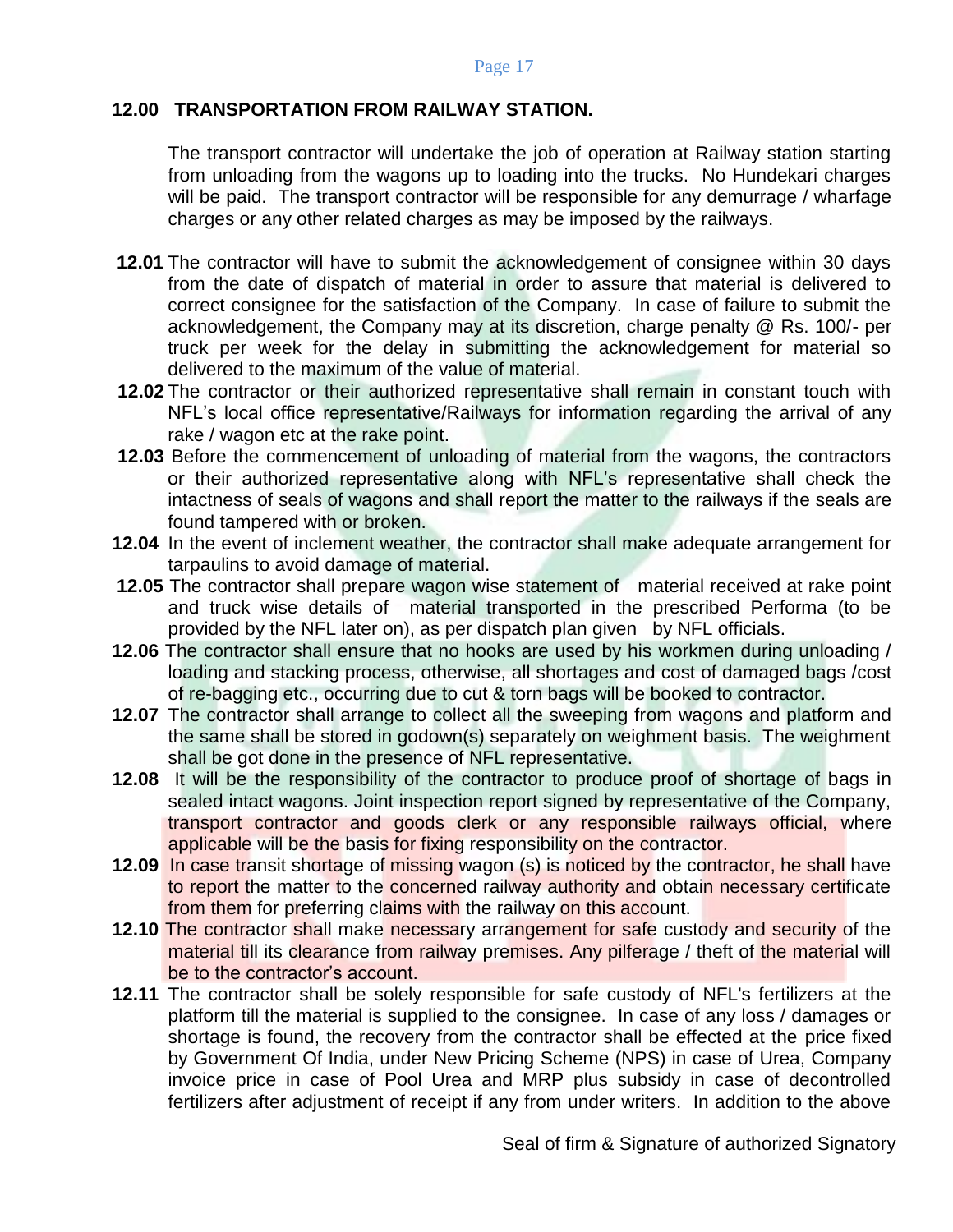the Company shall reserve the right to institute any criminal or civil proceedings in appropriate cases.

### **13.00 CONTRACTOR TO COMPLY WITH ALL THE LAWS.**

The contractor shall be responsible to secure compliance with all Central and State laws as well as the rules, regulations, bye-laws and orders of the local authorities and statuary bodies as may be in force from time to time.

Quantity to be carried per truck will be in accordance with regulation of Motor Vehicle Act as applicable from time to time.

#### **14.00 DECLARATION OF TENDERES'S RELATION WITH COMPANY EMPLOYEE.**

Should a tenderer or contractor have a relation or relationship with any employee of the Company or in the case of firm or Company of contractors one or more of its shareholders have relations with an employee of NFL the same shall be declared at the time of submission of the tender failing which the Company may in its sole discretion reject the tender or rescind the contract (tender).

### **15.00 CONTRACTOR TO EXECUTE AGREEMENT.**

The successful tenderer shall be required to execute an agreement in the prescribed proforma with the Company within 7 (seven) days of the receipt of the work order/LOI and acceptance of the same for carrying out the work according to the general and special conditions of contract specified in the Tender Document. The contract shall be presumed to be effective from the date of issue of work order. The Tender Document, Letter of Acceptance and other correspondence between the Company and the tenderers shall form part of the contract.

### **16.00 COMPENSATION FOR NON-COMMENCEMENT OR DELAY IN COMPLETION OF WORK.**

Time shall be regarded as the essence of contract and failure on the part of the contractor to start the work on stipulated date or to supply sufficient number of trucks as per clause No. 10.03 shall entitle the Company to the following:-

- i) Stop requesting any trucks from the contractor for such period as deemed necessary by the Company.
- ii) Get the work done through any other party at the risk and the cost of the contractor. or
- iii) Recovery of Rs. 300/- per truck per day as liquidated damages from the pending indents till they are executed.
- iv) The contractor shall have no claim for any interest with respect to any delay in payment of his interim or final bills or refund of security deposit or in respect of amounts which may be in NFL's hands owing to dispute between the NFL and the contractor.

#### **17.00 COMPANY IS NOT RESPONSIBLE FOR CONTRACTORS EMPLOYEES.**

The contractor may employ such number of employees as he may think fit for due discharge of the contract and the persons so employed by him shall be the employees of the contractor for all purposes whatsoever, and shall not be deemed to be in the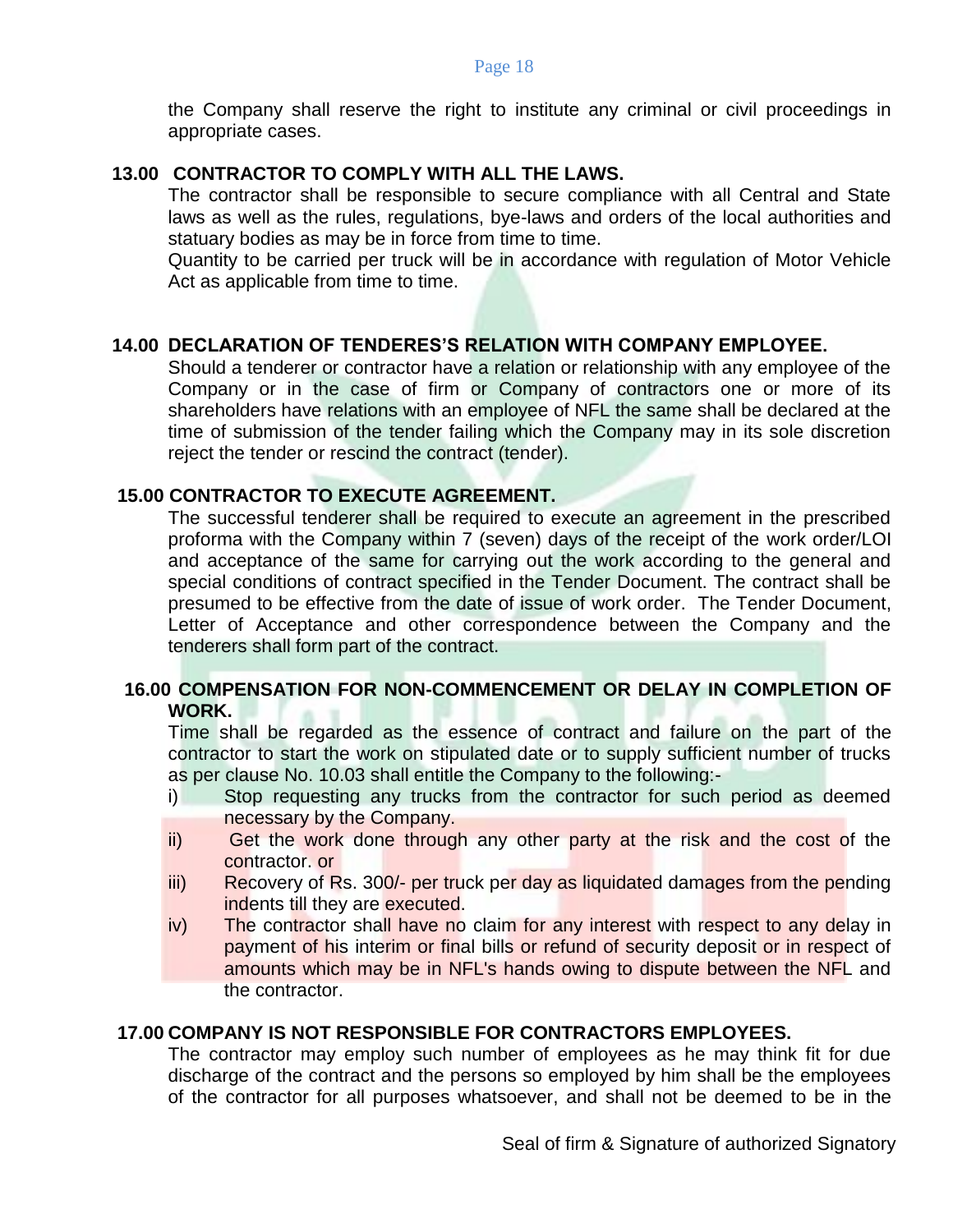employment of the Company (NFL) merely if any instruction is issued to him by District In-charge / Area Manager / State Manager for due discharge of the contract.

#### **18.00 INSPECTION**

The contractor shall at all time make available for inspection the Company or its representative the trucks carrying the material and records pertaining to the same.

The Company and its representative shall at all time reserve the right to enter into or stop any lorry carrying fertilizer to check the quantity & quality if in their opinion so required. The contractor shall provide all assistance to carry out such job as desired by the Company or its representative.

# **19.00 SUMS PAYABLE BY WAY OF COMPENSATION WITHOUT REFERENCE TO ACTUAL LOSS.**

All sums payable by way of compensation under any of the conditions shall be considered as reasonable compensation to be applied to the use of NFL without reference to the actual loss or damage sustained and whether or not any damage shall have been sustained.

# **20.00 INCONVENIENCES TO THE PUBLIC**

The contractor shall not deposit the material on any site, which may cause inconvenience to the public. State Manager, NFL may direct the contractor to remove any material, which are considered by him to be of danger or inconvenient to the public or cause these to be removed at contractor's cost.

#### **21.00 CONTRACTOR TO BE LIABLE FOR ALL TAXES ETC.**

The rates shall include all taxes, duties, royalties and other statutory levies leviable at present including Toll Tax etc. but exclusive of GST applicable on Handling & Transportation charges. GST (Goods and Service Tax) on the Handling charges shall be payable extra at applicable rates. Further, GST(Goods and Service Tax) on Transportation activity being under reverse charge mechanism shall be deposited by NFL. For any decrease in GST during tenure of contract, the amount so decreased will be deducted from the effected date from the bills of the contractor. Similarly, for any increase the same shall be reimbursed at actual. Copies of notifications/circulars issued by Govt. shall be arranged by the tenderer.

The tenderer shall further ensure that all the basic requirements including comprehensive insurance charge on vehicles and all Govt. charges such as Road taxes, taxes if any on inter - state movement of trucks etc. to make the trucks road worthy for movement on road are complied with by them, and no increase in rates would be permissible in the event of increase in such charges.

The contractor shall indemnify the Company against levy of any taxes/charges etc., imposed by the Govt. or any authority which are in existence at the time of submission of tender and also future statutory levies and the Contractor failed to deposit the same. The Company shall have the right to recover the total amount of tax so assessed including litigation expenses from contractor's bills / security deposit.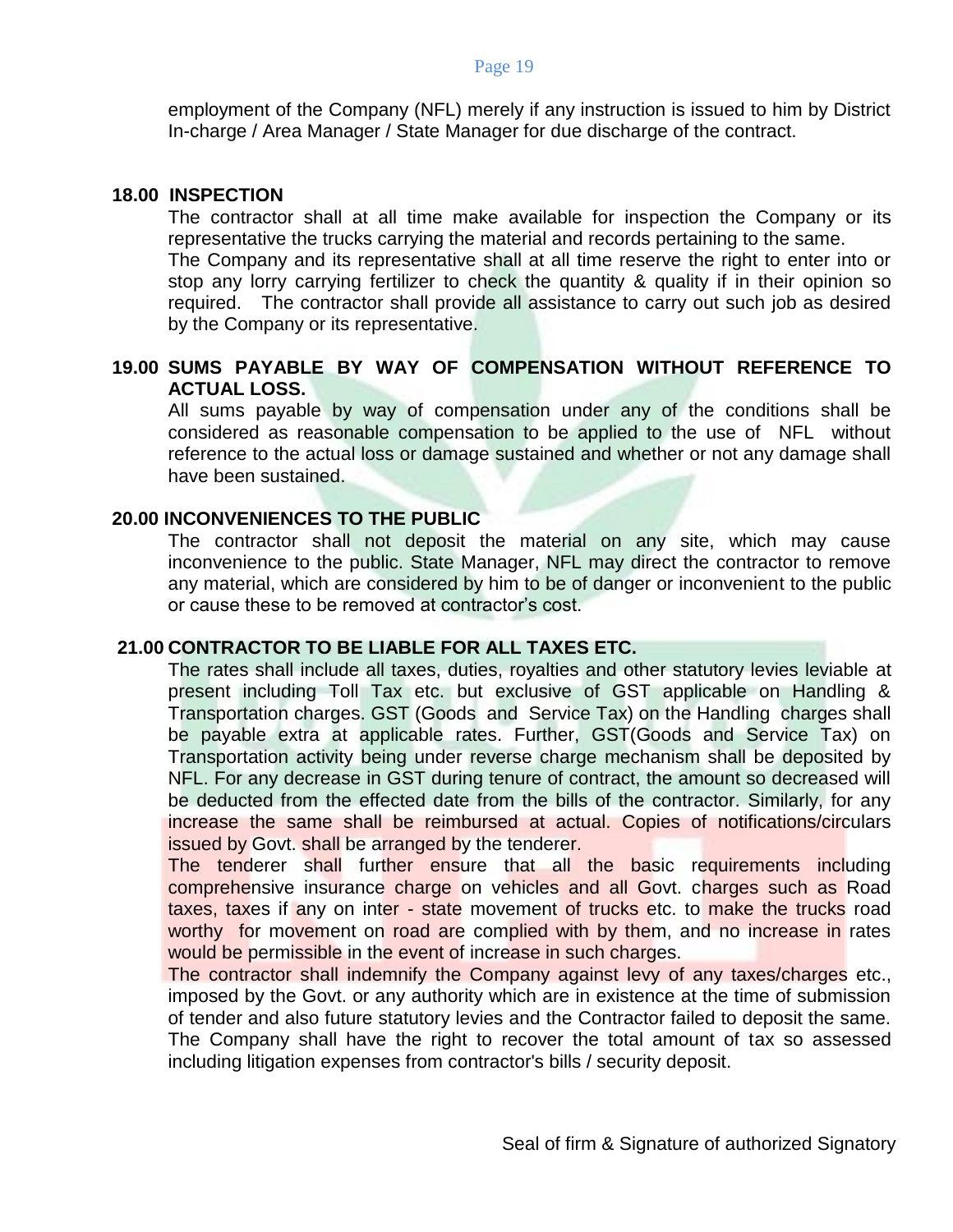# **22.00 TERMINATION OF THE CONTRACT OWING TO DEFAULT OF CONTRACTOR.**

**22.01** If the contractor should:-

- i) Become bankrupt or insolvent, or goes into liquidation, or
- ii) Make an arrangement or assignment in favour of his creditors or agree to carry out the contract under a committee of inspection of his creditors, or
- iii) Being a Company or corporation, go into liquidation (other than a voluntary liquidation for the purpose of amalgamation or reconstruction) or
- iv) Assign the contract or any part thereof otherwise than as provided in clause No. 9.00 of these conditions, or
- v) Abandons the contract, or
- vi) Persistently disregard the instructions of the Manager or contravene any provision of the contract or
- vii) Fail to adhere to the agreed program of work, or
- viii) Promise, offer to give any bribe, commission, gift or advantage either himself or through his partner, agent or servant, to any officer or employee of NFL or to any person on his or on their behalf in relation to the execution of this or any contract with NFL then in any of the said cause, State Manager, on behalf of NFL may serve the contractor with a notice in writing to that effect. If the contractor does not within 7 days after the delivery to him of such notice, proceed to make good his default, in so far as the same is capable of being made good, and carry on the work or comply with such directions as aforesaid to the entire satisfaction of the Company. The State Manager of NFL shall be entitled, after giving 48 hours notice in writing under the hand of the Manager, to remove the contractor from the whole or any portion or portions (as may be specified in such notice) of the works without thereby avoiding the contract or releasing the contractor from any of his obligations or liabilities under the contract and adopt any or several of the following courses.
- a. To rescind the contract of which rescission notice in writing to the contractor under the hand of Manager shall be conclusive evidence, in which case the security deposit of the contractor shall stand forfeited to NFL without prejudice to NFL's right to recover from the contractor any amount by which the cost of completing the work by any other agency shall exceed the value of the contract or
- b. To carry out the work, or any part thereof, by the employment of the required labour and materials the cost of which shall include supervision and all incidental charges, and to debit the contractor with such costs, the amount of which as certified by the State Manager, NFL shall be final and binding upon the contractor, and to credit the contractor with the value of the work done as if the work has been carried out by the contractor under the terms of the contract and the certificate of the Manager, in respect of the amount to be credited to contractor shall be final and binding upon the contractor or
- c. To measure up the work executed by the contractor and to get the remaining work completed by another party at the risk and expense of the contractor in all respects in which case any expenses that may be incurred in excess of the sum which would have been to the contractor if the work had been carried out by him under the terms of the contract. The amount of such excess, as certified by the Manager shall be final and binding upon the contractor and shall be borne and paid by the contractor and may be deducted from the moneys due to him by NFL under the contract or otherwise from his security deposit, provided always that in any case in which any of the powers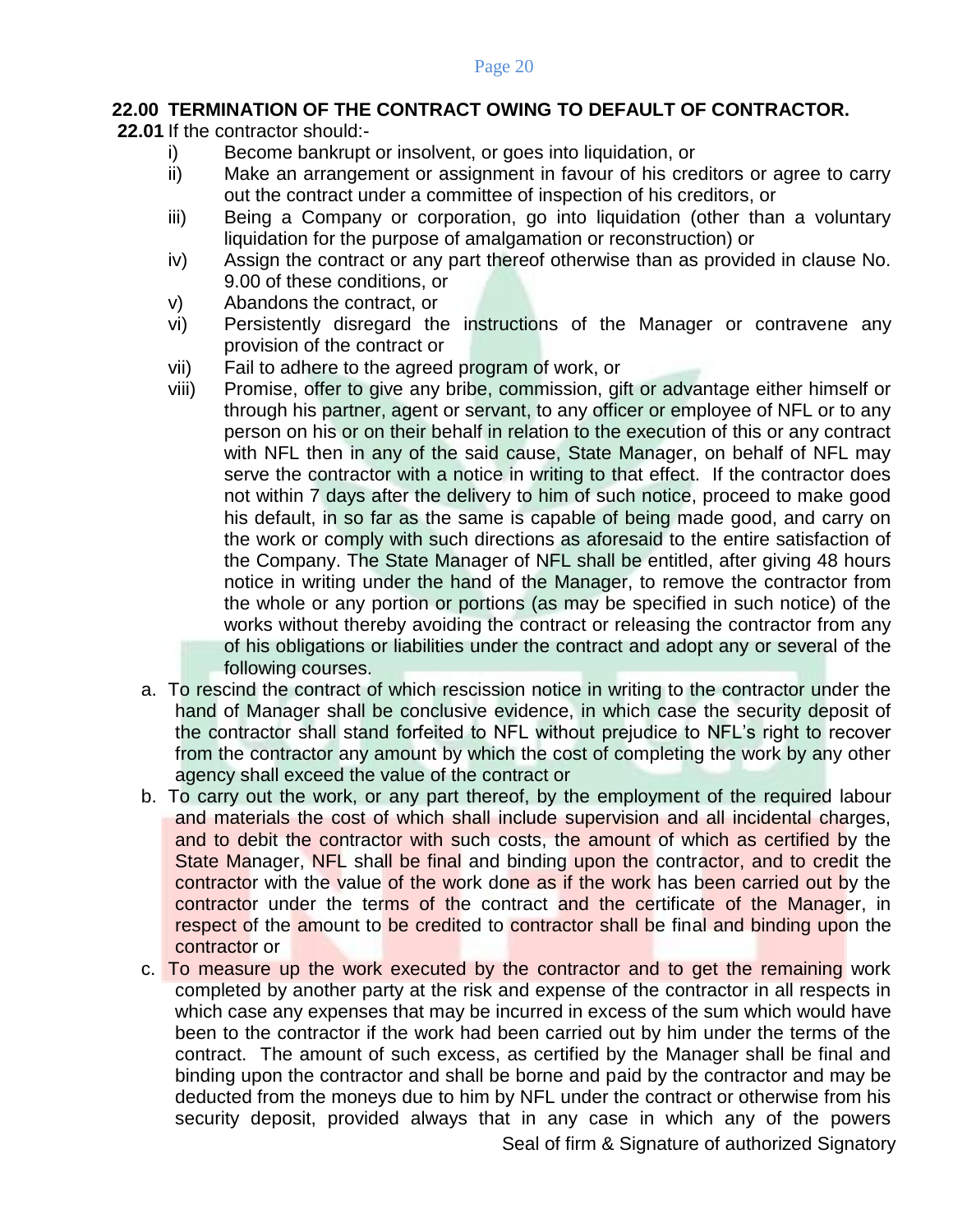conferred upon NFL by sub clause 22.01 of clause 22.00 hereof are not exercised, the non exercise thereof shall not constitute a waiver of any of the conditions hereof and such powers shall not be exercisable in the event of any future case of default by the contractor for which his liability for past and future remain unaffected.

### **23.00 RIGHT OF COMPANY AFTER RESCISSION OF CONTRACT OWING TO DEFAULT OF CONTRACTOR:**

In the event of any or several of the courses, referred to in sub clause 22.01 of this clause being adopted:

- a) Contractor shall have no claim to compensation for any loss sustained by him by reason of his having purchased any materials or entered into any commitments or made any advances on account of or for the performance of the contract and contractor shall not be entitled to recover or be paid any sum for any work there to actually performed under the contract unless and until the Manager shall have certified the performance of such work and the value payable in respect thereof and the contractor shall only be entitled to be paid the value so certified.
- b) NFL shall not be liable to pay to the contractor any moneys on account of contract until the expiry of the period of contract and thereafter all other expenses incurred by NFL have been ascertained and the amount thereof certified by the State Manager. The contractor then shall be entitled to receive only such sum or sums (if any) as the State Manager, may certify as due to him upon due completion by him after deducting the said amount, but if such amount exceeds the sum which would have been payable to the contractor, then the contractor shall, upon demand pay to NFL the amount of such expenses or it shall be deemed as a debt payable by the contractor to NFL and shall be recoverable accordingly.

# **24.0 MATTERS FINALLY DETERMINED BY NFL.**

All disputes or differences of any kind whatsoever arising out of or in connection with the contract during the progress of the work or after the completion and whether before or after the determination of the contract, shall be referred by the contractor to Zonal Manager/State Manager whose decision shall be final and binding. The performance of the contract shall not be stopped by the contractor due to the reason that any dispute, claim or differences is pending with the Zonal Manager/State Manager or any Court or Arbitrator.

# **25.0 SETTLEMENT OF DISPUTES**

#### **For Indian Parties**

Any dispute/s or difference whatsoever arising between the parties out of or relating to the construction, meaning, scope, operation or effect of this contract or the validity or the breach thereof shall be resolved amicably through negotiations by the parties. A "Notice of dispute" shall be given by the party seeking resolution of a dispute to other parties. If the dispute is not resolved within in (30) Thirty days from the notice, the dispute shall be referred to Arbitration as per the procedure mentioned herein below: - A written notice shall be given by the Contractor invoking Arbitration to the National Fertilizers limited through C&MD*.*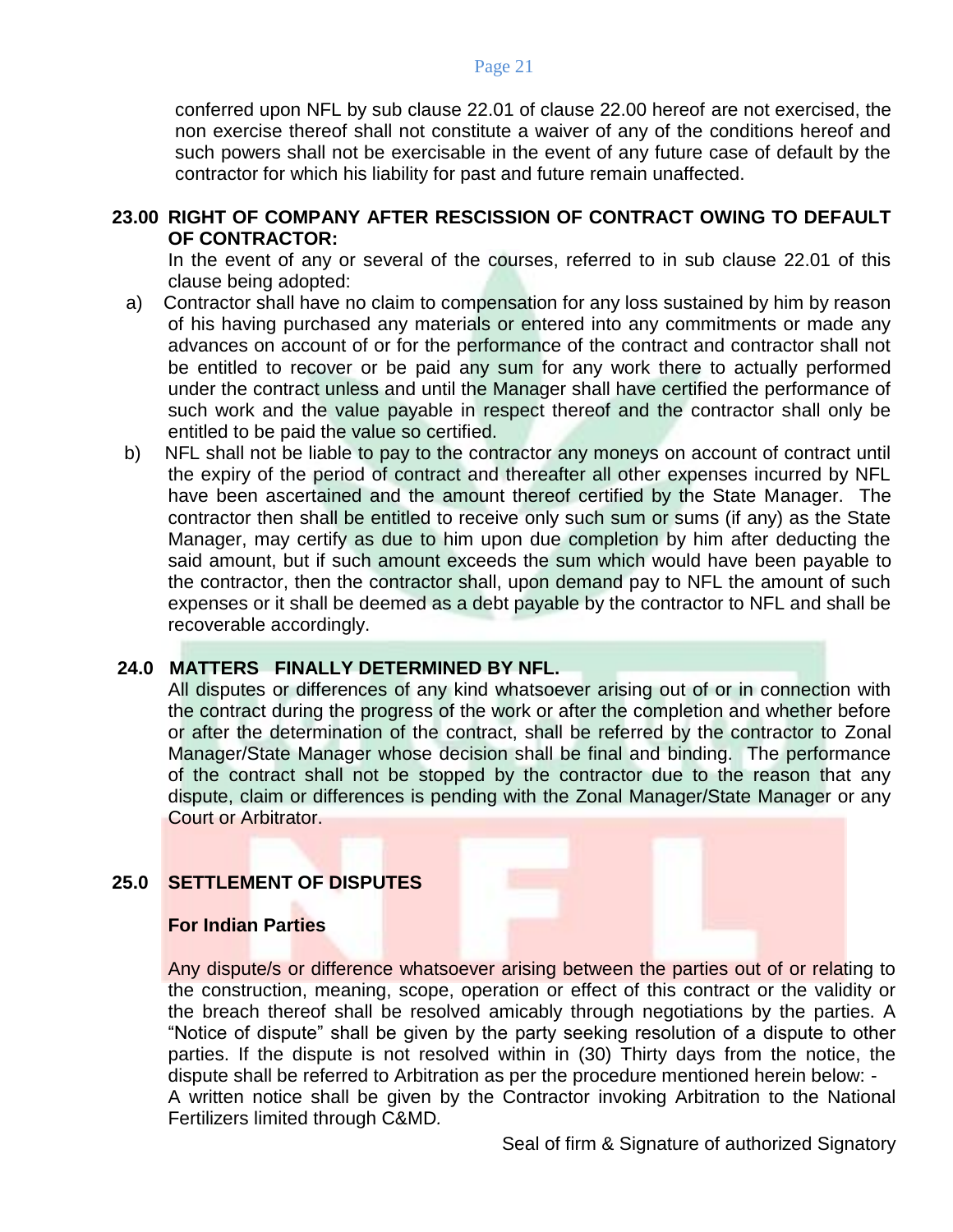Where the claim including determination of interest, if any, being claimed up to the date of commencement of Arbitration does not exceed Rs. 5 Crore, the reference shall be made to a sole Arbitrator. The parties shall mutually agreed on the name of the sole Arbitrator. In case of disagreement upon the name of the Sole Arbitrator, the appointment of sole Arbitrator shall be done in accordance with the provisions of the Arbitration and Conciliation Act, 1996.

Where the claim including determination of interest, if any, being claimed up to the date of commencement of Arbitration exceeds Rs. 5 Crore, the reference shall be made to arbitral tribunal consisting of three Arbitrators. Each party shall nominate one Arbitrator each within 30 days from the date of receipt of notice of invocation of Arbitration and two nominated Arbitrators shall appoint the presiding Arbitrator within 30 days thereafter. If a party to the dispute refuses or neglects to nominate an Arbitrator on its behalf within the period specified, or the two Arbitrators fails to nominate presiding Arbitrator, appointment of Arbitrator(s) shall be done in accordance with the provisions of the Arbitration and Conciliation Act, 1996.

The Arbitration proceedings shall be governed by the Arbitration and Conciliation Act, 1996 and any further statutory modification or re-enactment thereof and the rules made thereunder.

It is agreed by and between the parties that in case a reference is made to the Arbitrator for the purpose of resolving the dispute/differences arising out of the contract by and between the parties hereto, the Arbitrator shall not award interest on the Awarded amount more than the rate SBI PLR/Base Rate applicable to NFL on date of award of Contract.

The seat and venue of Arbitration shall be Bhopal.

The cost of the proceedings shall be equally borne by the parties, unless otherwise directed by the Arbitral tribunal. The decision of the Arbitral Tribunal shall be final and binding on all the parties.

#### **For CPSEs and Government Department(s)**

In the event of any dispute or difference relating to the interpretation and application of the provisions of commercial contract(s) between Central Public Sector Enterprises (CPSEs)/ Port Trusts inter se and also between CPSEs and Government Department(s)/Organization(s) ( other than those related to taxation) such dispute or difference shall be taken up by the either party for resolution through AMRCD as mentioned in DPE OM No. 4(1)/2013-DPE(GM/FTS-1835 dated 22.05.2018.

#### **SEAT OF ARBITRATION:**

The seat of arbitration shall be at Zonal Office-Bhopal.

#### **JURISDICTION OF COURTS**:

Notwithstanding, any other Court or Courts having jurisdiction to decide the question(s) forming subject matter of a suit, any and all actions and proceedings arising out of or relating to the contract (including any arbitration in terms thereof) shall lie only in the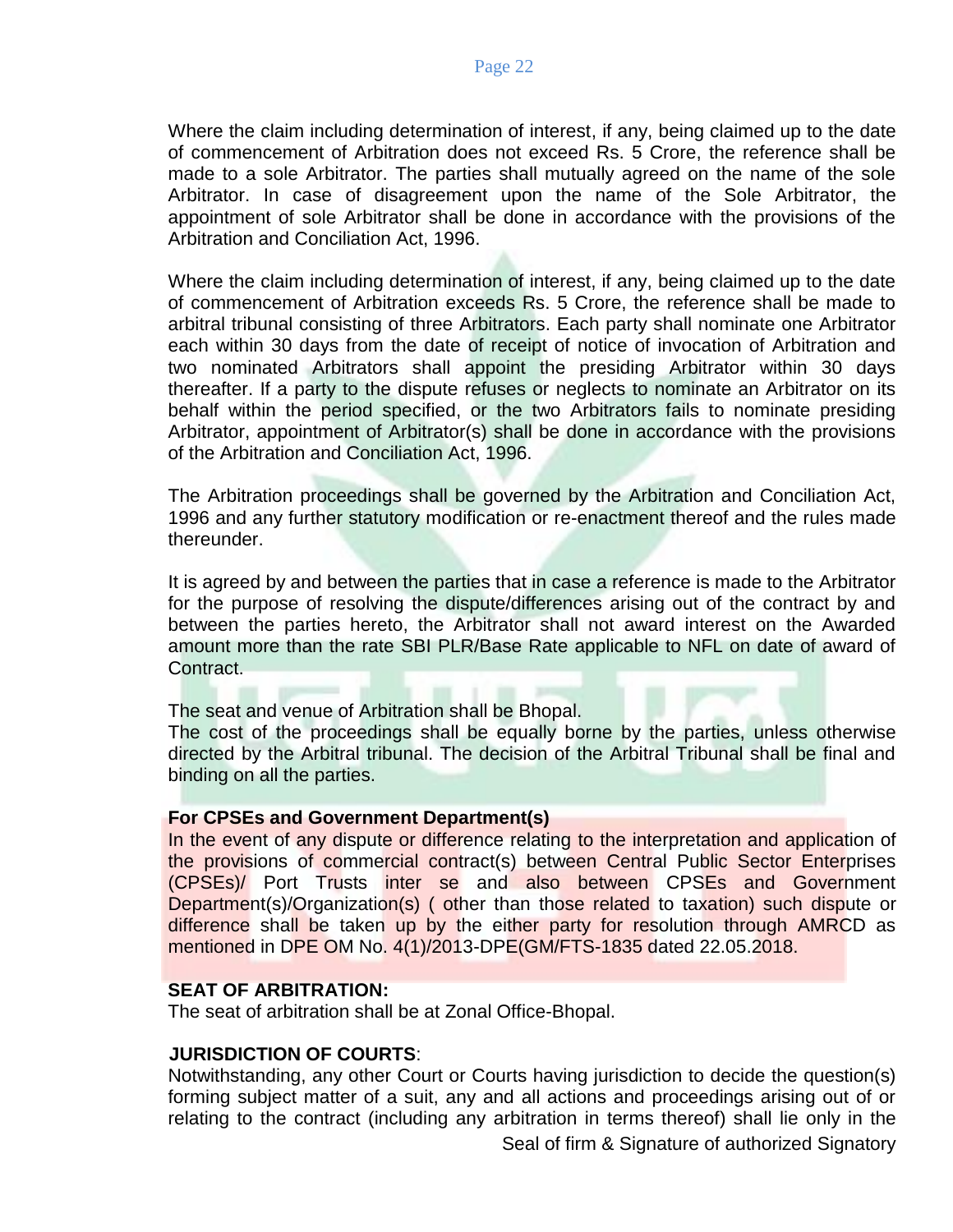court of a competent civil jurisdiction in this behalf at concerned Zonal Office situated at Bhopal and only the said Court (s) shall have jurisdiction to entertain and try such action(s) and/or proceeding(s) to the exclusion of all other Courts.

# **26.0 FORCE MAJEURE**.

Neither the Company nor the contractor shall be considered in default in performance of its / his obligations under this contract if such performance is prevented or delayed because of war, hostilities, revolution, civil commotion, strike, epidemic, accident, fire, wind, flood, earthquake, or because of any levy, order proclamation, regulation or ordinance of any Government or of any subdivision thereof or because of any act of God.

### **27.0 TERMS OF PAYMENT**

The bills of contractor shall be settled within a period of thirty days from the date of submission thereof if they are in accordance with the terms of the contract. The Company may demand any details, clarifications etc. before passing of the bills and release of payment. Distances verified by the committee of NFL, from various storage locations/Railways Station for operations at Railway station would be the basis for settling transport bills. Wherever the distances verified by NFL's committee are not available, distance certificates issued by National Highways/State Highways Authorities, State Road Transport Corporation, Automobile Association Of India or the shortest motorable distance as derived from Google Map shall be considered as the basis for release of payment. For all such cases Area In-charge shall authenticate the distances. The payment of Bills for movement of material will be settled at the Zonal Office of NFL. Contractor shall have to open account with the branch of a bank having core banking facility for electronic receipts and payments within fifteen days of award of contract.

#### **28.0 DIVERSION**

In case, the contractor is directed in writing by an Officer of NFL and/or the authorized warehouse in-charge to carry the material further to any other destination after reaching the original destination as per the Delivery challan, the contractor, would carry out such instructions. The payment of such diverted delivery of material will be the same as if it is direct delivery to the final destination*.* 

#### **29.0 HEADINGS**

The headings in this document are solely for the purpose of facilitating reference and shall not be deemed to be part thereof or be taken into consideration in the interpretation or construction of this document.

**30.0** The contractor shall decide in consultation with the NFL representative number of trucks or labour to be employed to carry out the job under the contract. No-claim shall be made by the transport contractor against-NFL due to non-utilization of the whole or any portion of the number of trucks ordered by the NFL or for delay in delivering the material thereof due to any labour disturbance such as strike, lockout, go slow whatsoever beyond the control of NFL.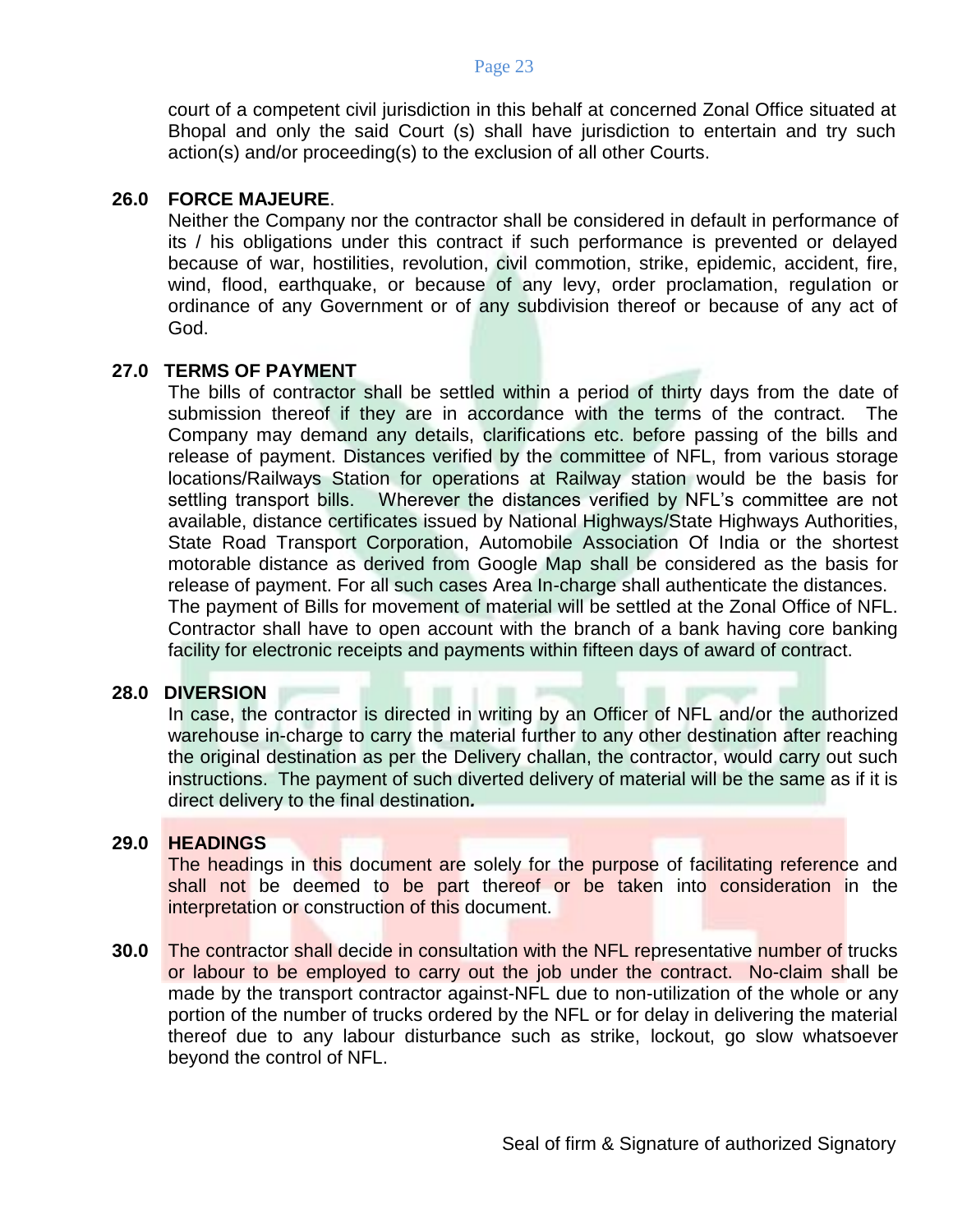### **31.0 Contractor as NFL dealer and or PG Operator**

Those contractors, who happen to be the dealers and/or PG operators of NFL shall under no circumstances misuse by way of priority dispatches to themselves or to others and shall follow the dispatch instructions given by the Area In-charge. If any such instance of violation of instructions are found then company may terminate the H & T contract, dealership and/or PG contract of such contractors.

- **32.0** The benefits/preferences to Micro and Small Enterprises(MSEs) shall be governed by "public Procurement Policy for Micro and Small Enterprises(MSEs) Order,2012" issued vide Gazette Notification dated 23.03.2012 by Ministry of Micro, Small and Medium Enterprises of Government of India. The MSEs registered with the agencies/bodies prescribed under the above mentioned notification are exempted from payment of Ernest Money Deposit (EMD) and tender fees(if any). However, for all other purposes, MSEs shall be bound by the terms and conditions of the NIT.
- **33.0** Signed copy the Integrity Pact as per enclosed **Annexure-4**. To be executed on plain paper and submitted along with technical Bid/tender documents for the tenders having estimated value of Rs. 1 crore or more. Integrity pact is an integral part of the tender document, failing which the tenderer/bidder will stand disqualified from the tendering process and the bid of the bidder would be rejected. Details regarding Integrity Pact can be viewed on our website viz. [www.nationalfertilizers.com](http://www.nationalfertilizers.com/).

#### **34.0 Make in India**

Provisions of Public Procurement (Preferences to Make in India) Order 2017 notified vide Order No: P-45021/2/2017-BE-II dated 15th June 2017 of DIPP and subsequent orders issued shall be applicable in this tender.

Bidders seeking benefits under preference to Make In India (linked with Local Content) shall have to comply with the provisions specified under the Public Procurement (Preference to Make In India) Order 2017 as per latest amendment.

#### **35.0 Purchase Preference Benefit**

- **35.01**. Provisions of Public Procurement (Preference to make in India) order 2017 notified vide order no. P-45021/2/2017 BE-II dated 15th June 2017 of Ministry of Commerce and Industry, Department of Industrial Policy and Promotion (DIPP) shall be applicable and subsequent orders issued shall be applicable in this tender.
- **35.01.1** Bidders seeking benefits under Purchase Preference to Make in India (linked with local content) shall have to comply with the provisions specified under the Public Procurement (Preference to Make in India) order 2017 as per latest amendment.

(a) Minimum local content: - The 'local content' requirement to categorize a supplier as 'Class-I local supplier' is minimum 50%. For 'Class-II local supplier', the local content requirement is minimum 20%.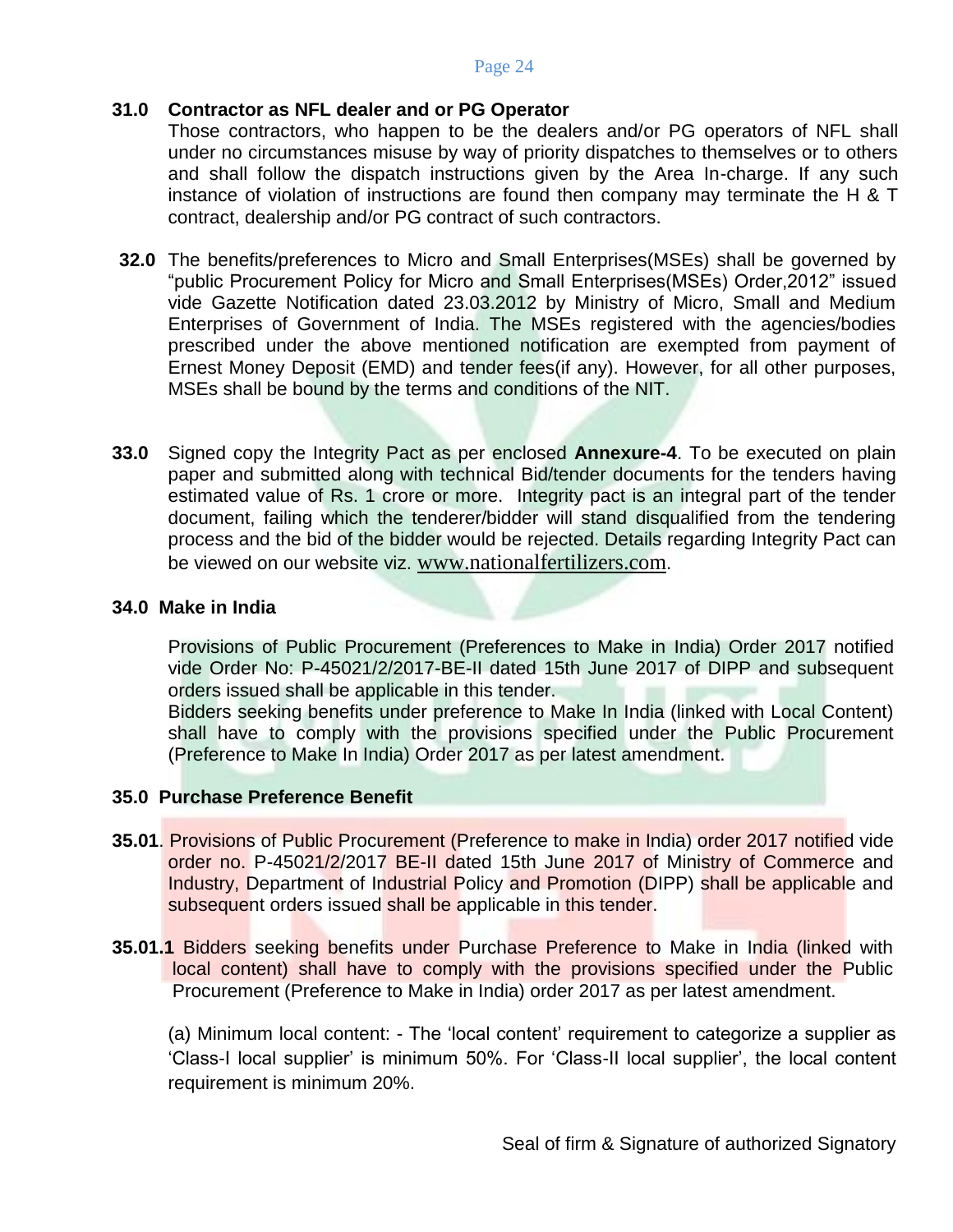**35.01.2** Being domestic tender, only 'Class-I Local supplier' and Class-II Local Supplier as defined in "Public Procurement (Preference to Make in India) order 2017" dt: 16/09/2020 shall be eligible to bid in this tender.

In case of procurement for a value up to Rs.10 crore, the local supplier at the time of tender, bidding or solicitation shall be required to provide self-certification that the item offered meets the minimum local content and shall give details of the location(s) at which the local value addition is made. In case of procurement for a value in excess of Rs.10 crore, the local supplier shall be required to provide a certificate from Statutory Auditor or Cost Auditor of the Company (in the case of Company) or from practicing Cost Accountant or practicing Chartered Accountant (in respect of supplier's other than Company) giving the percentage of local content.

**35.01.3** A supplier who has been debarred by any procuring entity for violation of this Order shall not be eligible for Purchase Preference under this Order for procurement by any other procuring entity for the duration of the debarment.

A self-certificate to the effect that the bidder has not been debarred by any procuring entity from violation of this order should be enclosed along with techno-commercial bid.

**(Signed/stamped copy on party/ Company letter head the as per enclosed Annexure-5 is to be submitted).**

#### **36.0 GeM Seller ID**

As per Circular No. 6/9/2020-PPD dated:24.08.20 from Ministry of Finance: It shall be mandatory for seller, for Goods & Services to Govt. organizations, including CPSEs, to be registered on GeM and obtain a unique GeM Seller ID at the time of placement of order/acceptance of contract. Successful bidder has to ensure compliance of same at the time of order placement/acceptance of contract.

#### **37.0 Model Clause**

Model Clause Certificate as per Annexure-III (Tenders) of Restrictions under rule 144 (xi) of the General financial Rules (GFRs) 2017, dated: 23.07.2020 shall be submitted

**(Signed/stamped copy on party/ Company letter head the as per enclosed Annexure-6 is to be submitted).**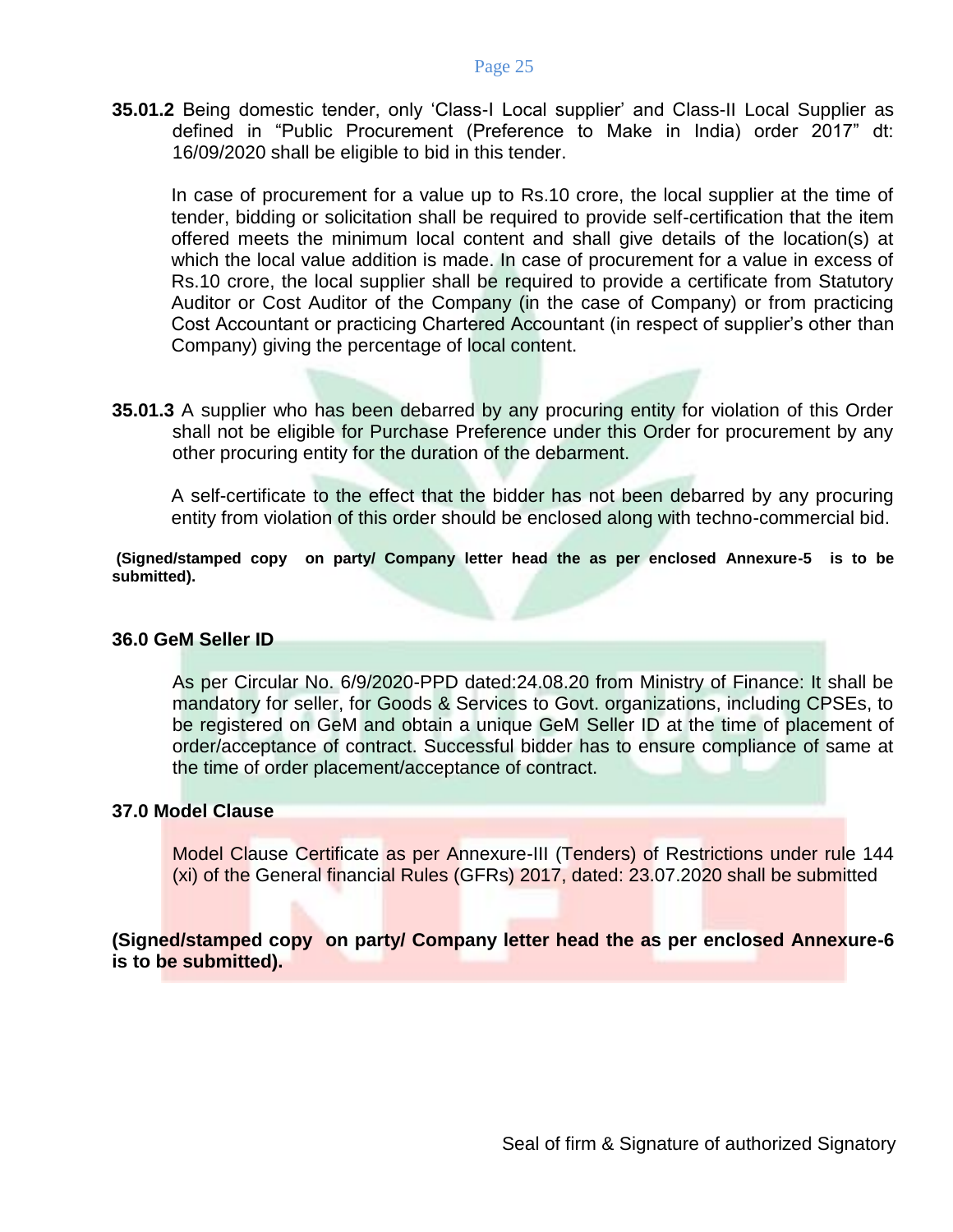# **SCHEDULE – II**

# *Part-I*

# **RATES FOR HANDLING OF MATERIAL AT RAIL HEAD / GODOWN**

# **Zonal Manager**

**National Fertilizers Limited , Concerned Zonal Office**

Dear Sir,

In response to your communication No./NIT **NFL/MKTG/BPL/H&T/Tender/ dated \_\_\_\_\_\_ I/we,** M/s………………………quote our rates for handling of fertilizers at **CHHINDWARA** Rail Head/

Godown as under:-

| <u>Sl. No</u> . | <b>Particulars</b>                                                                                               | (In figures)  | Rate (Rs/MT) | (In words) |
|-----------------|------------------------------------------------------------------------------------------------------------------|---------------|--------------|------------|
|                 |                                                                                                                  |               |              |            |
|                 | 1. Composite Rate (Unloading<br>from wagons stacking on the<br>Platform, de-stacking and loading<br>into trucks. |               |              |            |
|                 | a) Composite Rate for open wagons Rs. _________ Rs.                                                              |               |              |            |
|                 | b) Composite Rate for closed wagons Rs.                                                                          |               |              |            |
|                 | c) Composite Rate for Rakes                                                                                      |               | Rs.          |            |
|                 | containing quantity above 31 PAY (2)                                                                             |               |              |            |
|                 | 2. Unloading from trucks & stack as<br>At Godown                                                                 | Rs. Rs.       |              |            |
|                 | 3. Destacking and loadin Oto trucks                                                                              |               |              |            |
| 4.1             | from godowns<br>Unloadir at outstation godowns                                                                   | Rs.__________ | Rs.          |            |
|                 | $\frac{1}{2}$ and $\frac{1}{2}$ (c) $\frac{1}{2}$ ing.                                                           | Rs. Rs.       |              |            |
|                 | 5. STD Charges at Godown<br>6. Reconditioning / hammering                                                        | Rs. Rs.       |              |            |
|                 | charges at Godown                                                                                                |               |              |            |

**GST (Goods and Service Tax) shall be payable extra at applicable rates.**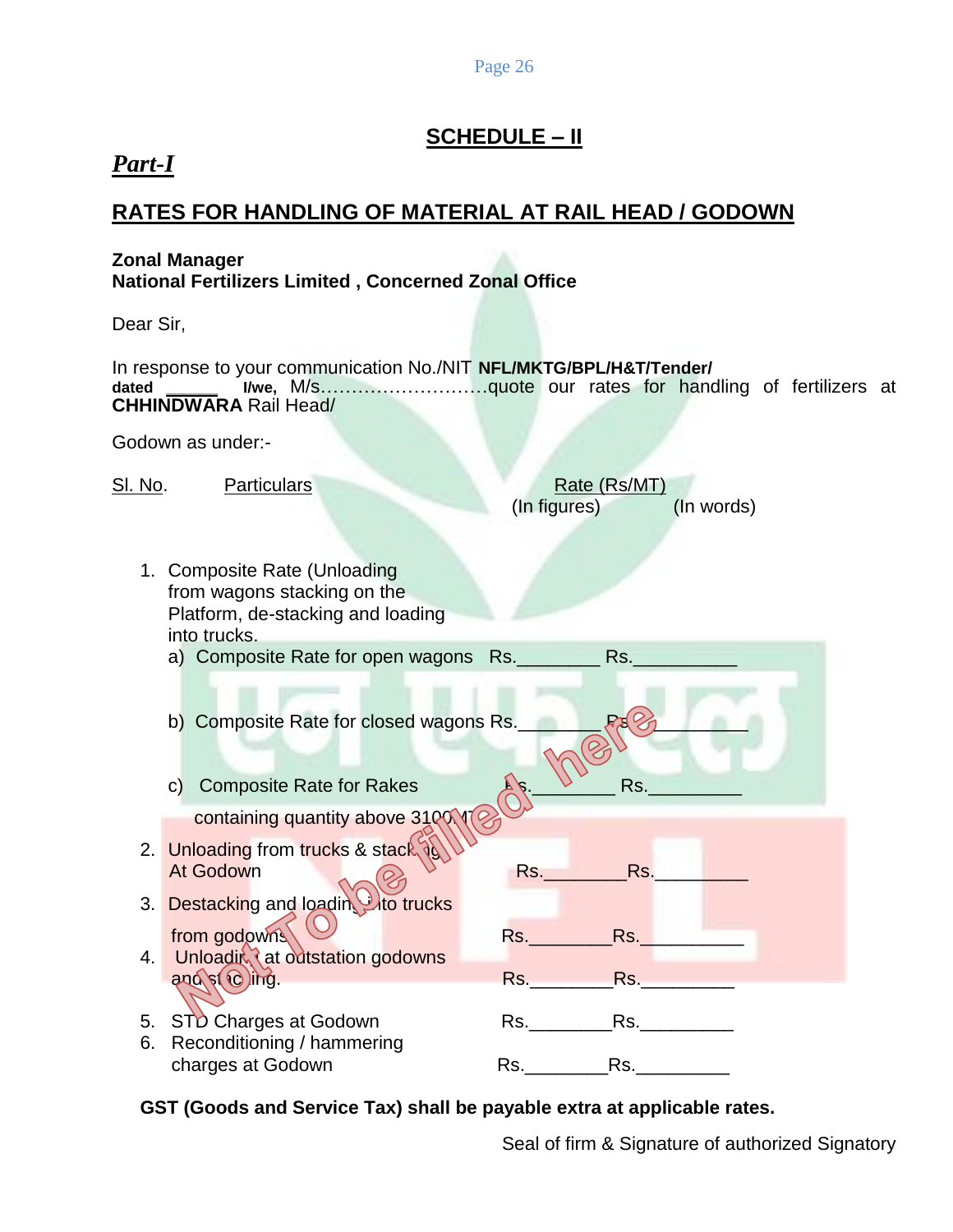# *Part II*

# **RATES FOR TRANSPORTATION OF MATERIAL FROM RAIL HEAD / GODOWN**

Rates on Slab basis

|                | <b>Distance</b>           |            |                | Rates (Rs/MT/Km) |
|----------------|---------------------------|------------|----------------|------------------|
| Sr.<br>No.     | <b>Slab</b><br>( In Kms.) | In Figures |                | In Words         |
| 1              | 0-15 (Fixed<br>Rate)      | Rs.        | PMT/Flat Rs.   |                  |
| $\overline{2}$ | $16 - 25$                 | Rs.        | PMT/Kma R      |                  |
| 3              | 26-50                     | Rs.        | <b>RIPAKIN</b> |                  |
| $\overline{4}$ | $51 - 75$                 |            | PMT/Km         | Rs.              |
| 5              | 76-100                    | Rs.        | PMT/Km         | Rs.              |
| 6              | 101-150                   | Rs.        | PMT/Km         | Rs.              |
| $\overline{7}$ | 151-200                   | Rs.        | PMT/Km         | Rs.              |
| 8              | 201 & above               | Rs.        | PMT/Km         | Rs.              |

**GST (Goods and Service Tax) on transportation activity being under reverse charge mechanism shall be deposited by NFL.**

# **Note:-1.In case there is discrepancy between words and figures or there is overwriting in figures the rates given in words shall be considered " 2. RATES MUST BE QUOTED FOR ALL THE COLUMNS**

- 1. The transportation rate is to be calculated for total distance on the basis of slab in which the destination falls i.e. on direct slab basis and not on income tax slab basis.
- 2. If the amount of transportation charges PMT calculated for the lowest distance in a particular slab, are lower than the transportation charges PMT calculated for any destination for the preceding distance slab then for those destinations the charges PMT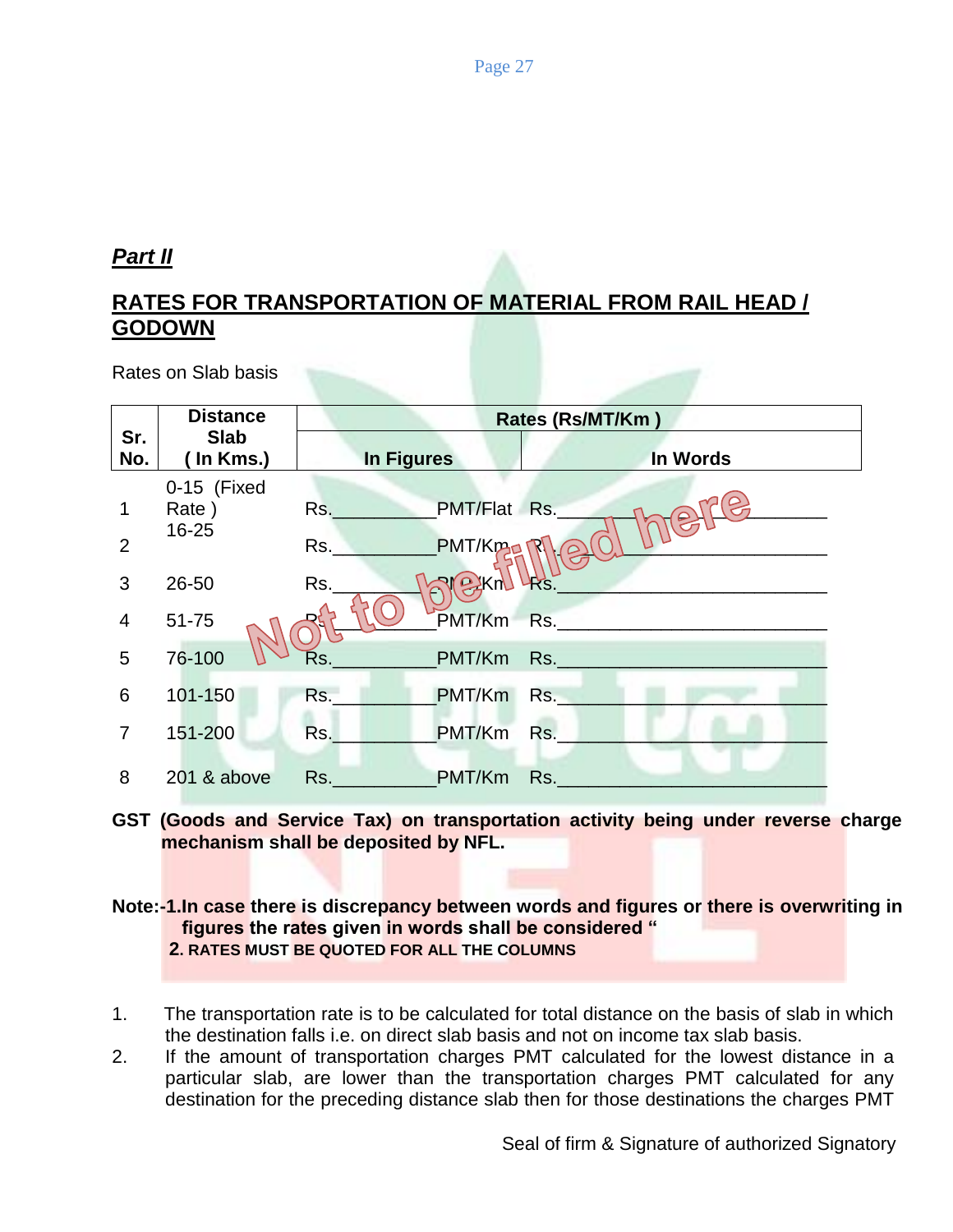payable would be restricted to the lowest distance of the succeeding slab. (Applicable from slab 2 onwards).

### **[EXAMPLE**

Let the transportation rates for the slab 101 - 150 Km = Rs. 1.80 / MT / Km Transportation charges per MT for  $145$  Km =  $145X1.80 =$  Rs. 261/-.

Let transportation rates for the slab 151 - 200 Km = Rs. 1.35 / MT / Km. Transportation charges per MT for 151 Km =  $Rs.203.85$ 

In the above case the transportation charges PMT for 151 Km are lower than the charges for 145 Km. The transportation charges for the destinations of 145 Km. shall be paid @ Rs. 203.85 PMT being the charges applicable for 151 Km.]

Quantity to be carried per truck will be in accordance with regulation of Motor vehicle Act as applicable from time to time.

I / we undertake to pay at the price fixed by Government Of India, under New Pricing System in case of Urea, company invoice price in case of Pool Urea and MRP plus subsidy in the case of decontrolled fertilizers. (as compensation in case the material is short delivered at the destination).

I / we will take all precautions for safe delivery of consignments at various destinations and the material will be covered with tarpaulins. While the material is either in transit or in our custody, we shall not transfer the material from one truck to another and we will be responsible for any loss / damage to the consignment and hereby agree to make good the losses as ascertained by you.

In case the contract is awarded either partly or fully in our favour, we undertake to carry out the job faithfully and to the entire satisfaction of NFL. We will not sub-let the contract either partly / fully to any other party. As and when we are not in a position to supply the guaranteed number of trucks, you will be at liberty to get the job done through any other contractor and recover the additional cost incurred by you from the bills/security deposit.

I/we hereby undertake to collect the octroi duty if paid by us from the receivers of the material at the destination, in case of F.O.L (sale) dispatches. For stock transfer the octroi receipts will be submitted for reimbursement at Zonal Office through Area Office.

I / we agree to keep security deposit as per clause No.7.01 of tender document after the award of Handling and transport contract, besides execution of separate agreements on stamp papers of **Rs. 500/- each** to constitute binding contracts.

I/we undertake to comply with Central / State rules, regulations bye-laws and order of local authorities and statutory bodies and pay all fees / taxes as may be leviable on account of transport operations at our cost as specified by the state governments.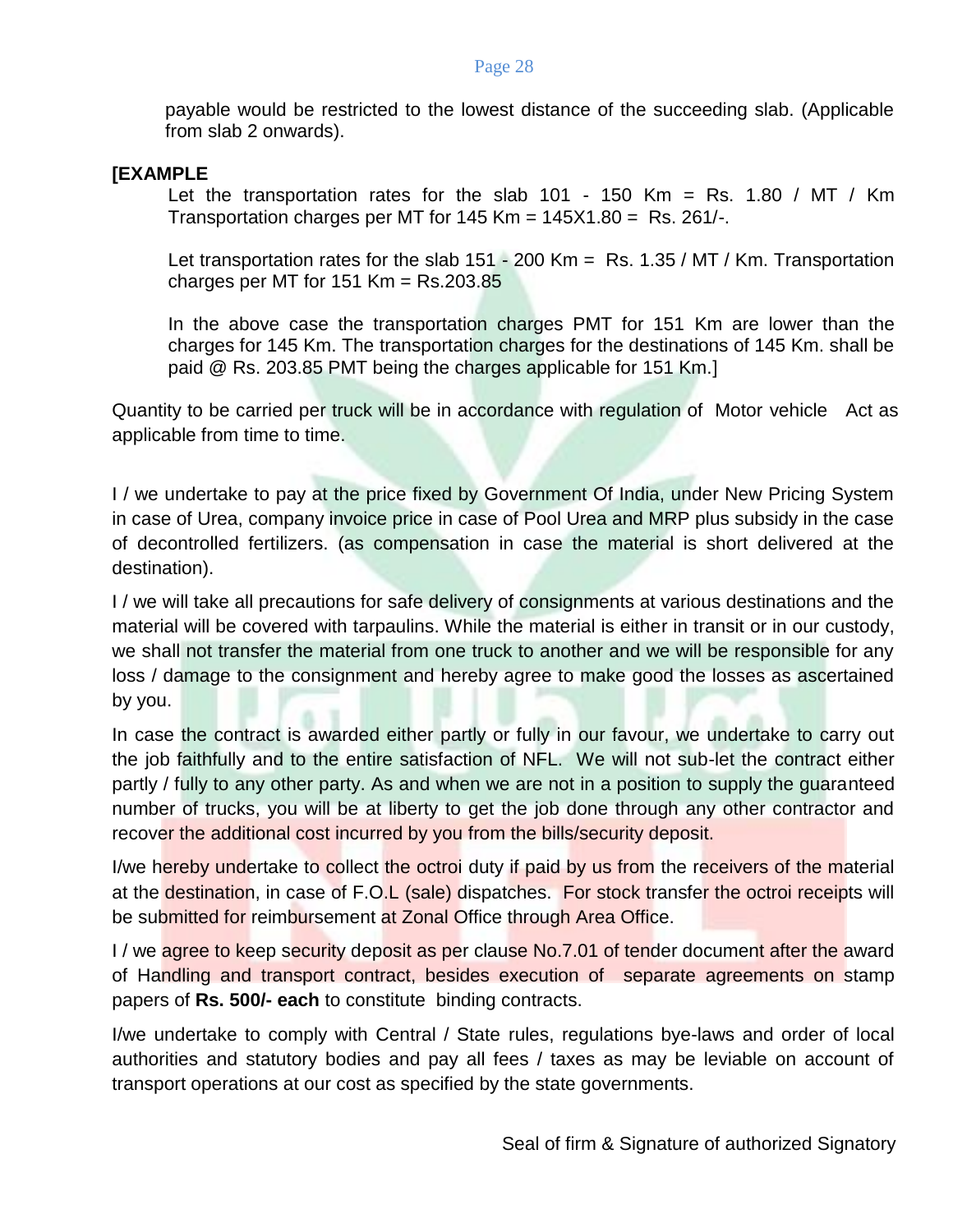I/we have deposited **Rs. 25,000.00** towards earnest money deposit by way of UTR No.\_\_\_\_\_\_\_\_\_\_\_\_\_ dated \_\_\_\_\_\_\_\_\_\_\_\_\_\_\_\_\_ in favour of **National Fertilizers Limited Zonal Office, Bhopal .** In case the contract is awarded but not executed by us, complying with the required formalities I / we agree for the earnest money deposit forfeiture.

In case of non-fulfillment of the contract terms and conditions, I / we agree to the forfeiture of security deposit.

In case my / our Earnest Money Deposit / Security Deposit stands forfeited due to above then I/we agree for any other panel action which the company may deem fit.

I/we hereby agree that I/we will not demand (during the currency of the contract) any increase in rates quoted by me / us on account of increase in wages of labour, prices of tyres, auto spare parts etc. or in wages of drivers etc.

I/we assure you to supply maximum trucks per day allotted to me/us. We also assure you that each indent will be completed in stipulated time as advised by you.

I/we have gone through the tender documents and I/we hereby agree to abide by the terms and conditions.

Yours faithfully,

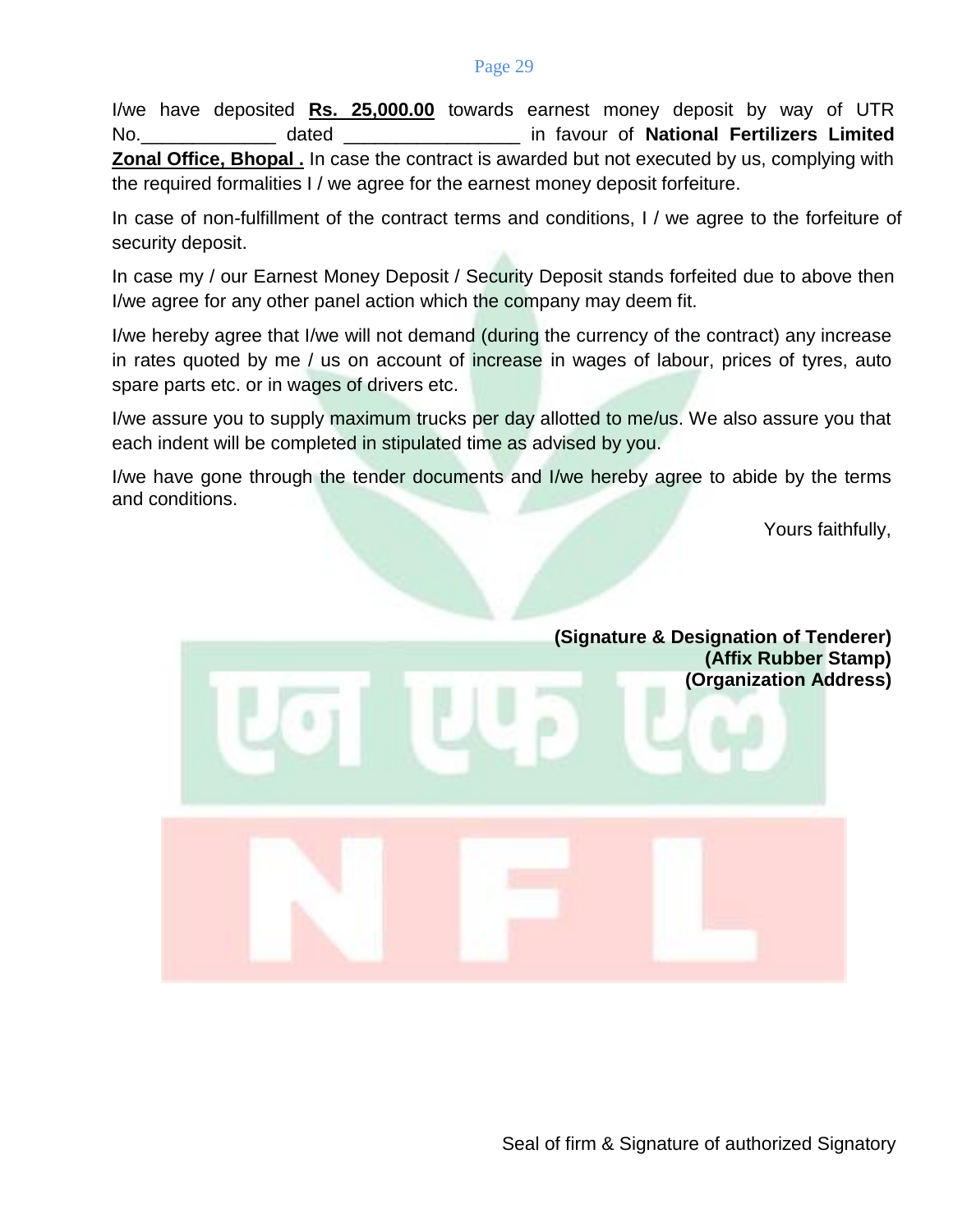#### **Annexure -1**

### **( On Non Judicial Stamp Paper of Rs. 100/- )**

#### **AFFIDAVIT**

| <b>Director</b> | of - |  | registered | office |
|-----------------|------|--|------------|--------|
|                 |      |  |            |        |

- 1. That I am competent to swear this affidavit being proprietor/one of the partners/ Director of M/s………………………………..
- 2. That my firm M/s…………………………………..is proprietorship/partnership firm/company and is participating in tender for carrying out Handling & Transportation work at.......................railhead/ center.
- 3. That I hereby confirm and declare that none of my/ our group/ sister concern/ associate company is participating/ submitting this tender.
- 4. That I hereby confirm and declare that my/our firm/company M/s………………………….. and my/ our firm/ group/ company/ sister concern / associate company have not been black listed/ delisted or put on holiday by any Institutional agencies/ Govt. Deptt./ Public Sector Undertaking, in the last TWO years.
- 5. That , if there is any change in the Name & Style, Constitution and Status of the firm, the same will be informed to NFL immediately .
- 6. That I further undertake that in case any of the facts contained above and in our application is found other-wise or incorrect or false at any stage, my/our firm/ company/ group/sister concerns/ associate companies shall stand debarred from the present and future tenders of the N.F.L.
- 7. Details of our group/sister concerns/ associate companies are as under.

| Sr. | Name of Firm(Sister Concern)   Type of Business | Details of  |
|-----|-------------------------------------------------|-------------|
| No. |                                                 | Association |
|     |                                                 |             |
|     |                                                 |             |
|     |                                                 |             |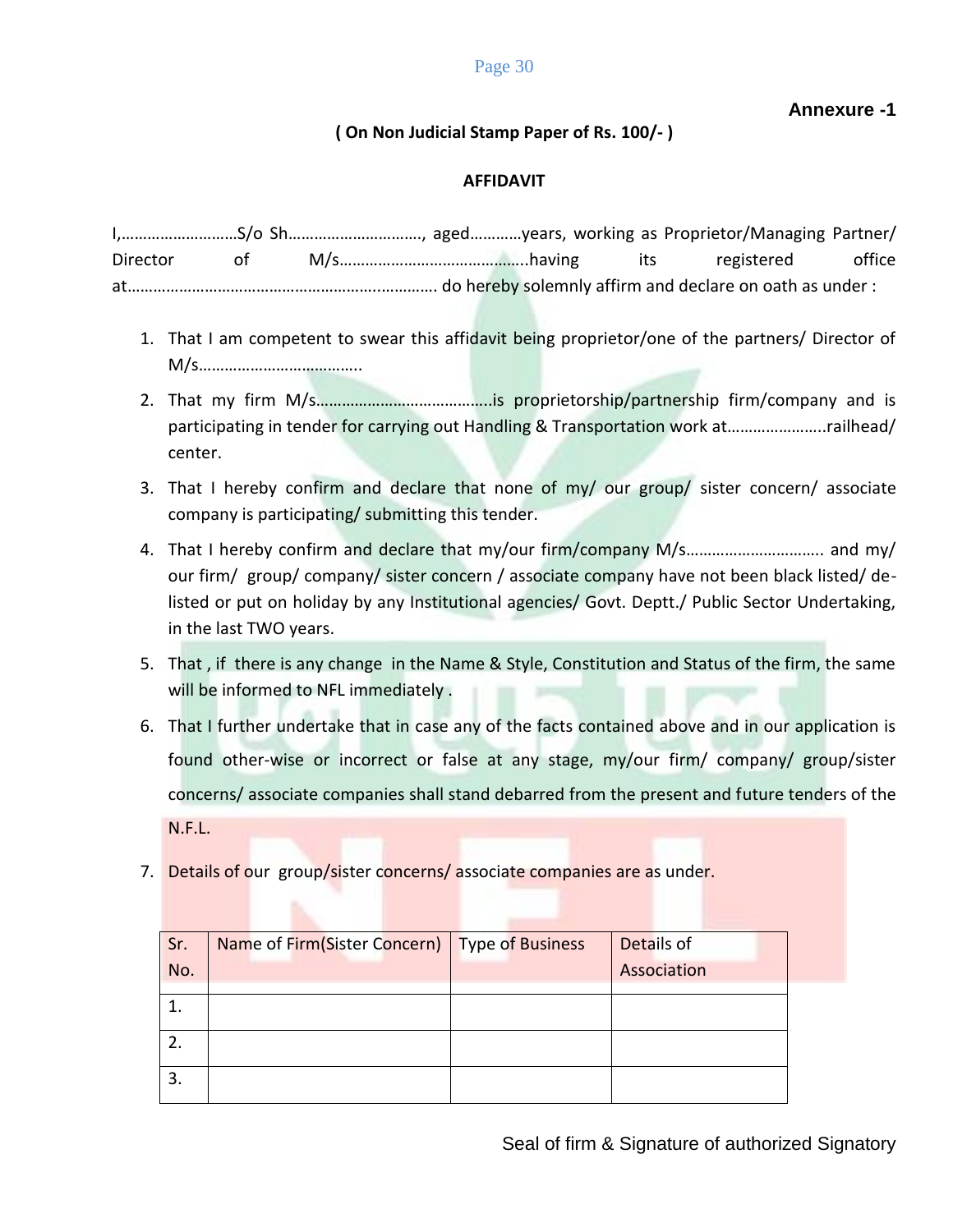8. Details of immovable properties in the name of proprietor/partners/Directors of firm/company are as given below:

| Sr. | Type of Property       | Address of | Ownership     | %     | Estimated |
|-----|------------------------|------------|---------------|-------|-----------|
| No. | (Plot/Shop/House/Land) | Property   | <b>Status</b> | Share | Market    |
|     |                        |            |               |       | Value     |
|     |                        |            |               |       |           |
|     |                        |            |               |       |           |
| 2.  |                        |            |               |       |           |
|     |                        |            |               |       |           |
| 3.  |                        |            |               |       |           |
|     |                        |            |               |       |           |

9. That I/We already have local establishment/infrastructure at Rake point and we shall maintain the same.

OR

That I/We agree to establish infrastructure at Rake point/Centre within 30 days from the date of award of contract.

- 10. That I, Proprietor, ..........................................Authorize Sh. .......................................... S/o…….............................................................................. to work with NFL on behalf of M/s .................. OR We the partners 1………………………… 2………………………………………………………… 4… Authorize Sh ................................................. S/o .................................. to work with NFL on behalf of M/s ................................................
- 11. That I/We further undertake that in case If the tender committee forms the opinion on the basis of available information that the contractor is having implicit or explicit relations with the NFL dealer or company employee, in that case the committee will reserve the right to reject the tender offered for transportation and handling contract.

( Signature of the Proprietor/ Managing Partner/Director with Seal )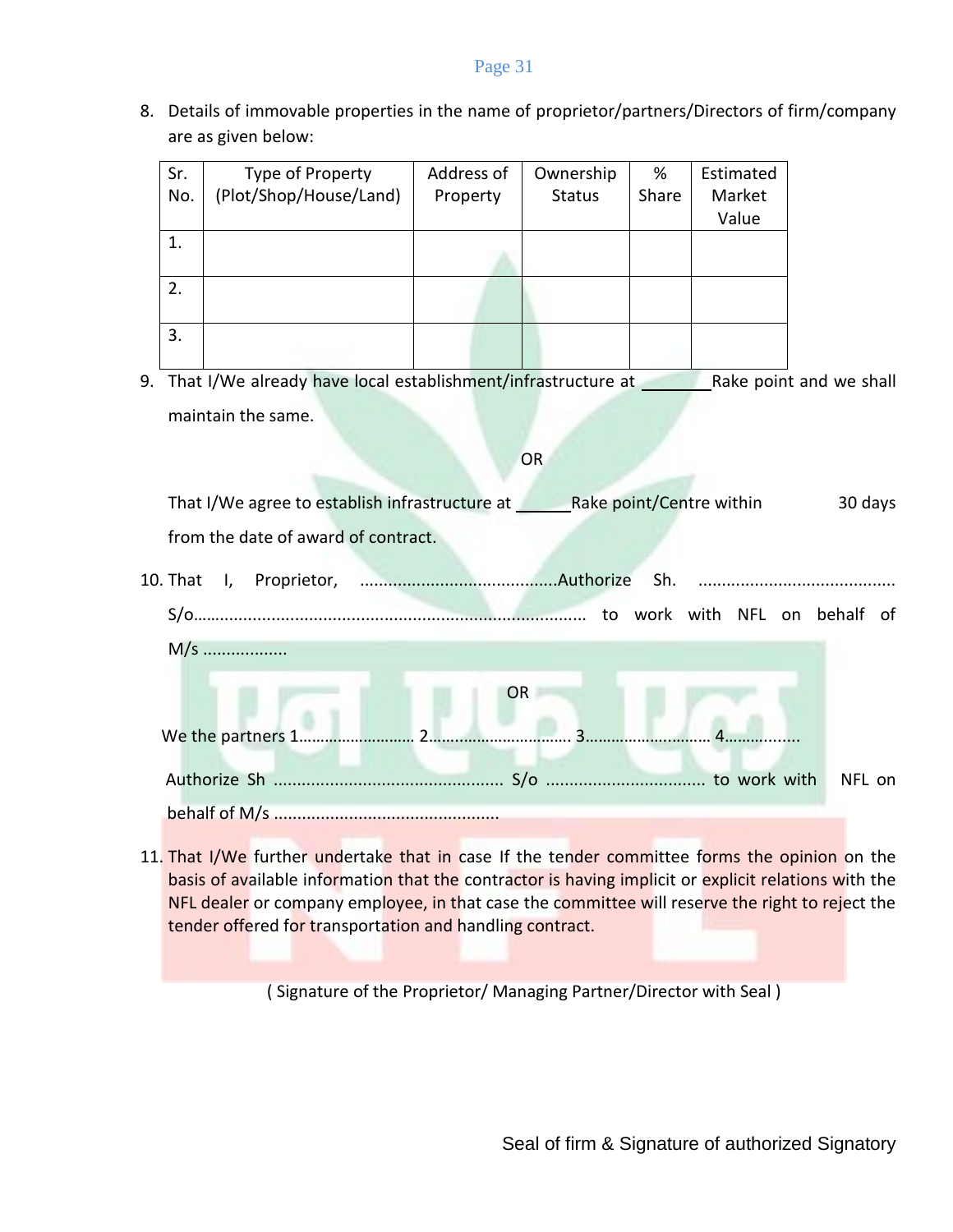#### **DEPONENT**

Verified at ……………... on…………………that the contents of paras 1 to 11 of this affidavit are true and correct to best of my knowledge and no part of this is false and nothing material has been concealed or falsely stated therein.

( Signature of the Proprietor/ Managing Partner/ Director with Seal )

DEPONENT

(Signature & Seal of Notary)

### *DEPONENT (S)*

*In case of Proprietorship Firm - the Proprietor is to submit the Affidavit. In case of Partnership Firm - All the partners should sign the submitted Affidavit In case of Limited Firm - Managing Director should submit the Affidavit. In case of Cooperative/Truck Union - President should submit the Affidavit. Note: Kindly strike off which is not applicable.* 

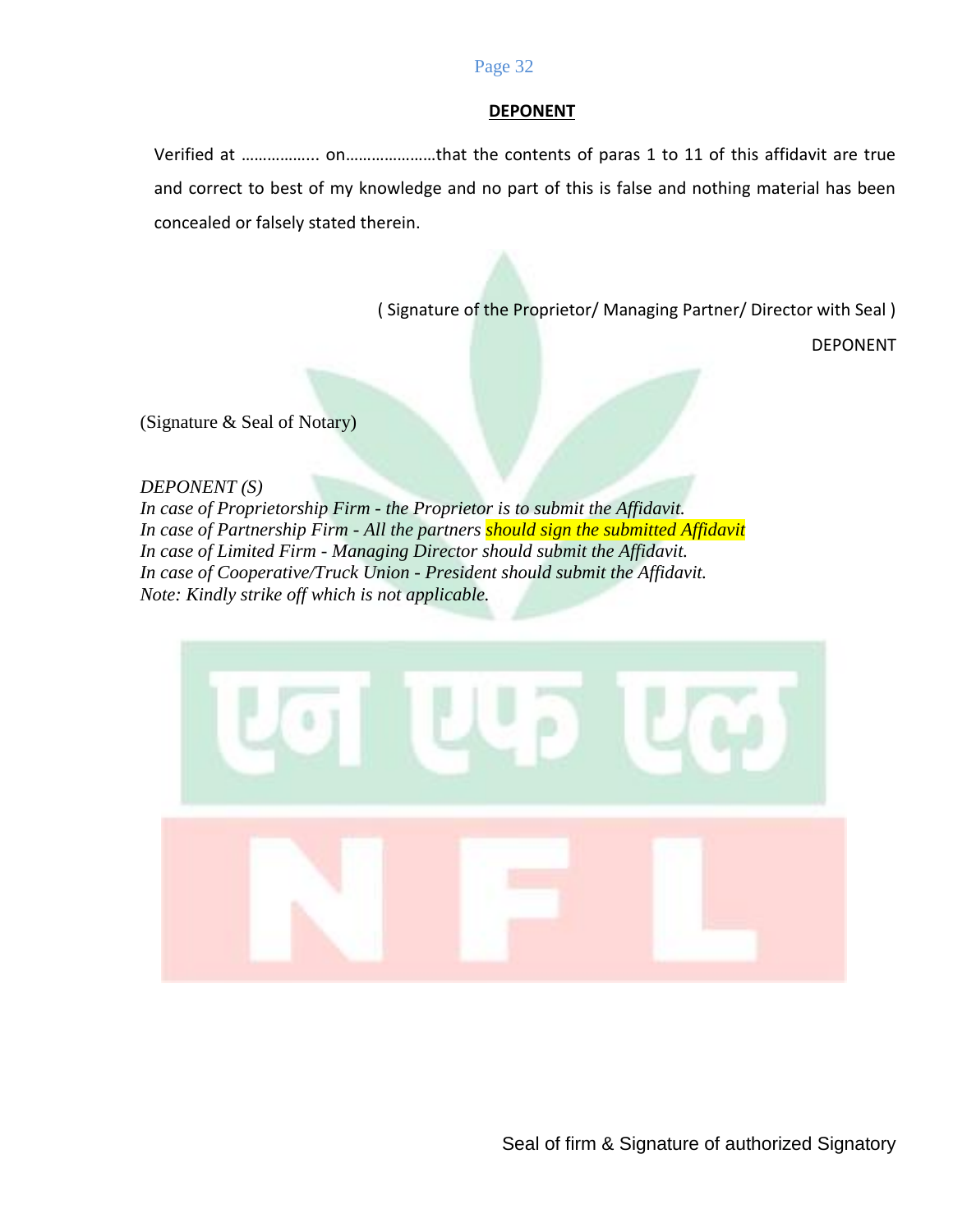### **Annexure -2**

# **BANK REFERENCE LETTER**

(On Bank's Original Letter Head)

| account in our bank as per following particulars: -                          |                                                     |
|------------------------------------------------------------------------------|-----------------------------------------------------|
|                                                                              |                                                     |
|                                                                              |                                                     |
|                                                                              |                                                     |
|                                                                              |                                                     |
|                                                                              |                                                     |
|                                                                              |                                                     |
|                                                                              |                                                     |
| 8. The Status of the Firm as per Bank Records: PROPRIETORSHIP / PARTNERSHIP/ |                                                     |
|                                                                              |                                                     |
|                                                                              |                                                     |
|                                                                              | (Sign. of Bank Manager)<br>Stamp and Authorized No. |
|                                                                              |                                                     |
|                                                                              |                                                     |
|                                                                              |                                                     |
|                                                                              |                                                     |
|                                                                              |                                                     |

Page 33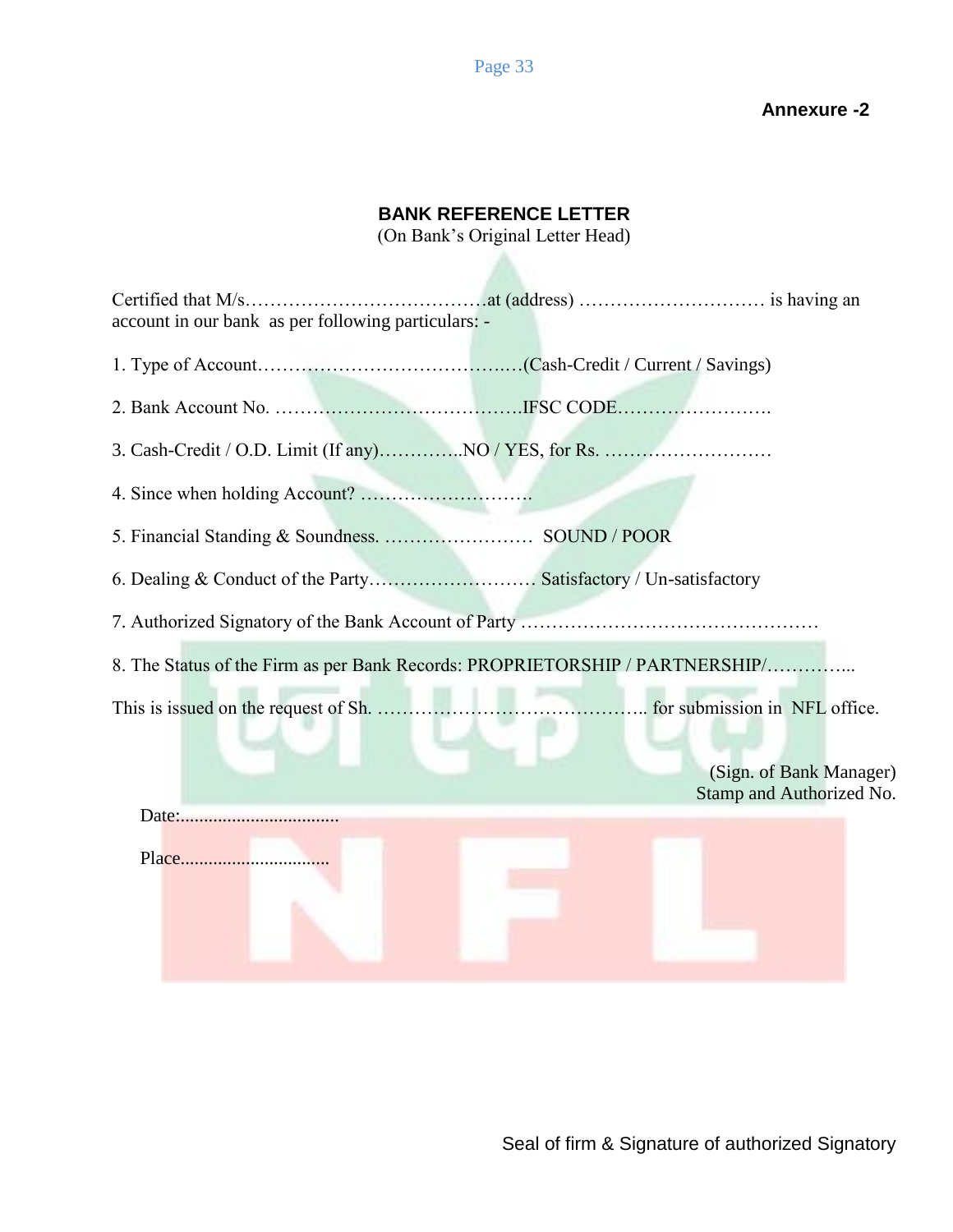# **Annexure-3**

# **Sub : Registration under MSMED Act-2006 (Rake Point : \_\_\_\_ )**

(Format of undertaking to be given by party is given below it should be deposited in the **Envelope No-1** of Tender along with other documents.)

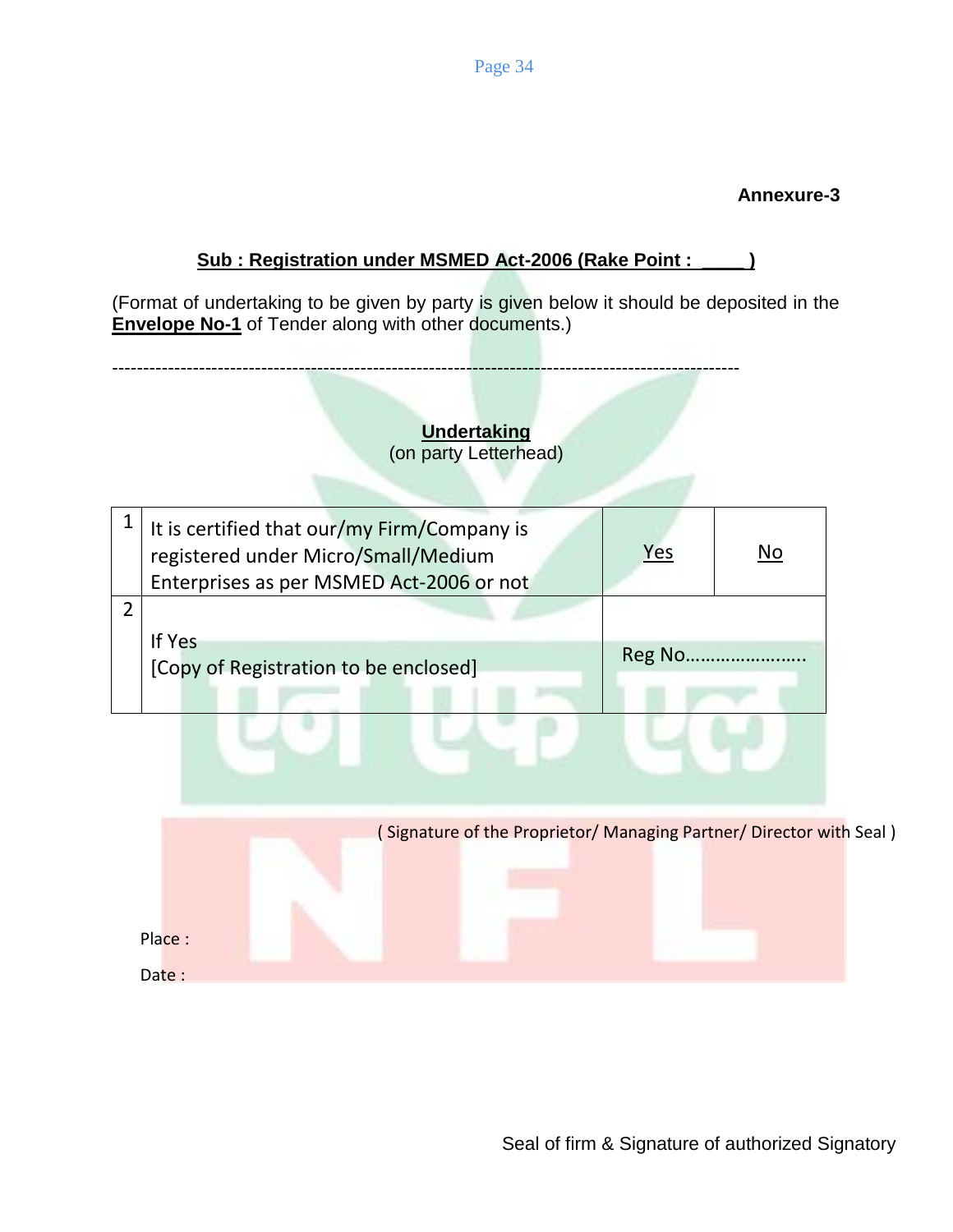#### **Annexure-4**

#### INTEGRITY PACT

Integrity Pact (IP) is a tool developed by Transparency International (TI) to help governments, businesses and civil society, which are prepared to fight corruption in the field of public contracting and procurement.

NFL, as one of its endeavors to maintain and foster most ethical and corruption free business environment, have decided to adopt the Integrity Pact, to ensure that all activities and transactions between the Company (NFL) and its Counterparties (Bidders, Contractors, Vendors, Suppliers, Service Providers/Consultants etc.) are handled in a fair and transparent manner, completely free of corruption. Accordingly, a Memorandum of Understanding (MoU) on Integrity Pact has been signed on 9<sup>th</sup> May, 2014 by NFL with Transparency International India (Indian chapter of Transparency International).

Integrity Pact is aimed at reducing corrupt practices during procurement and contracts through an agreement between the Principal (NFL) and Counterparties. The agreement seeks commitment from the persons/officials of both the parties not to demand or accept any bribe or gift. Only those vendors/bidders who enter into such an integrity pact with the buyer qualify to participate in the bidding process.

Integrity Pact is implemented through Independent External Monitors who ensure that concerned parties comply with their respective obligations under the Integrity Pact. Independent External Monitors (IEMs) nominated by Central Vigilance Commission (CVC) shall monitor the activities. Any tender related complaint, for tenders covered under Integrity Pact having value of Rs.1 (one) crore and above, may be addressed to the Independent External Monitors (IEMs) as per details given below:

#### (IEMs)

(1). Shri Ramchander Bagdalkar 006, HMR Purple Elites, 9th Main, 9th Cross, HBR Layout 4th Block, Kalyan Nagar Post, Bangalore-560043. E-mail: rnbagdalkar@gmail.com;

(2). Shri Rakesh Anand 16, Currie House, Mazagaon Dock Officers Qtrs Dockyard Road, Mumbai-400010 E-mail: [ansem\\_2000@yahoo.com](mailto:ansem_2000@yahoo.com)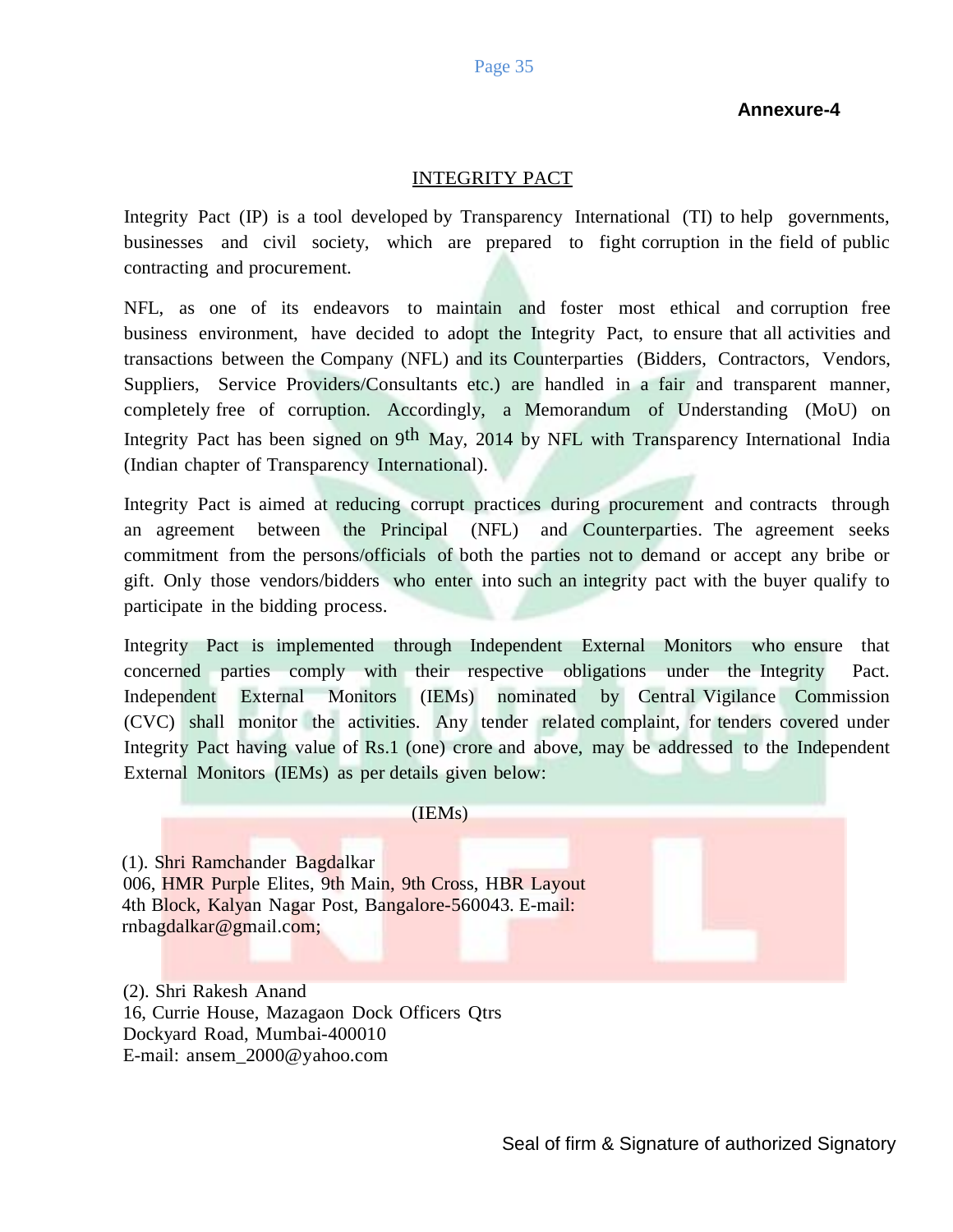(To be executed on plain paper and submitted along with technical bid/tender documents for tenders having a value of Rs.1 crore or more. To be signed by the bidder and NFL.)

National Fertilizers Limited (NFL) hereinafter referred to as "The Principal".

#### AND

hereinafter referred to as "The Bidder/Contractor"

#### PREAMBLE

The Principal intends to award, under laid down organizational procedures, contract/s for . The Principal values full compliance with all relevant laws of the land, rules, regulations, economic use of and of fairness/transparency in its relations with its Bidder(s) and/or Contractor(s).

In order to achieve these goals, the Principal will appoint an Independent External Monitor (IEM), who will monitor the tender process and the execution of the contract for compliance with the principles mentioned above.

Action 1 – Commitments of the Principal.

- 1. The Principal commits itself to take all measures necessary to prevent corruption and to observe the following principles :
	- a) No employee of the Principal, personally or through family members, will in connection with the tender for, or the execution of a contract, demand, take a promise for or accept, for self or third person, any material or immaterial benefit which the personal is not legally entitled to.
	- b) The Principal will during the tender process treat all Bidder(s) with equity and reason. The Principal will in particular, before and during the tender process, provide to all Bidder(s) the same information and will not provide to any Bidder(s) confidential/additional information through which the Bidder(s) could obtain an advantage in relation to the process or the contract execution.
	- c) The Principal will exclude from the process all known prejudiced persons.
- 2. If the Principal obtains information on the conduct of any of its employees which is a criminal offence under the IPC/PC Act, or if there be a substantive suspicion in this regard, the Principal will inform the Chief Vigilance Officer and in addition can initiate disciplinary actions.

Section 2 – Commitments of the Bidder(s)/Contractor(s)

1. The Bidder(s)/Contractor(s) commit himself to take all measures necessary to prevent corruption. He commits himself to observe the following principles during his participation in the tender process and during the contract execution.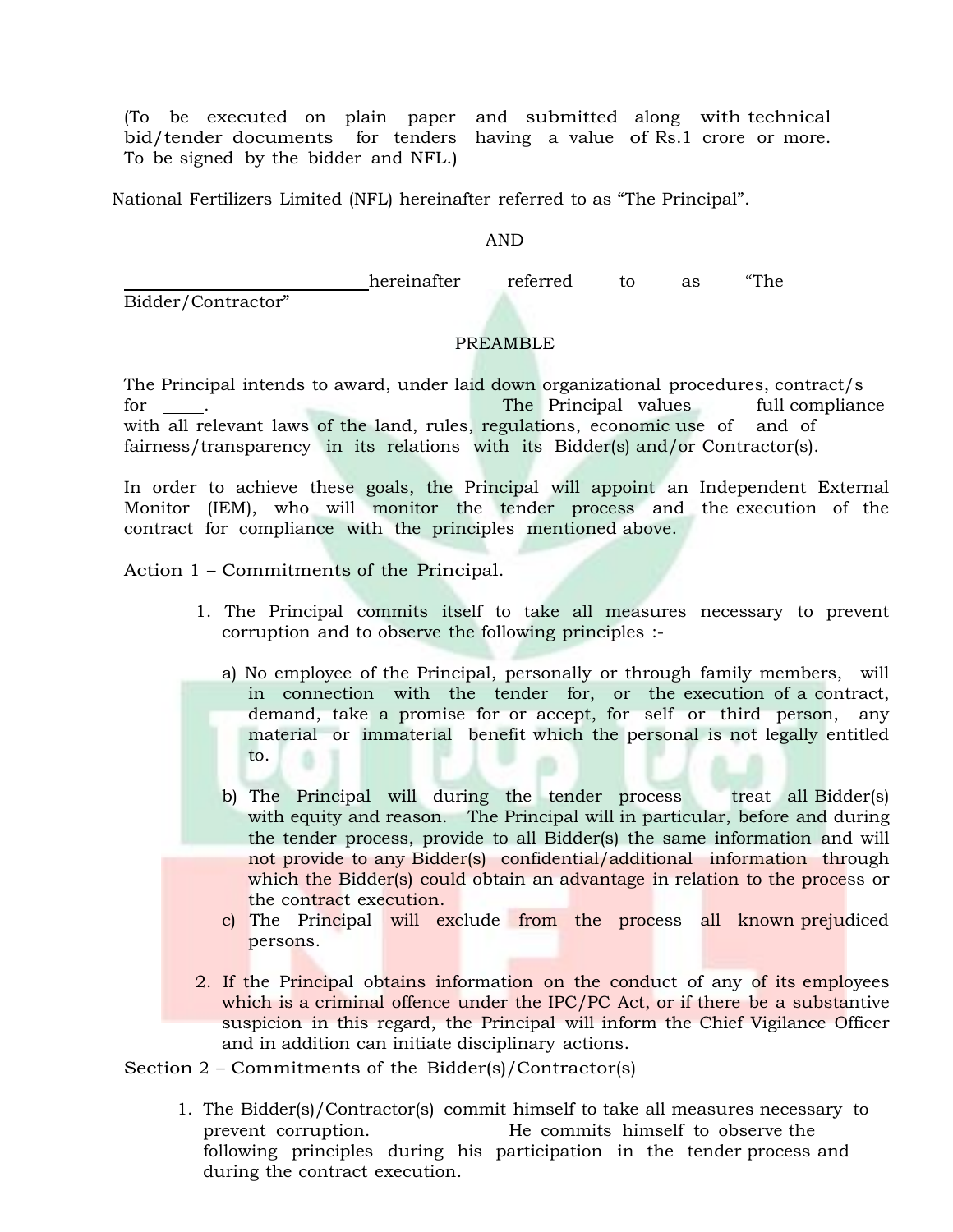- a. The Bidder(s)/contractor(s) will not, directly or through any other persons or firm, offer promise or give to any of the Principal's employees involved in the tender process or the execution of the contract or to any third person any material or other benefit which he/she is not legally entitled to, in order to obtain in exchange any advantage or during the execution of the contract.
- b. The Bidder(s)/Contractor(s) will not enter with other Bidders into any undisclosed agreement or understanding, whether formal or informal. This applies in particular to prices, specifications, certifications, subsidiary contracts, submission or non submission of bids or any other actions to restrict competitiveness or to introduce cartelization in the bidding process.
- c. The Bidder(s)/Contractor(s) will not commit any offence under the relevant IPC/PC Act; further the Bidder(s)/Contractors will not use improperly, for purposes of competition or personal gain, or pass on to others, any information or documents provided by the Principal as part of the business relationship, regarding plans, technical proposals and business details, including information contained or transmitted electronically.
- d. The Bidder(s)/Contractor(s) of foreign origin shall disclose the name and address of the Agents/representatives in India, if any. Similarly, the bidder(s)/contractor(s) of Indian Nationality shall furnish the name and address of the foreign principals, if any. All the payments made to the India agent/representative have to be in Indian Rupees only.
- e. The Bidder(s)/Contractor(s) will, when presenting his bid, disclose any and all payments he has made, is committed to or intends to make to agents, brokers or any other intermediaries in connection with the award of the contract.
- 2. The Bidder(s)/Contractor(s) will not instigate third persons to commit offences outlined above or be an accessory to such offences.

### Section 3: Disqualification from tender process and exclusion from future contract

If the Bidder(s)/Contractor(s), before award or during execution has committed a transgression through a violation of Section 2 above or in any other form such as to put his reliability or credibility in question,the Principal is entitled to disqualify the Bidder(s)/Contractor(s) from the tender process or to terminate the contract, if already signed, for such reasons.

Section 4 : Compensation for Damages

1. If the Principal has disqualified the Bidder(s) from the tender process prior to the award according to Section 3, the Principal is entitled to demand and recover the damages equivalent to Earnest Money Deposit/Bid Security.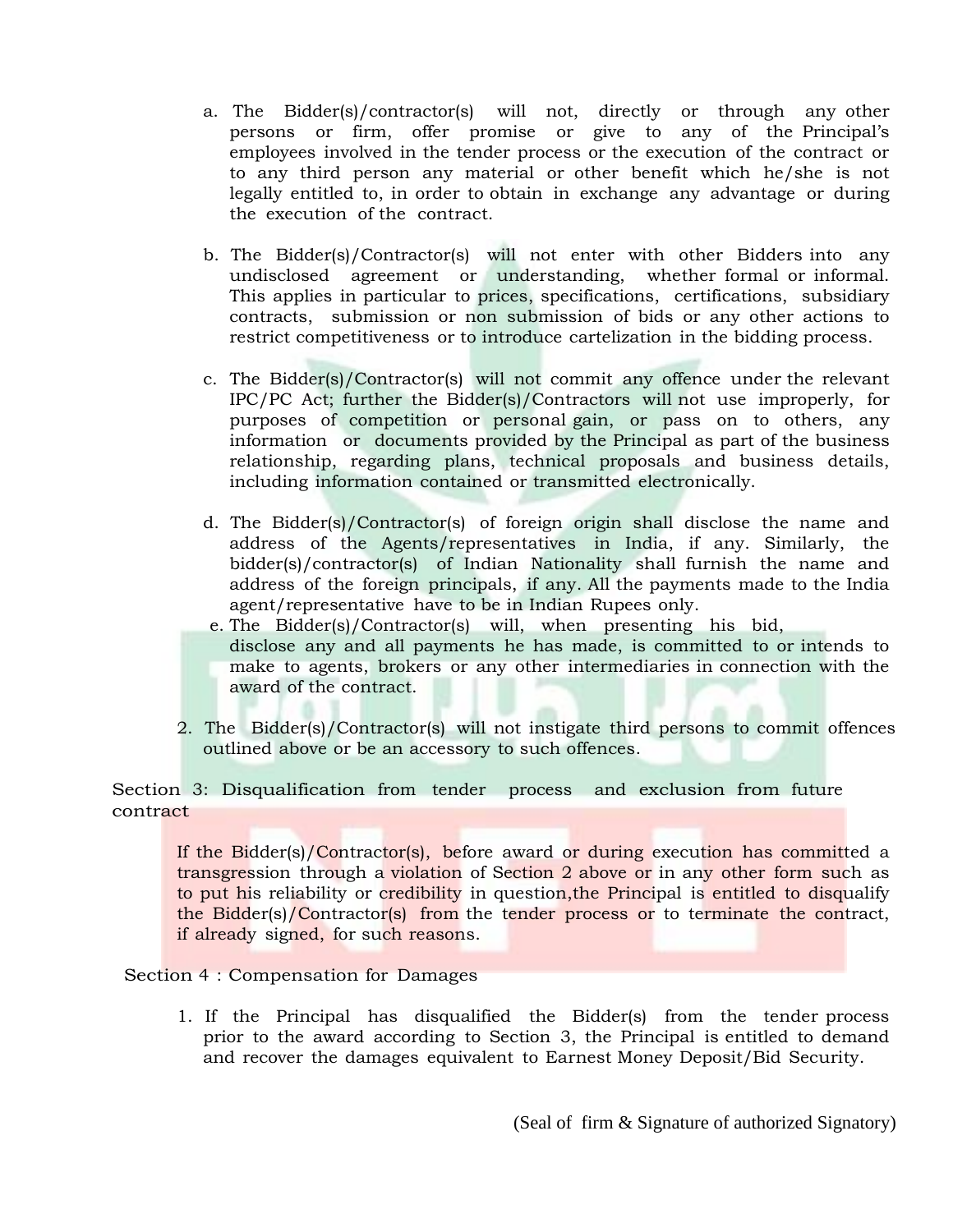2. If the Principal has terminated the contract according to Section3, or if the Principal is entitled to terminate the contract according to Section3, the Principal shall be entitled to demand and recover from the Contractor liquidated damages of the Contract value or the amount equivalent to Performance Bank Guarantee.

#### Section 5 : Previous Transgression

**Contract Contract** 

- 1. The Bidder declares that no previous transgressions occurred in the last three years with any other company in any country conforming to the TII's anti corruption approach or with any other public sector enterprise in India that could justify his exclusion from the tender process.
- 2. If the bidder makes incorrect statement on this subject, he can be disqualified from the tender process and appropriate action can be taken including termination of the contract, if already awarded, for such reason.

Section 6 : Equal treatment of all Bidders/Contractors/Subcontractors.

- 1. The Principal will enter into agreements with the identical conditions as this one with all bidders, contractors and sub-contractors.
- 2. The Principal will disqualify from the tender process all bidders who do not sign this Pact or violate its provisions.

| Section | Criminal                                        | charges | against | violation |
|---------|-------------------------------------------------|---------|---------|-----------|
|         | $Bidder(s) /$ Contractor(s)/Sub-contractors(s). |         |         |           |

and the course of the con-

If the Principal obtains knowledge of conduct of a Bidder(s)/ Contractor(s) which constitutes corruption, or if the Principal has substantive suspicion in this regard, the Principal will inform the same to the Chief Vigilance Officer.

Section 8 : Independent External Monitor/Monitors

- 1. The Principal appoints competent and credible Independent External Monitor for this Pact. The task of the Monitor is to review independently and objectively, whether and to what extent the parties comply with the obligations under this agreement.
- 2. The Monitor is not subject to instructions by the representatives of the parties and performs his functions neutrally and independently. It will be obligatory for him to treat the information and documents of bidders /contractors as confidential. He reports to the Chairman & Managing Director, NFL.

and the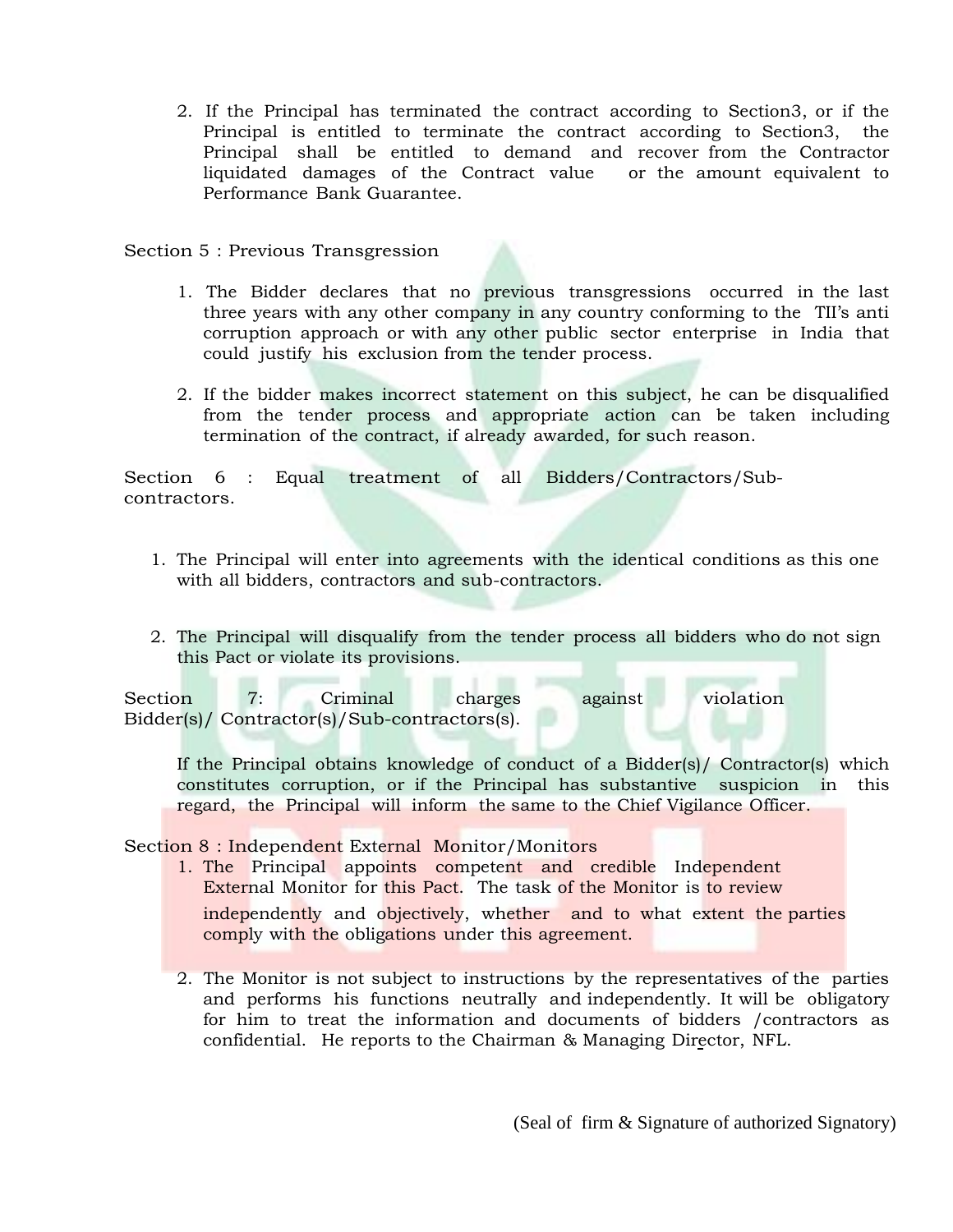- 3. The Bidder(s)/Contractor(s) accepts that the Monitor has the right to access without restriction to all project documentation of the Principal including that provided by the Contractor. The Contractor will also grant the Monitor, upon his request and demonstration of a valid interest, unrestricted and unconditional access to his project documentation. The same is applicable to Subcontractors. The Monitor is under contractual obligation to treat the information and documents of the Bidder(s)/Contractor(s)/Subcontractor(s) with confidentiality.
- 4. The Principal will provide to the Monitor sufficient information about all meetings among the parties related to the Project provided such meetings could have an impact on the contractual relations between the Principal and the Contractor. The parties offer to the Monitor the option to participate in such meetings.
- 5. As soon as the Monitor notices, or believes to notice, a violation of this agreement, he will so inform the Management of the Principal and request the Management to discontinue or take corrective action, or to take other relevant action. The monitor can in this regard submit non-binding recommendations. Beyond this, the Monitor has no right to demand from the parties that they act in a specific manner, refrain from action or tolerate action.
- 6. The Monitor will submit a written report to the Chairman & Managing Director,, NFL within 8 to 10 weeks from the date of reference or intimation to him by the Principal and, should be occasion arise, submit proposals for correcting problematic situations.
- 7. Monitor shall be entitled to compensation on the same terms as being extended to/provided to Independent Directors on NFL Board.
- 8. If the Monitor has reported to the Chairman & Managing Director, National Fertilizers Limited, a substantiated suspicion of an offence under relevant IPC/PC Act, and the Chairman & Managing Director, NFL has not, within the reasonable time taken visible action to proceed against such offence or reported it to the Chief Vigilance Officer, the Monitor may also transmit this information directly to the Central Vigilance Commissioner.
- 9. The word "Monitor" word include both singular and plural.

Section 9 : Pact Duration

This pact begins when both parties have legally signed it. It expires for the Contractor 12 months after the last payment under the contract, and for all other Bidder 6 months after the contract has been awarded.

If any claim is made/lodged during this time, the same shall be binding and continue to be valid despite the lapse of this pact as specified above, unless it is discharged/determined by Chairman & Managing Director of NFL.

Section 10 : Other Provisions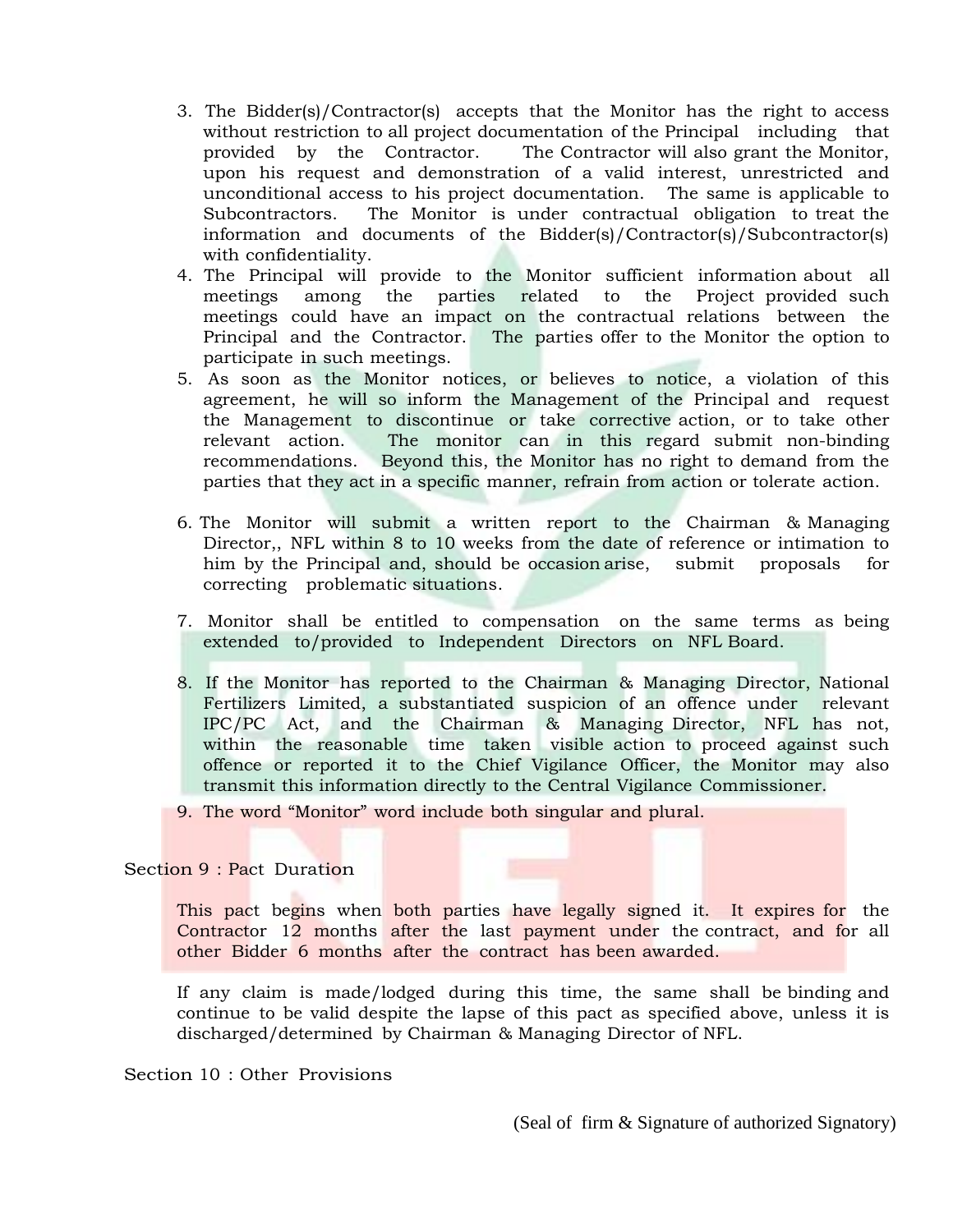- This agreement is subject to Indian Law. Place of performance and jurisdiction is the Registered Office of the Principal i.e. New Delhi.
- Changes and supplements as well as termination notices need to be made in writing. Side agreements have not been made.
- If the contractor is a partnership or a consortium, this agreement must be signed by all partners or consortium members.
- Should one or several provisions of this agreement turn out to be invalid, the remainder of this agreement remains valid. In this case, the parties will strive to come to an agreement to their original intentions.

(For & on behalf of the Principal) (For & on behalf of Bidder/Contractor) (Office Seal)

|                                 | (Office Seal)                   |
|---------------------------------|---------------------------------|
| Date____                        |                                 |
| Witness 1 :<br>(Name & Address) | Witness 1 :<br>(Name & Address) |
| Witness 2 :<br>(Name & Address) | Witness 2:<br>(Name & Address)  |
|                                 |                                 |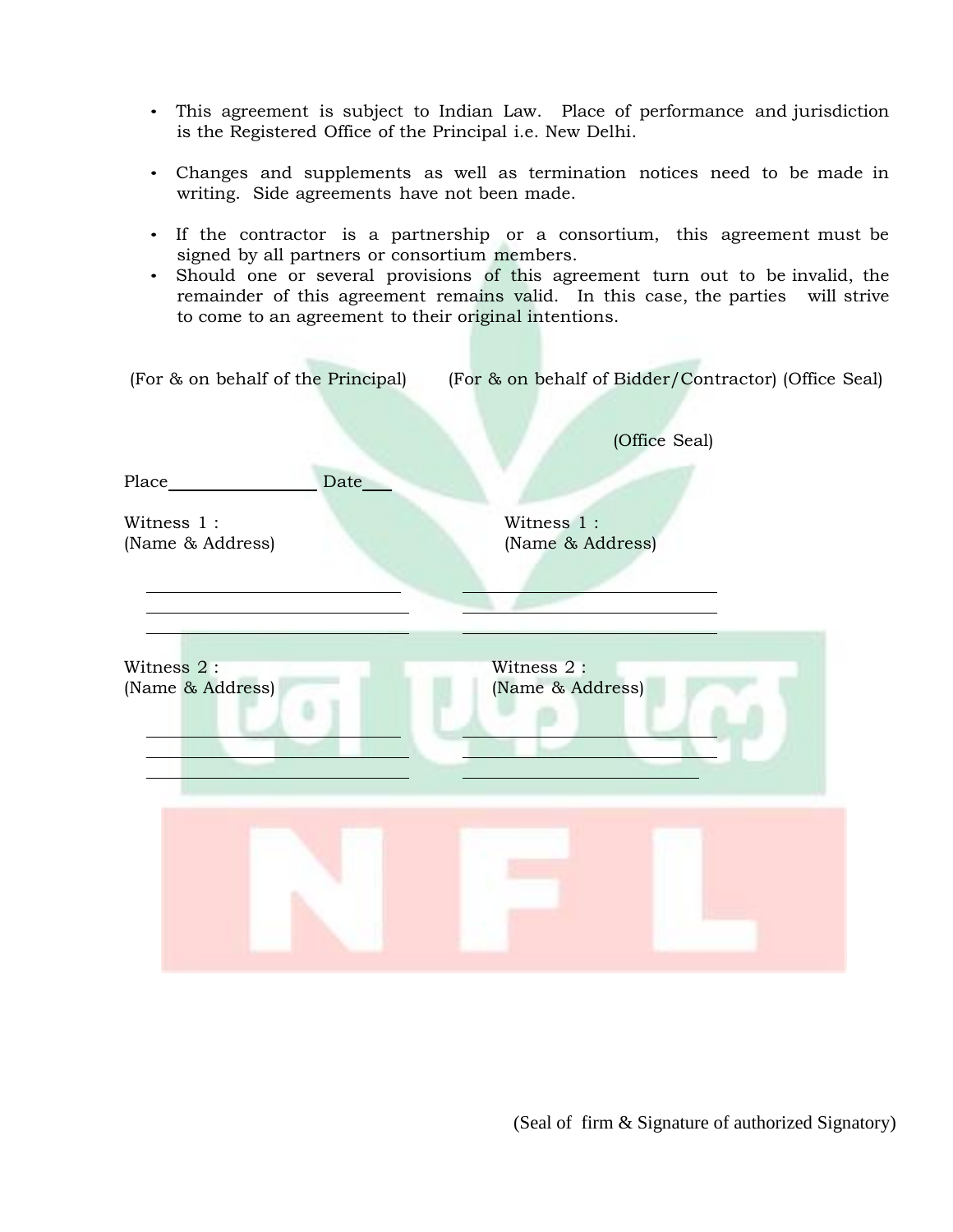# **Annexure-5**

### **Certification Form: Make In India (Local Content)**

#### **(On Party/Company's Letter Head)**

#### **Tender Ref. No.: ………………………………**

To

M/s National Fertilizers Limited,

Corporate Office, Noida

#### **Sub: Certification as per clause 9(a) of Revised Public Procurement (Preference to Make in India Order, 2017of DPIIT dated:16.09.2020**

Sir,

This is to certify that M/s.………………………………………………………… is a 'Class I Local Supplier'/ 'Class II Local Supplier 'at the time of tender, bidding or solicitation hereby confirm that the item meets the Local Content requirement for Class I Local Supplier' /'Class II Local Supplier' (**Tick appropriate option & cut the other one**) and the Local Content percentage is……………………………………….

The address is as below, where the local content/ value addition is made:

| [Factory Address]                   |  |
|-------------------------------------|--|
| For M/ <mark>s</mark>               |  |
| Author <mark>ized Signat</mark> ory |  |
| (with company seal & Name)          |  |

Note: Provide above certificate from Statutory Auditor of the Company (in the case of Company) or from practicing Cost Accountant or practicing Chartered Accountant (in respect of supplier's other than Company).